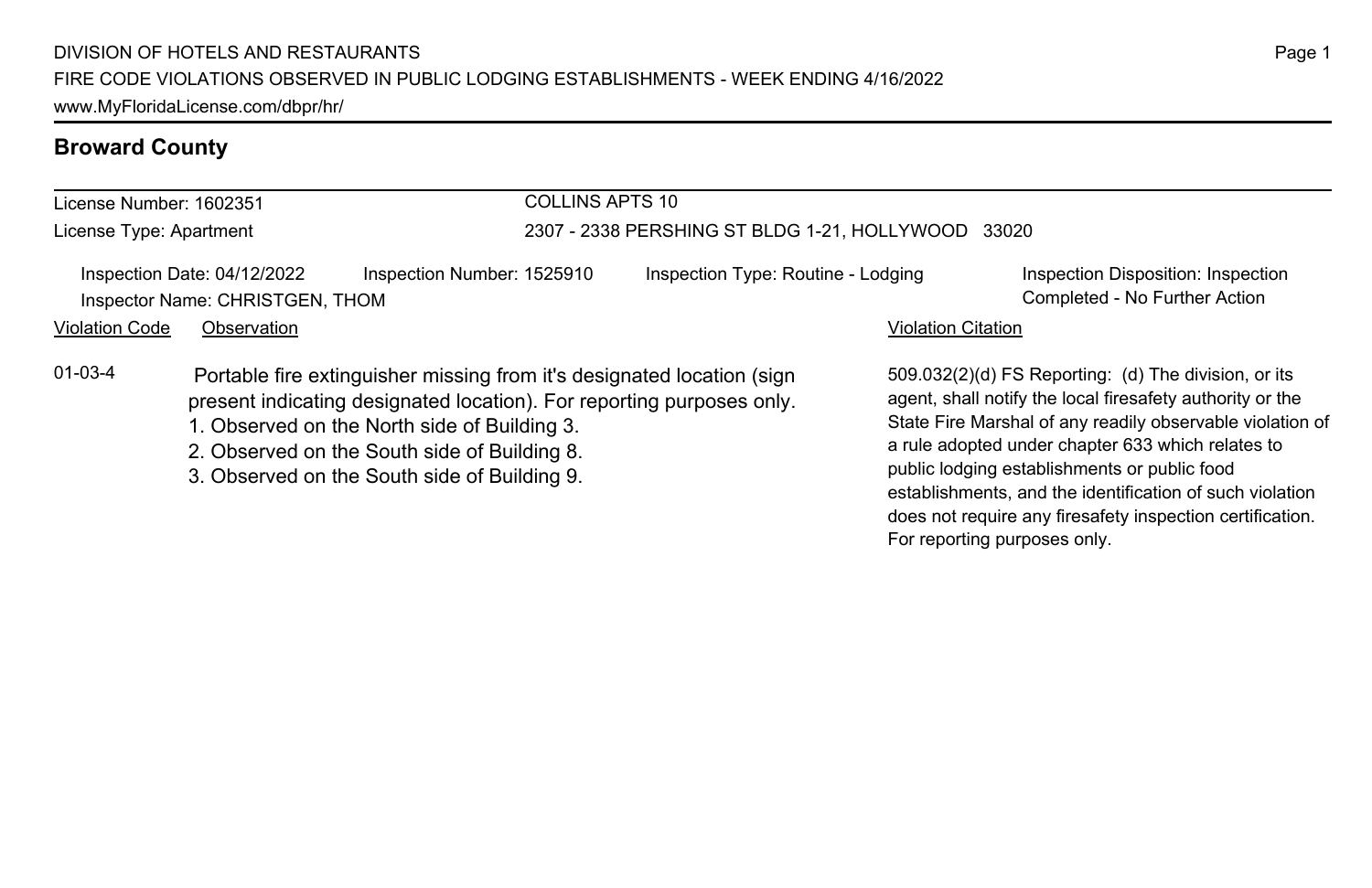| License Number: 2300399 |                                                              | PEREZ APTS                                                                                                                                        |                                    |                              |                                                                                                                                                                                                                                                                                                                                                                                                              |
|-------------------------|--------------------------------------------------------------|---------------------------------------------------------------------------------------------------------------------------------------------------|------------------------------------|------------------------------|--------------------------------------------------------------------------------------------------------------------------------------------------------------------------------------------------------------------------------------------------------------------------------------------------------------------------------------------------------------------------------------------------------------|
| License Type: Apartment |                                                              |                                                                                                                                                   | 310 E 21 ST, HIALEAH 330102748     |                              |                                                                                                                                                                                                                                                                                                                                                                                                              |
|                         | Inspection Date: 04/15/2022<br>Inspector Name: PRIETO, EDGAR | Inspection Number: 1520386                                                                                                                        | Inspection Type: Routine - Lodging |                              | <b>Inspection Disposition: Administrative</b><br>complaint recommended                                                                                                                                                                                                                                                                                                                                       |
| <b>Violation Code</b>   | Observation                                                  |                                                                                                                                                   |                                    | <b>Violation Citation</b>    |                                                                                                                                                                                                                                                                                                                                                                                                              |
| $01 - 06 - 4$           | Violation**                                                  | Portable fire extinguisher locked in a box with no means of access to the<br>fire extinguisher. For reporting purposes only. By unit #5. **Repeat |                                    | For reporting purposes only. | 509.032(2)(d) FS Reporting: (d) The division, or its<br>agent, shall notify the local firesafety authority or the<br>State Fire Marshal of any readily observable violation of<br>a rule adopted under chapter 633 which relates to<br>public lodging establishments or public food<br>establishments, and the identification of such violation<br>does not require any firesafety inspection certification. |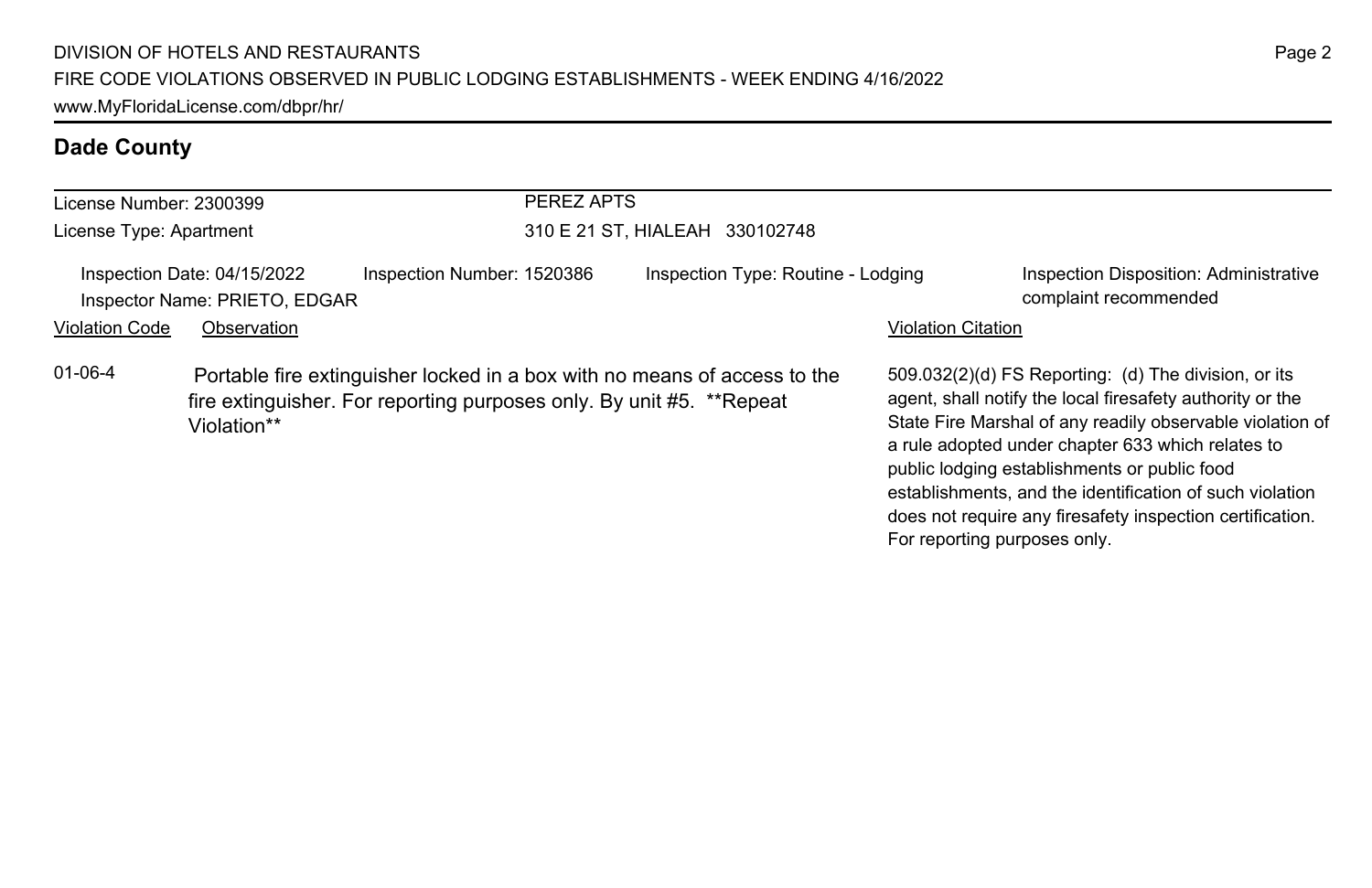#### License Number: 2330791 License Type: Apartment THE LANDINGS AT HOMESTEAD 201-301 NE 11 ST, HOMESTEAD 33030 Inspection Date: 04/12/2022 Inspection Number: 1534897 Inspection Type: Lodging-Licensing Inspection Inspection Disposition: Inspection Inspector Name: LEIDECKER, EDILMA **Completed - No Further Action** Completed - No Further Action Violation Code Observation **Violation Code** Observation **Violation** Violation Citation Citation Citation Citation 509.032(2)(d) FS Reporting: The division, or its agent, shall notify the local firesafety authority or the State Fire Marshal of any readily observable violation of a rule adopted under chapter 633 which relates to public lodging establishments or public food establishments, and the identification of such violation does not require any firesafety inspection certification. For reporting purposes only. 04-01-4 Trouble/alarm light illuminated on the fire alarm control panel. For reporting purposes only. 509.032(2)(d) FS Reporting: The division, or its agent, shall notify the local firesafety authority or the State Fire Marshal of any readily observable violation of a rule adopted under chapter 633 which relates to public lodging establishments or public food establishments, and the identification of such violation does not require any firesafety inspection certification. For reporting purposes only. 04-06-4 Fire alarm control panel emitting an audible alarm. For reporting purposes only.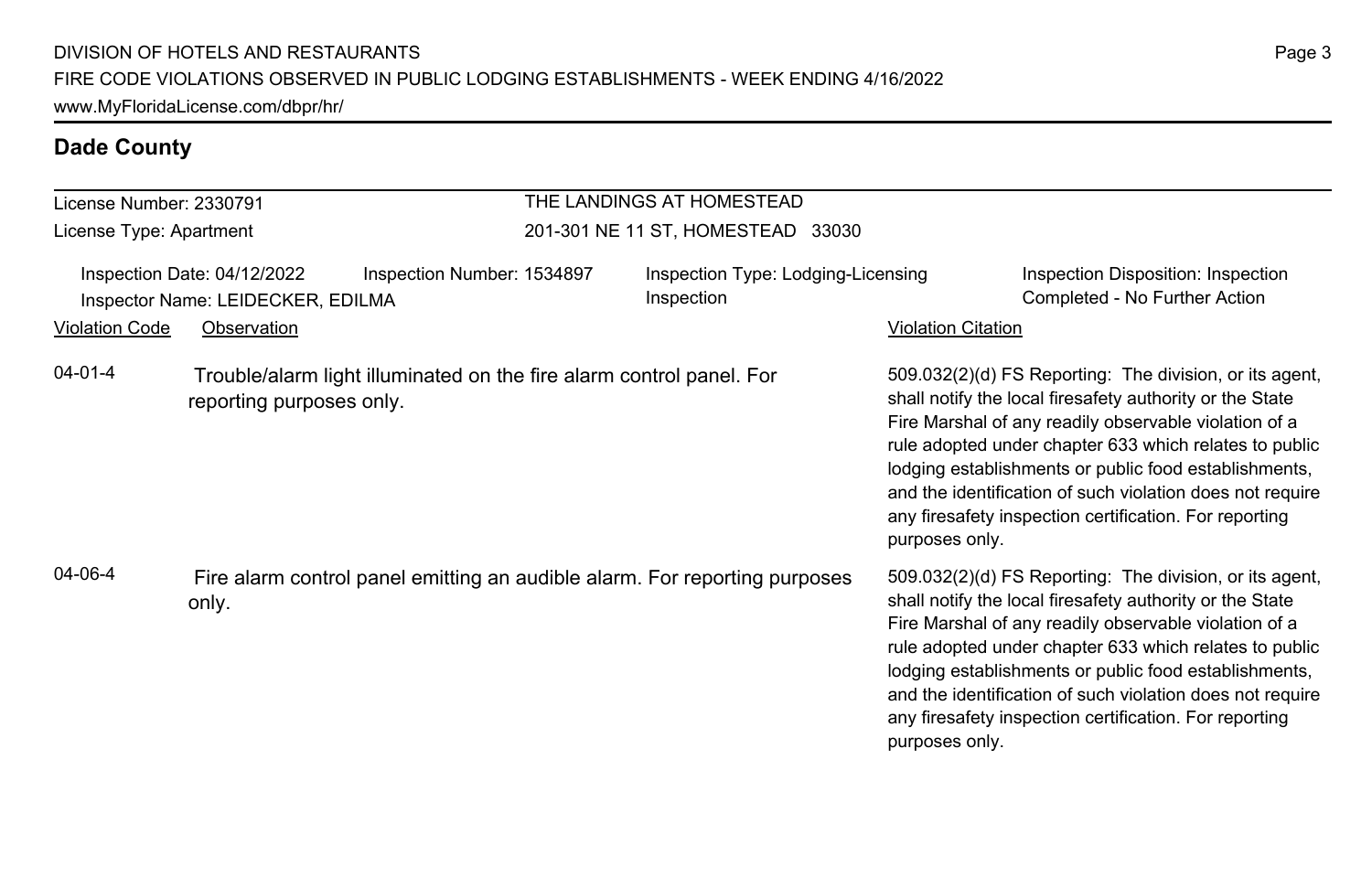| License Number: 2328955 |                                                                  |                                         | SUPER 8 MOTEL                        |                                                                                                                                                       |                           |                                                                                                                                                                                                                                     |
|-------------------------|------------------------------------------------------------------|-----------------------------------------|--------------------------------------|-------------------------------------------------------------------------------------------------------------------------------------------------------|---------------------------|-------------------------------------------------------------------------------------------------------------------------------------------------------------------------------------------------------------------------------------|
| License Type: Motel     |                                                                  |                                         | 1196 N KROME AVE, FLORIDA CITY 33034 |                                                                                                                                                       |                           |                                                                                                                                                                                                                                     |
|                         | Inspection Date: 04/12/2022<br>Inspector Name: LEIDECKER, EDILMA | Inspection Number: 1221696              |                                      | Inspection Type: Routine - Lodging                                                                                                                    |                           | Inspection Disposition: Inspection<br>Completed - No Further Action                                                                                                                                                                 |
| <b>Violation Code</b>   | Observation                                                      |                                         |                                      |                                                                                                                                                       | <b>Violation Citation</b> |                                                                                                                                                                                                                                     |
| $01 - 06 - 4$           |                                                                  | 139 and unit 140. ** Repeat Violation** |                                      | Portable fire extinguisher locked in a box with no means of access to the<br>fire extinguisher. For reporting purposes only. One located between unit |                           | 509.032(2)(d) FS Reporting: (d) The division, or its<br>agent, shall notify the local firesafety authority or the<br>State Fire Marshal of any readily observable violation of<br>a rule adopted under chapter 633 which relates to |

public lodging establishments or public food

For reporting purposes only.

establishments, and the identification of such violation does not require any firesafety inspection certification.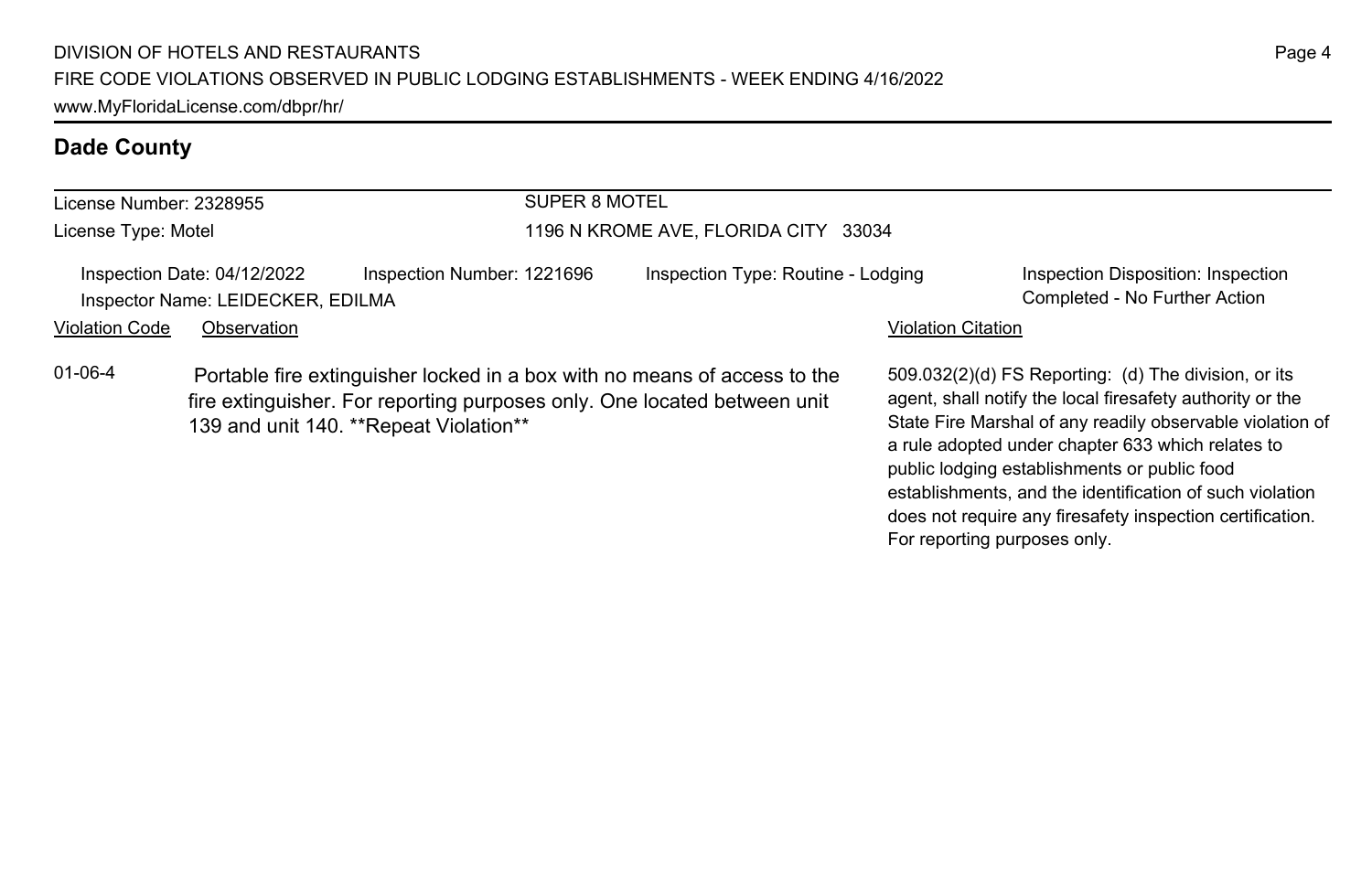| COURTYARD MIAMI AIRPORT<br>License Number: 2325791 |                                                                |                                                                                                                                                   |                                    |                           |                                                                                                                                                                                                                       |  |
|----------------------------------------------------|----------------------------------------------------------------|---------------------------------------------------------------------------------------------------------------------------------------------------|------------------------------------|---------------------------|-----------------------------------------------------------------------------------------------------------------------------------------------------------------------------------------------------------------------|--|
| License Type: Hotel                                |                                                                |                                                                                                                                                   | 1201 NW 42 AVE, MIAMI 33126        |                           |                                                                                                                                                                                                                       |  |
|                                                    | Inspection Date: 04/13/2022<br>Inspector Name: MARTINEZ, YANET | Inspection Number: 1159400                                                                                                                        | Inspection Type: Routine - Lodging |                           | Inspection Disposition: Inspection<br>Completed - No Further Action                                                                                                                                                   |  |
| <b>Violation Code</b>                              | Observation                                                    |                                                                                                                                                   |                                    | <b>Violation Citation</b> |                                                                                                                                                                                                                       |  |
| $08-01-4$                                          | October 08, 2021.                                              | Boiler certificate or insurance inspector's boiler report expired. For<br>reporting purposes only. Observed all boilers certificate expired since |                                    |                           | 61C-1.004(10) FAC and 509.032(2)(d) FS Reporting:<br>61C-1.004(10) The insurance inspector's boiler report<br>is required annually for power boilers and high<br>pressure/high temperature boilers and biannually for |  |

low pressure steam or vapor heating boilers.

chapter 633 which relates to public lodging

purposes only.

509.032(2)(d) The division, or its agent, shall notify the local firesafety authority or the State Fire Marshal of any readily observable violation of a rule adopted under

establishments or public food establishments, and the identification of such violation does not require any firesafety inspection certification. For reporting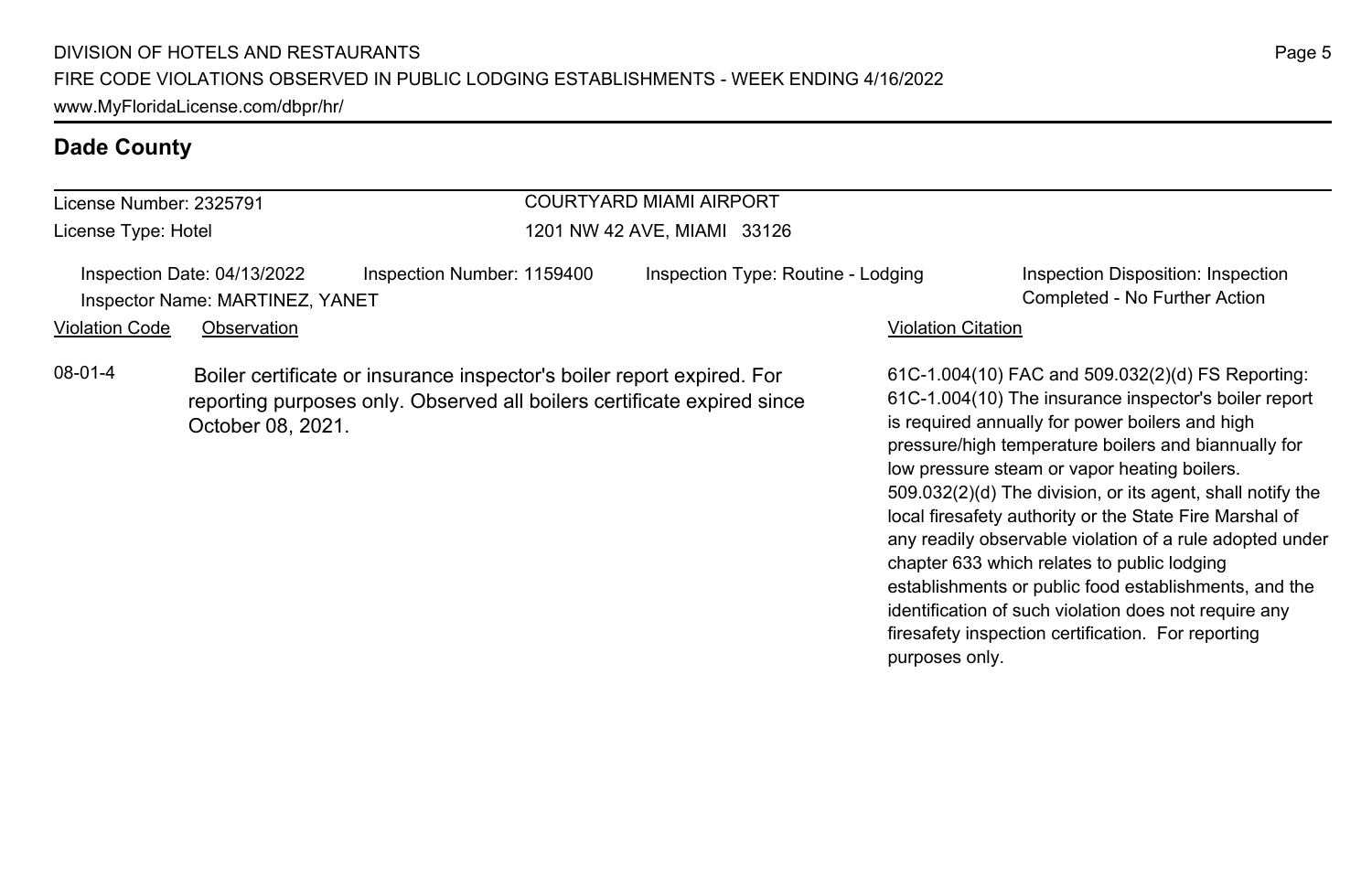License Number: 2329205 License Type: Hotel

#### RESIDENCE INN BY MARRIOTT MIAMI AIRPORT SOUTH 1201 NW LEJEUNE RD, MIAMI 33126

|                       | Inspection Date: 04/13/2022<br>Inspector Name: MARTINEZ, YANET | Inspection Number: 1159321                                             | Inspection Type: Routine - Lodging |                           | Inspection Disposition: Inspection<br>Completed - No Further Action                                                                                                                                                                                                                                                                                                                                                                                                                                                                                                                                                                                                               |
|-----------------------|----------------------------------------------------------------|------------------------------------------------------------------------|------------------------------------|---------------------------|-----------------------------------------------------------------------------------------------------------------------------------------------------------------------------------------------------------------------------------------------------------------------------------------------------------------------------------------------------------------------------------------------------------------------------------------------------------------------------------------------------------------------------------------------------------------------------------------------------------------------------------------------------------------------------------|
| <b>Violation Code</b> | Observation                                                    |                                                                        |                                    | <b>Violation Citation</b> |                                                                                                                                                                                                                                                                                                                                                                                                                                                                                                                                                                                                                                                                                   |
| 08-01-4               | reporting purposes only.                                       | Boiler certificate or insurance inspector's boiler report expired. For |                                    | purposes only.            | 61C-1.004(10) FAC and 509.032(2)(d) FS Reporting:<br>61C-1.004(10) The insurance inspector's boiler report<br>is required annually for power boilers and high<br>pressure/high temperature boilers and biannually for<br>low pressure steam or vapor heating boilers.<br>509.032(2)(d) The division, or its agent, shall notify the<br>local firesafety authority or the State Fire Marshal of<br>any readily observable violation of a rule adopted under<br>chapter 633 which relates to public lodging<br>establishments or public food establishments, and the<br>identification of such violation does not require any<br>firesafety inspection certification. For reporting |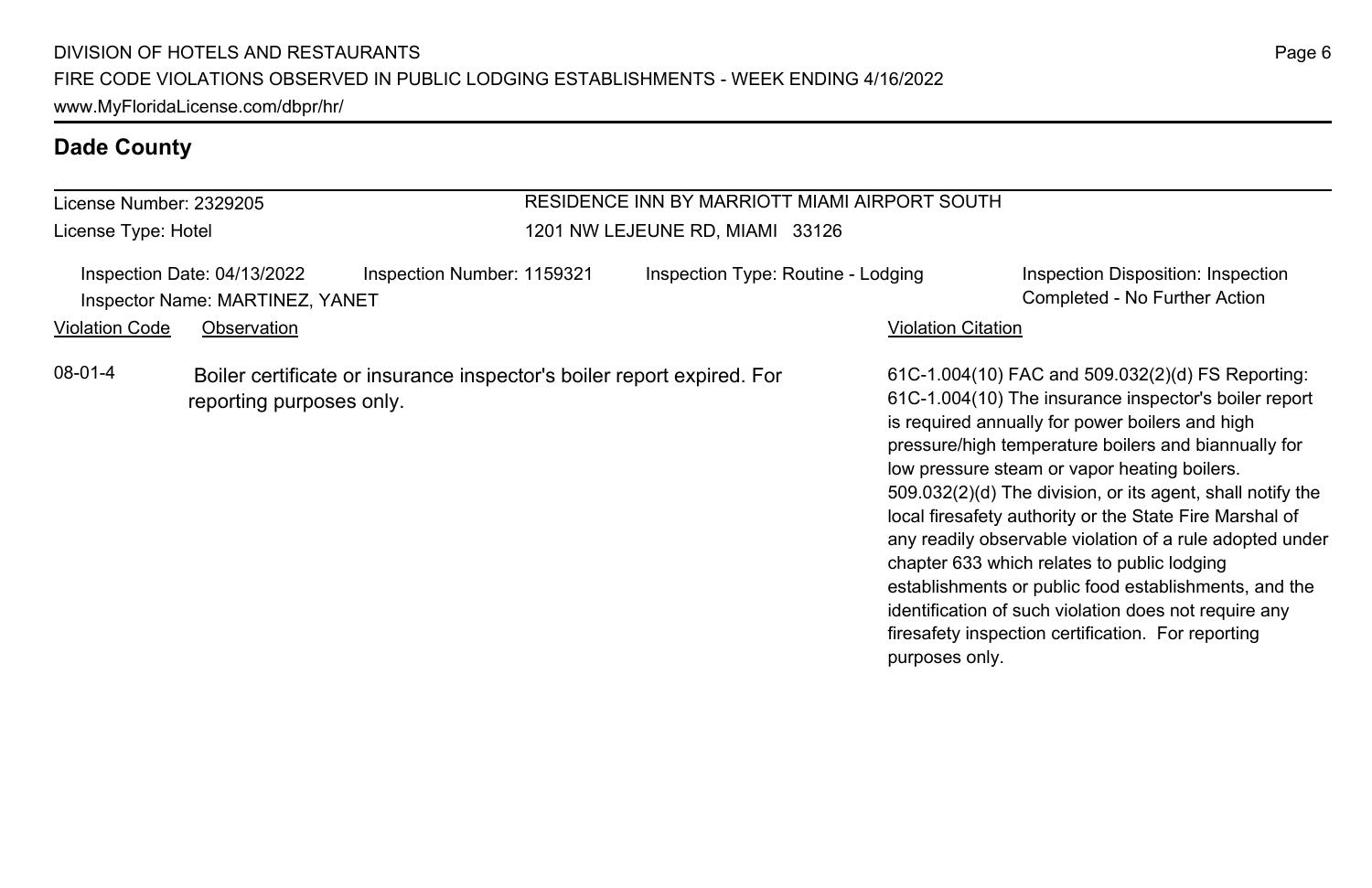# License Number: 2307611

License Type: Hotel

#### MIAMI AIRPORT MARRIOTT- FULL SERVICE 1201 NW 42 AVE, MIAMI 331262656

Inspection Date: 04/13/2022 Inspection Number: 1164003 Inspection Type: Routine - Lodging Inspection Disposition: Inspection Inspector Name: MARTINEZ, YANET Completed - No Further Action

Violation Code Observation **Violation Code** Observation **Violation** Violation Citation Citation Citation Citation

08-01-4 Boiler certificate or insurance inspector's boiler report expired. For reporting purposes only. Observed all boilers certificate expired since October 08, 2021. \*\*Repeat Violation\*\*

61C-1.004(10) FAC and 509.032(2)(d) FS Reporting: 61C-1.004(10) The insurance inspector's boiler report is required annually for power boilers and high pressure/high temperature boilers and biannually for low pressure steam or vapor heating boilers. 509.032(2)(d) The division, or its agent, shall notify the local firesafety authority or the State Fire Marshal of any readily observable violation of a rule adopted under chapter 633 which relates to public lodging establishments or public food establishments, and the identification of such violation does not require any firesafety inspection certification. For reporting purposes only.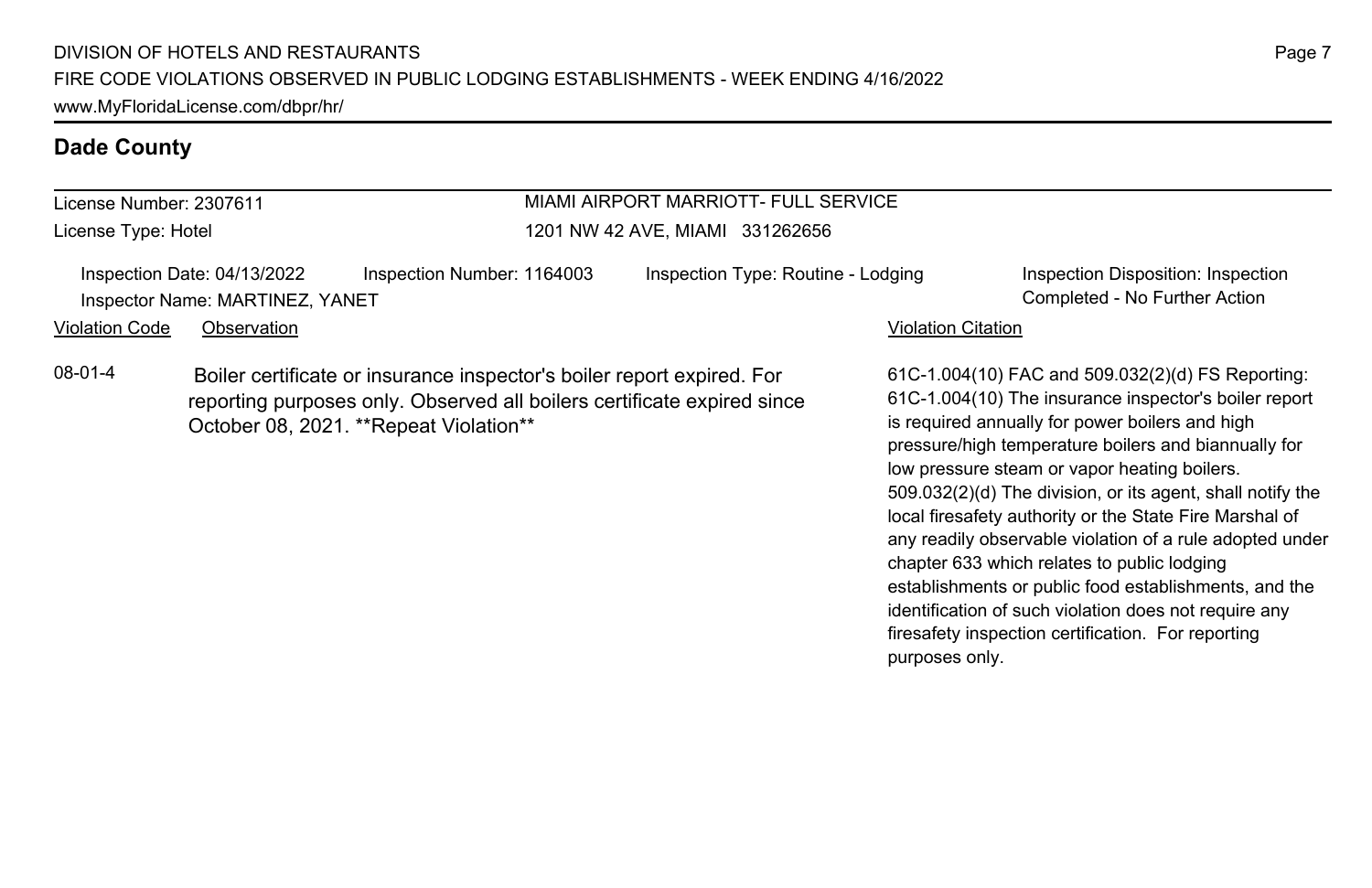| License Number: 2330271 |                                                                | 5805 NW 7 LLC                                                                                                                                             |                                    |                           |                                                                                                                                                                                |
|-------------------------|----------------------------------------------------------------|-----------------------------------------------------------------------------------------------------------------------------------------------------------|------------------------------------|---------------------------|--------------------------------------------------------------------------------------------------------------------------------------------------------------------------------|
| License Type: Apartment |                                                                |                                                                                                                                                           | 5805 NW 7 PLACE, MIAMI 33127       |                           |                                                                                                                                                                                |
|                         | Inspection Date: 04/11/2022<br>Inspector Name: UNZAGA, MILADYS | Inspection Number: 1522521                                                                                                                                | Inspection Type: Routine - Lodging |                           | Inspection Disposition: Inspection<br>Completed - No Further Action                                                                                                            |
| <b>Violation Code</b>   | Observation                                                    |                                                                                                                                                           |                                    | <b>Violation Citation</b> |                                                                                                                                                                                |
| $01 - 06 - 4$           |                                                                | Portable fire extinguisher locked in a box with no means of access to the<br>fire extinguisher. For reporting purposes only. Observed at the First floor. |                                    |                           | 509.032(2)(d) FS Reporting: (d) The division, or its<br>agent, shall notify the local firesafety authority or the<br>State Fire Marshal of any readily observable violation of |

State Fire Marshal of any readily observable violation of a rule adopted under chapter 633 which relates to public lodging establishments or public food establishments, and the identification of such violation does not require any firesafety inspection certification.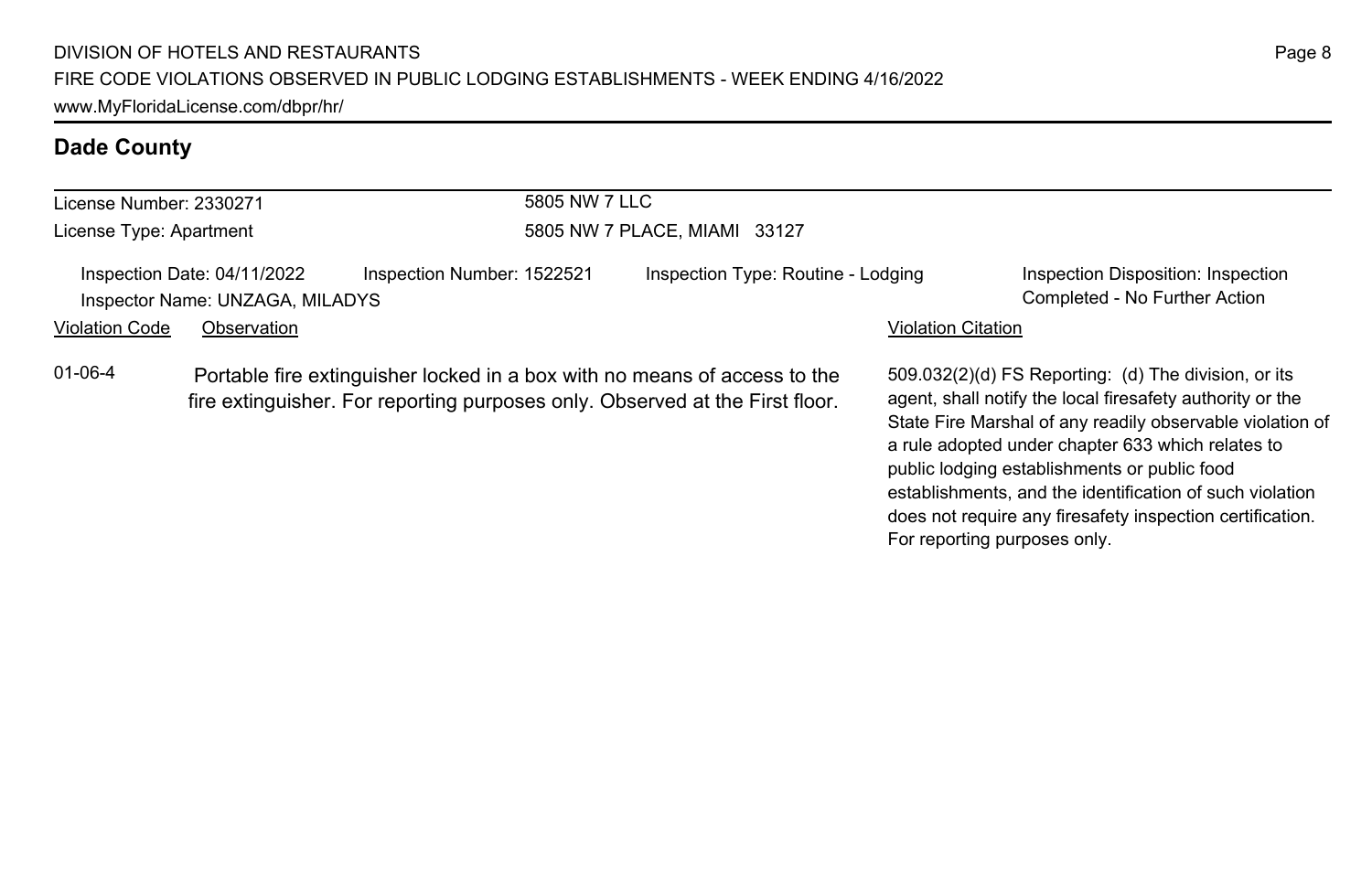| <b>LAWRENCE ESTATES LLC</b><br>License Number: 2301578<br>License Type: Apartment<br>1045 NW 1 ST. MIAMI 33130 |                                                                 |                                                                      |  |                                                                           |                           |                                                                                                                                                                                                                                                                                                                                                                                                              |
|----------------------------------------------------------------------------------------------------------------|-----------------------------------------------------------------|----------------------------------------------------------------------|--|---------------------------------------------------------------------------|---------------------------|--------------------------------------------------------------------------------------------------------------------------------------------------------------------------------------------------------------------------------------------------------------------------------------------------------------------------------------------------------------------------------------------------------------|
|                                                                                                                |                                                                 |                                                                      |  |                                                                           |                           |                                                                                                                                                                                                                                                                                                                                                                                                              |
|                                                                                                                | Inspection Date: 04/15/2022<br>Inspector Name: SWIGERT, RICHARD | Inspection Number: 1525876                                           |  | Inspection Type: Routine - Lodging                                        |                           | Inspection Disposition: Inspection<br>Completed - No Further Action                                                                                                                                                                                                                                                                                                                                          |
| <b>Violation Code</b>                                                                                          | Observation                                                     |                                                                      |  |                                                                           | <b>Violation Citation</b> |                                                                                                                                                                                                                                                                                                                                                                                                              |
| $01 - 06 - 4$                                                                                                  | device next to apartment 2.                                     | fire extinguisher. For reporting purposes only. Observed no breaking |  | Portable fire extinguisher locked in a box with no means of access to the |                           | 509.032(2)(d) FS Reporting: (d) The division, or its<br>agent, shall notify the local firesafety authority or the<br>State Fire Marshal of any readily observable violation of<br>a rule adopted under chapter 633 which relates to<br>public lodging establishments or public food<br>establishments, and the identification of such violation<br>does not require any firesafety inspection certification. |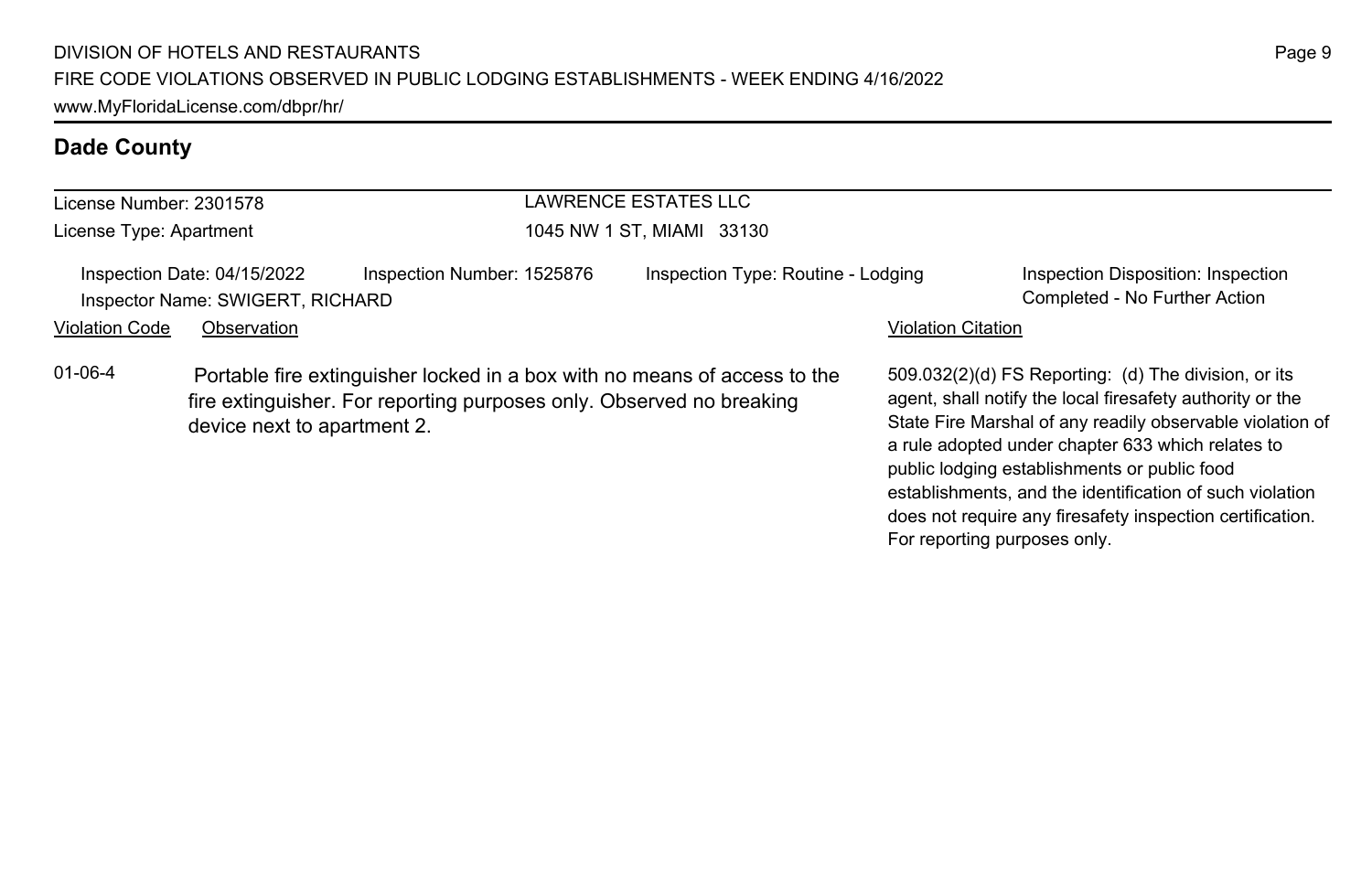| License Number: 2311987 |                                                                 |                                                                                                                                                                                          | SONG AND DANCE LLC |                                    |                           |                                                                                                                                                                                                                                                                                                                                                                                                              |
|-------------------------|-----------------------------------------------------------------|------------------------------------------------------------------------------------------------------------------------------------------------------------------------------------------|--------------------|------------------------------------|---------------------------|--------------------------------------------------------------------------------------------------------------------------------------------------------------------------------------------------------------------------------------------------------------------------------------------------------------------------------------------------------------------------------------------------------------|
| License Type: Apartment |                                                                 |                                                                                                                                                                                          |                    | 1043 SW 3 ST, MIAMI 33130          |                           |                                                                                                                                                                                                                                                                                                                                                                                                              |
|                         | Inspection Date: 04/15/2022<br>Inspector Name: SWIGERT, RICHARD | Inspection Number: 1530244                                                                                                                                                               |                    | Inspection Type: Routine - Lodging |                           | Inspection Disposition: Inspection<br>Completed - No Further Action                                                                                                                                                                                                                                                                                                                                          |
| <b>Violation Code</b>   | Observation                                                     |                                                                                                                                                                                          |                    |                                    | <b>Violation Citation</b> |                                                                                                                                                                                                                                                                                                                                                                                                              |
| $01 - 06 - 4$           |                                                                 | Portable fire extinguisher locked in a box with no means of access to the<br>fire extinguisher. For reporting purposes only. Observed no breaking<br>device located next to apartment 2. |                    |                                    |                           | 509.032(2)(d) FS Reporting: (d) The division, or its<br>agent, shall notify the local firesafety authority or the<br>State Fire Marshal of any readily observable violation of<br>a rule adopted under chapter 633 which relates to<br>public lodging establishments or public food<br>establishments, and the identification of such violation<br>does not require any firesafety inspection certification. |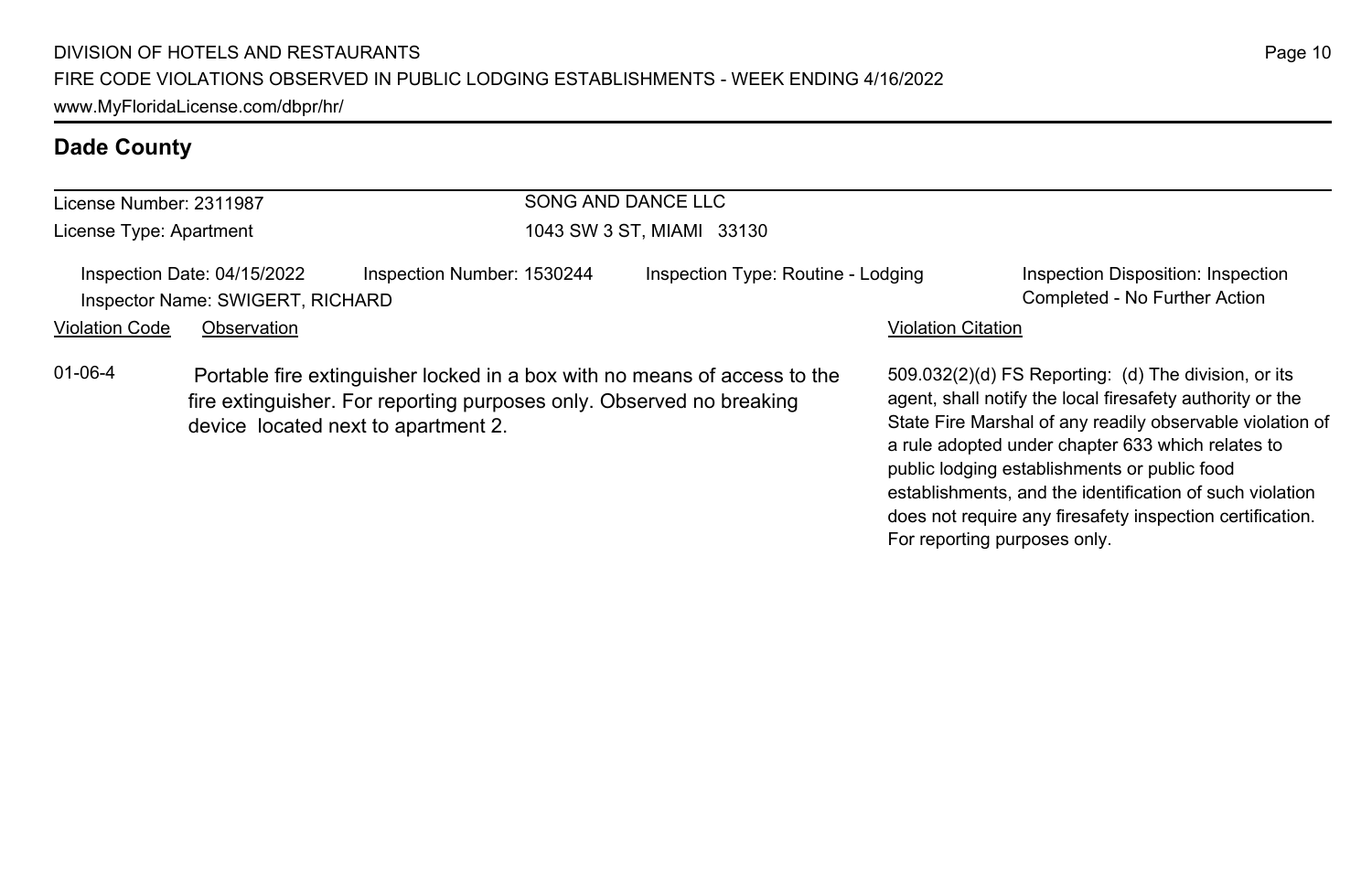| License Number: 2312089                                                                       |                              |  | <b>BRICKELL GATE INC</b>           |                                                                                                                                                       |                                                                     |                                                                                                                                                                                                                                     |
|-----------------------------------------------------------------------------------------------|------------------------------|--|------------------------------------|-------------------------------------------------------------------------------------------------------------------------------------------------------|---------------------------------------------------------------------|-------------------------------------------------------------------------------------------------------------------------------------------------------------------------------------------------------------------------------------|
| License Type: Apartment                                                                       |                              |  | 1040 SW 7 ST, MIAMI 33130          |                                                                                                                                                       |                                                                     |                                                                                                                                                                                                                                     |
| Inspection Number: 1521358<br>Inspection Date: 04/15/2022<br>Inspector Name: SWIGERT, RICHARD |                              |  | Inspection Type: Routine - Lodging |                                                                                                                                                       | Inspection Disposition: Inspection<br>Completed - No Further Action |                                                                                                                                                                                                                                     |
| <b>Violation Code</b>                                                                         | Observation                  |  |                                    |                                                                                                                                                       | <b>Violation Citation</b>                                           |                                                                                                                                                                                                                                     |
| 01-06-4                                                                                       | missing next to Apartment 2. |  |                                    | Portable fire extinguisher locked in a box with no means of access to the<br>fire extinguisher. For reporting purposes only. Observed breaking device |                                                                     | 509.032(2)(d) FS Reporting: (d) The division, or its<br>agent, shall notify the local firesafety authority or the<br>State Fire Marshal of any readily observable violation of<br>a rule adopted under chapter 633 which relates to |

public lodging establishments or public food

For reporting purposes only.

establishments, and the identification of such violation does not require any firesafety inspection certification.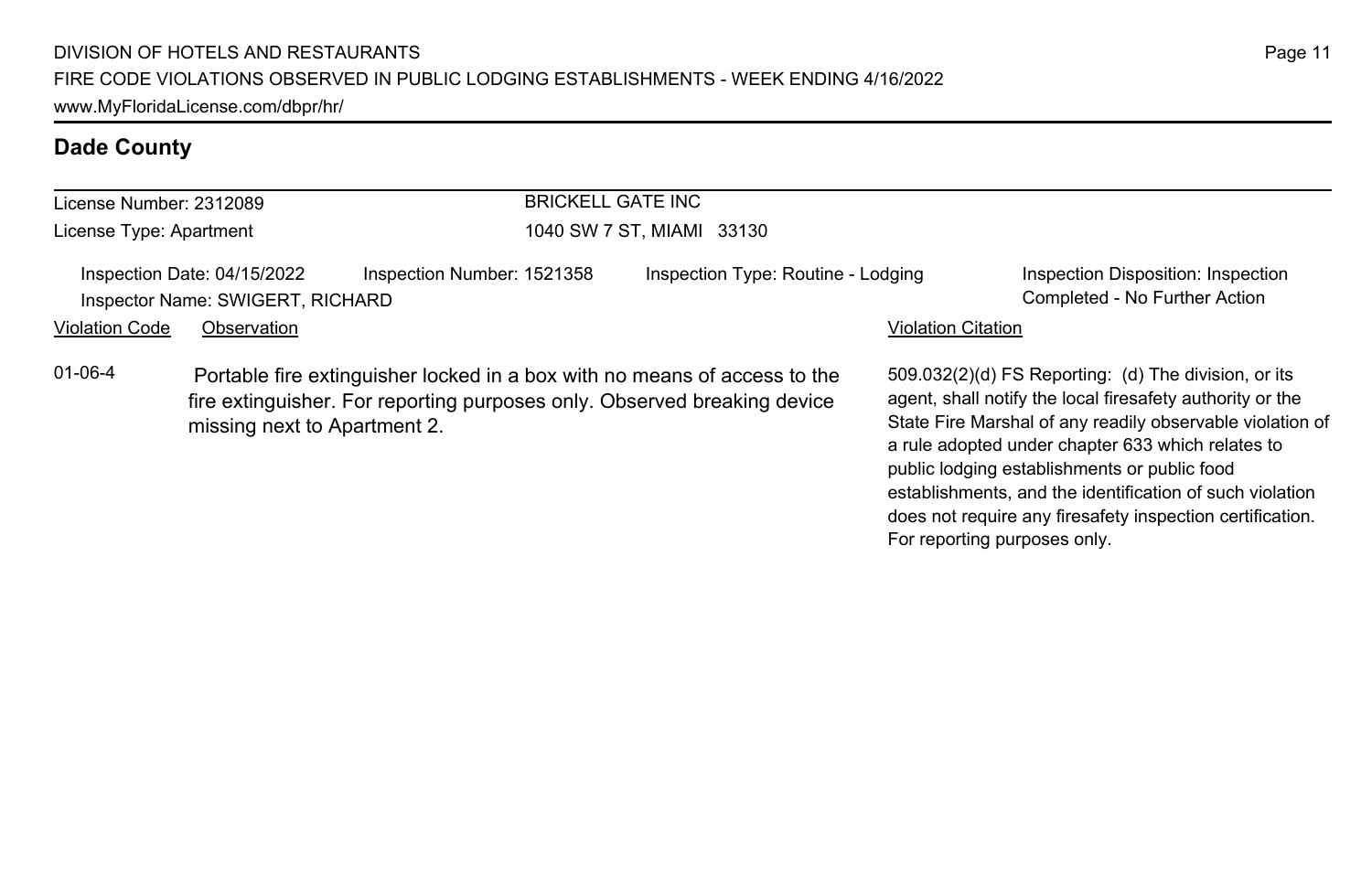| License Number: 2329412 |                                                                 |                            | <b>DYNAMIC HOTEL</b> |                                                                            |                           |                                                                                                                                                                                                                                                                                                                                                                                                                        |  |  |
|-------------------------|-----------------------------------------------------------------|----------------------------|----------------------|----------------------------------------------------------------------------|---------------------------|------------------------------------------------------------------------------------------------------------------------------------------------------------------------------------------------------------------------------------------------------------------------------------------------------------------------------------------------------------------------------------------------------------------------|--|--|
| License Type: Hotel     |                                                                 |                            |                      | 637 W FLAGLER ST, MIAMI 33130                                              |                           |                                                                                                                                                                                                                                                                                                                                                                                                                        |  |  |
|                         | Inspection Date: 04/14/2022<br>Inspector Name: CABANAS, NATALIE | Inspection Number: 1162855 |                      | Inspection Type: Routine - Lodging                                         |                           | Inspection Disposition: Inspection<br>Completed - No Further Action                                                                                                                                                                                                                                                                                                                                                    |  |  |
| <b>Violation Code</b>   | Observation                                                     |                            |                      |                                                                            | <b>Violation Citation</b> |                                                                                                                                                                                                                                                                                                                                                                                                                        |  |  |
| 04-06-4                 | only.                                                           |                            |                      | Fire alarm control panel emitting an audible alarm. For reporting purposes | purposes only.            | 509.032(2)(d) FS Reporting: The division, or its agent,<br>shall notify the local firesafety authority or the State<br>Fire Marshal of any readily observable violation of a<br>rule adopted under chapter 633 which relates to public<br>lodging establishments or public food establishments,<br>and the identification of such violation does not require<br>any firesafety inspection certification. For reporting |  |  |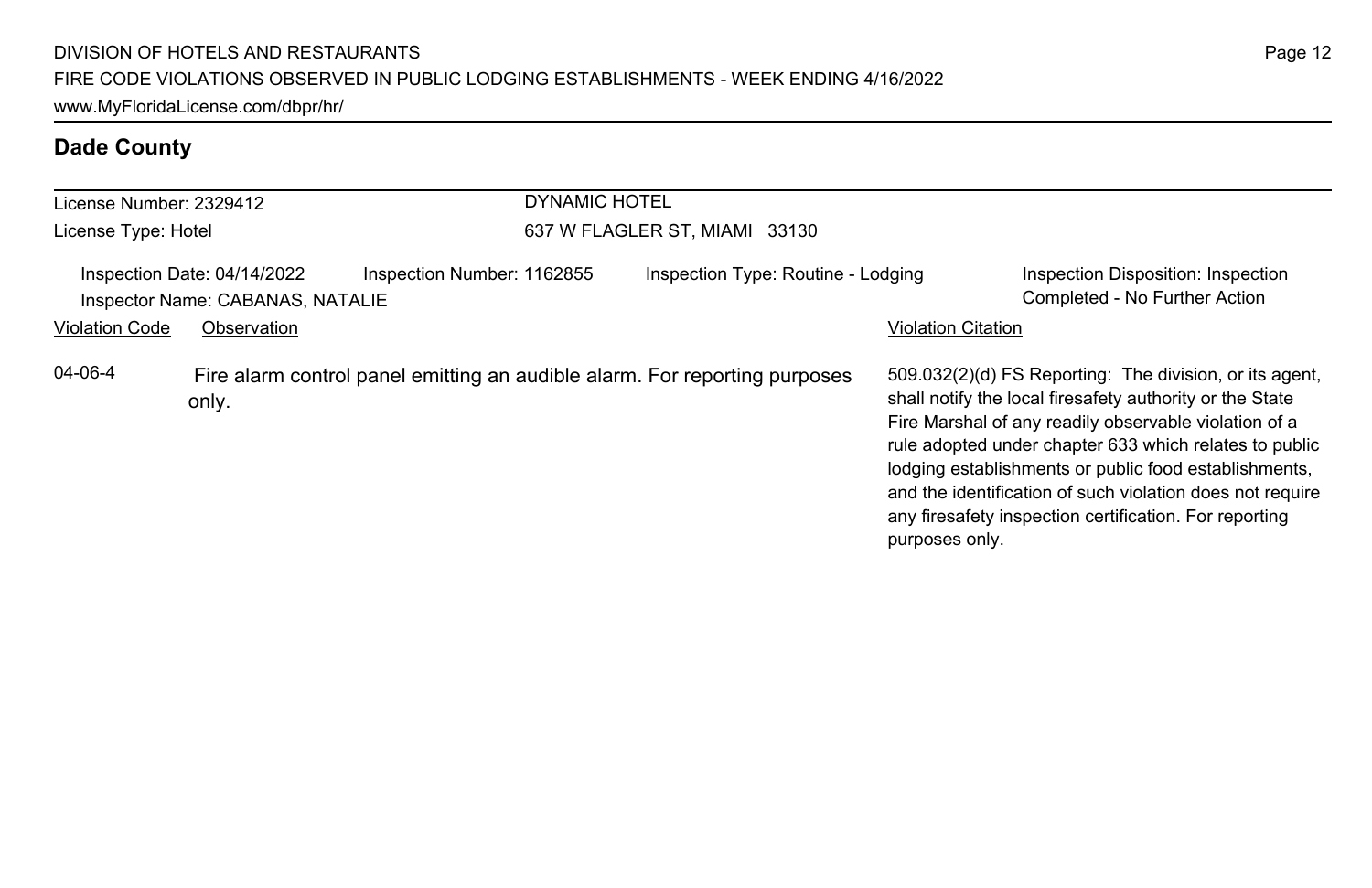| License Number: 2330313 |                                                                 | <b>DYNAMIC HOTEL</b>                                                |                                    |                              |                                                                                                                                                                                                                                                                                                                                                                                                              |
|-------------------------|-----------------------------------------------------------------|---------------------------------------------------------------------|------------------------------------|------------------------------|--------------------------------------------------------------------------------------------------------------------------------------------------------------------------------------------------------------------------------------------------------------------------------------------------------------------------------------------------------------------------------------------------------------|
| License Type: Apartment |                                                                 |                                                                     | 637 W FLAGLER ST, MIAMI 33130      |                              |                                                                                                                                                                                                                                                                                                                                                                                                              |
|                         | Inspection Date: 04/14/2022<br>Inspector Name: CABANAS, NATALIE | Inspection Number: 1524526                                          | Inspection Type: Routine - Lodging |                              | Inspection Disposition: Inspection<br>Completed - No Further Action                                                                                                                                                                                                                                                                                                                                          |
| <b>Violation Code</b>   | Observation                                                     |                                                                     |                                    | <b>Violation Citation</b>    |                                                                                                                                                                                                                                                                                                                                                                                                              |
| $01 - 05 - 4$           | purposes only.                                                  | Portable fire extinguisher obstructed/not accessible. For reporting |                                    | For reporting purposes only. | 509.032(2)(d) FS Reporting: (d) The division, or its<br>agent, shall notify the local firesafety authority or the<br>State Fire Marshal of any readily observable violation of<br>a rule adopted under chapter 633 which relates to<br>public lodging establishments or public food<br>establishments, and the identification of such violation<br>does not require any firesafety inspection certification. |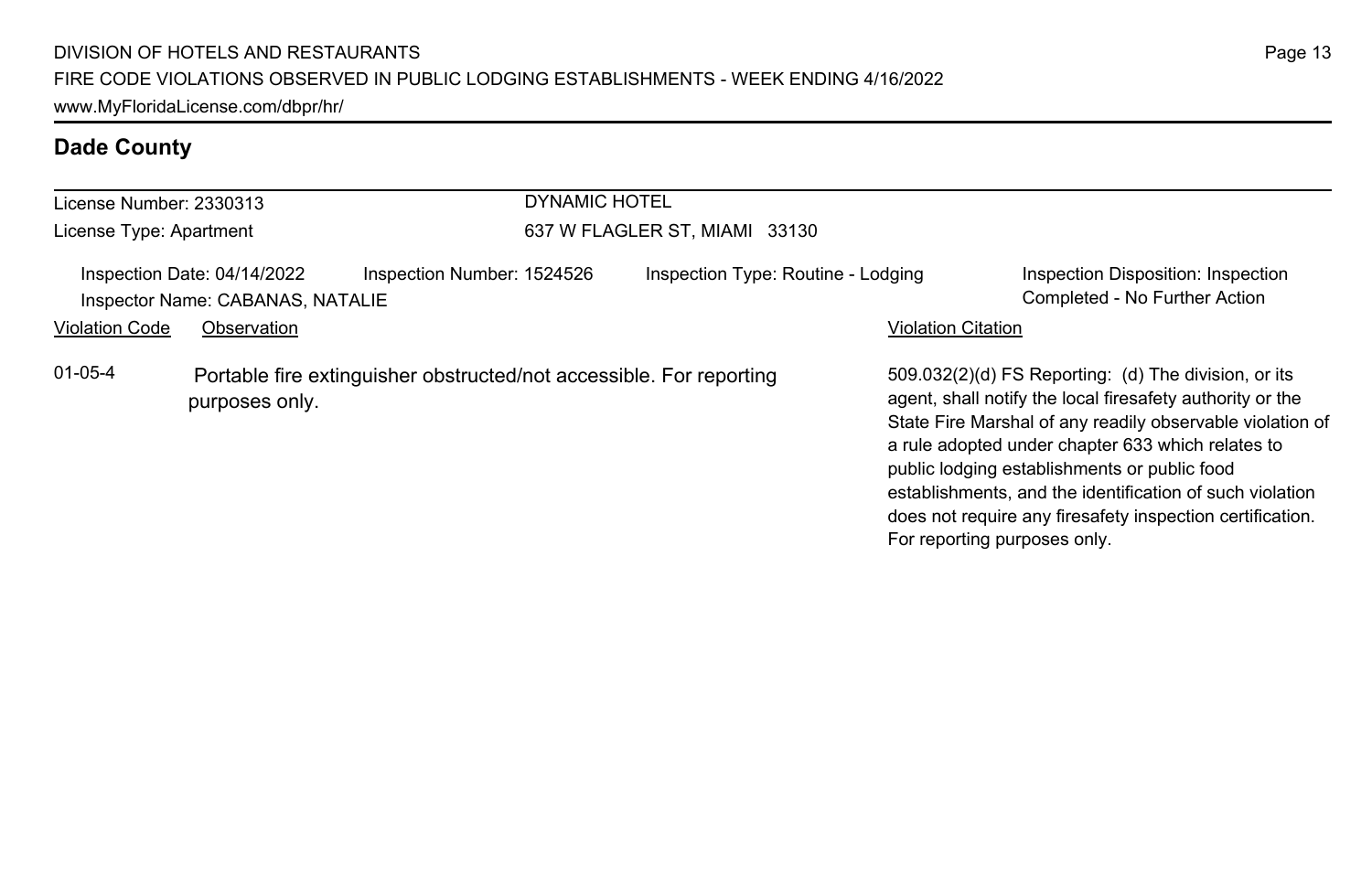| License Number: 2329494                                       |                                                                                                                                                                                      | YOTEL MIAMI                |                                                  |                           |                                                                                                                                                                                                                                                                                                                                                                                                                                                                                                                                                                                                                                                                                   |
|---------------------------------------------------------------|--------------------------------------------------------------------------------------------------------------------------------------------------------------------------------------|----------------------------|--------------------------------------------------|---------------------------|-----------------------------------------------------------------------------------------------------------------------------------------------------------------------------------------------------------------------------------------------------------------------------------------------------------------------------------------------------------------------------------------------------------------------------------------------------------------------------------------------------------------------------------------------------------------------------------------------------------------------------------------------------------------------------------|
| License Type: Hotel                                           |                                                                                                                                                                                      |                            | 227 NE 2 ST, MIAMI 33132                         |                           |                                                                                                                                                                                                                                                                                                                                                                                                                                                                                                                                                                                                                                                                                   |
| Inspection Date: 04/13/2022<br>Inspector Name: CUDEMOS, VIRNA |                                                                                                                                                                                      | Inspection Number: 1162318 | Inspection Type: Lodging-Licensing<br>Inspection |                           | Inspection Disposition: Inspection<br>Completed - No Further Action                                                                                                                                                                                                                                                                                                                                                                                                                                                                                                                                                                                                               |
| <b>Violation Code</b><br>Observation                          |                                                                                                                                                                                      |                            |                                                  | <b>Violation Citation</b> |                                                                                                                                                                                                                                                                                                                                                                                                                                                                                                                                                                                                                                                                                   |
| 08-03-4                                                       | No boiler certificate or insurance inspector's boiler report available. For<br>reporting purposes only. Observed boiler #354981, #354962, #352591,<br>#353113 no boiler certificate. |                            |                                                  | purposes only.            | 61C-1.004(10) FAC and 509.032(2)(d) FS Reporting:<br>61C-1.004(10) The insurance inspector's boiler report<br>is required annually for power boilers and high<br>pressure/high temperature boilers and biannually for<br>low pressure steam or vapor heating boilers.<br>509.032(2)(d) The division, or its agent, shall notify the<br>local firesafety authority or the State Fire Marshal of<br>any readily observable violation of a rule adopted under<br>chapter 633 which relates to public lodging<br>establishments or public food establishments, and the<br>identification of such violation does not require any<br>firesafety inspection certification. For reporting |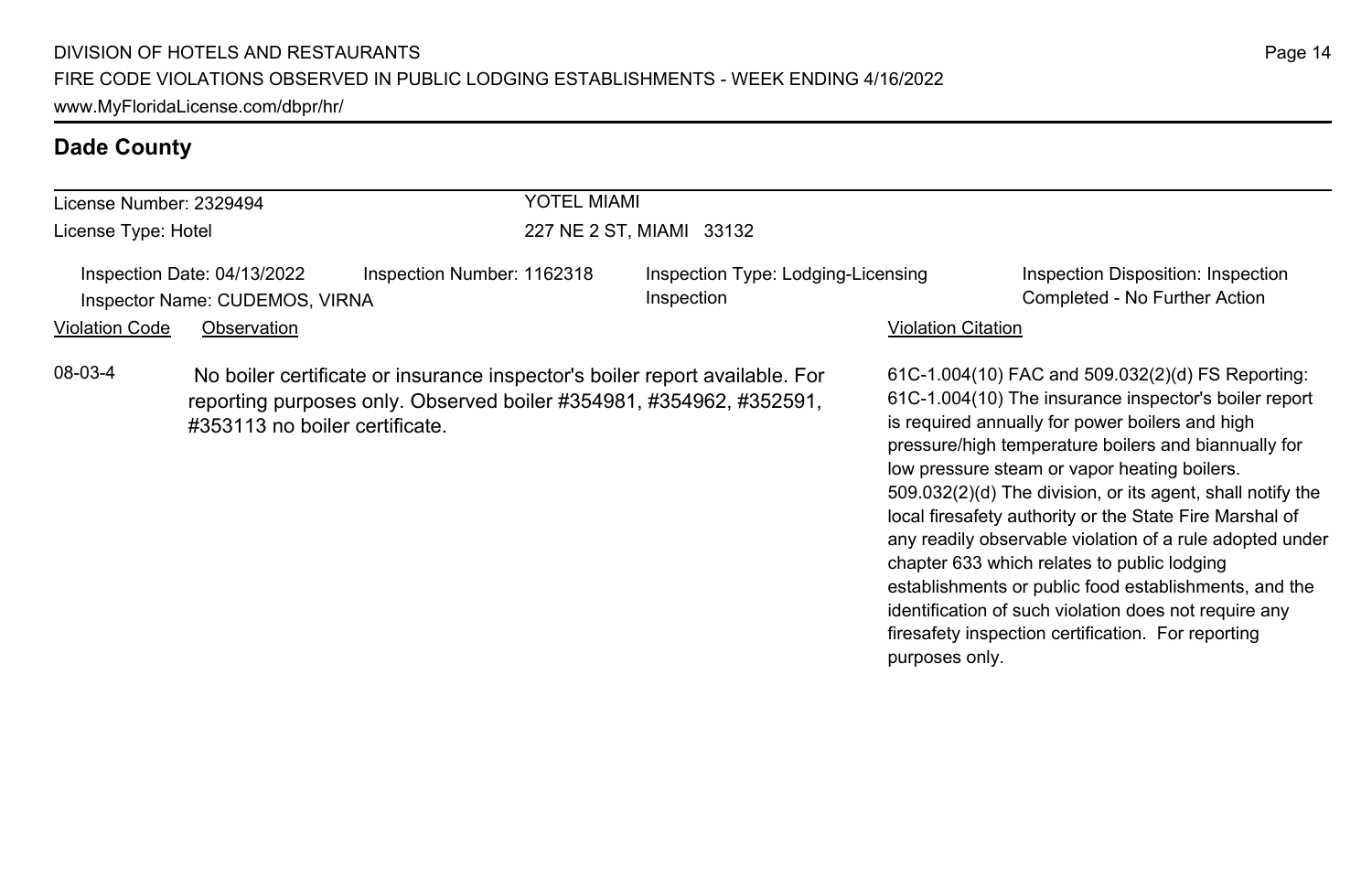| License Number: 2308521 |                                                                | <b>FAMILY APT</b>                                                                                                                                     |                                    |                              |                                                                                                                                                                                                                                                                                                                                                                                                              |  |  |
|-------------------------|----------------------------------------------------------------|-------------------------------------------------------------------------------------------------------------------------------------------------------|------------------------------------|------------------------------|--------------------------------------------------------------------------------------------------------------------------------------------------------------------------------------------------------------------------------------------------------------------------------------------------------------------------------------------------------------------------------------------------------------|--|--|
| License Type: Apartment |                                                                |                                                                                                                                                       | 2102 SW 3 ST, MIAMI 331351822      |                              |                                                                                                                                                                                                                                                                                                                                                                                                              |  |  |
|                         | Inspection Date: 04/11/2022<br>Inspector Name: GARCIA, B OSCAR | Inspection Number: 1513241                                                                                                                            | Inspection Type: Routine - Lodging |                              | Inspection Disposition: Inspection<br>Completed - No Further Action                                                                                                                                                                                                                                                                                                                                          |  |  |
| <b>Violation Code</b>   | Observation                                                    |                                                                                                                                                       |                                    | <b>Violation Citation</b>    |                                                                                                                                                                                                                                                                                                                                                                                                              |  |  |
| $01 - 06 - 4$           |                                                                | Portable fire extinguisher locked in a box with no means of access to the<br>fire extinguisher. For reporting purposes only. It's floor extinguisher. |                                    | For reporting purposes only. | 509.032(2)(d) FS Reporting: (d) The division, or its<br>agent, shall notify the local firesafety authority or the<br>State Fire Marshal of any readily observable violation of<br>a rule adopted under chapter 633 which relates to<br>public lodging establishments or public food<br>establishments, and the identification of such violation<br>does not require any firesafety inspection certification. |  |  |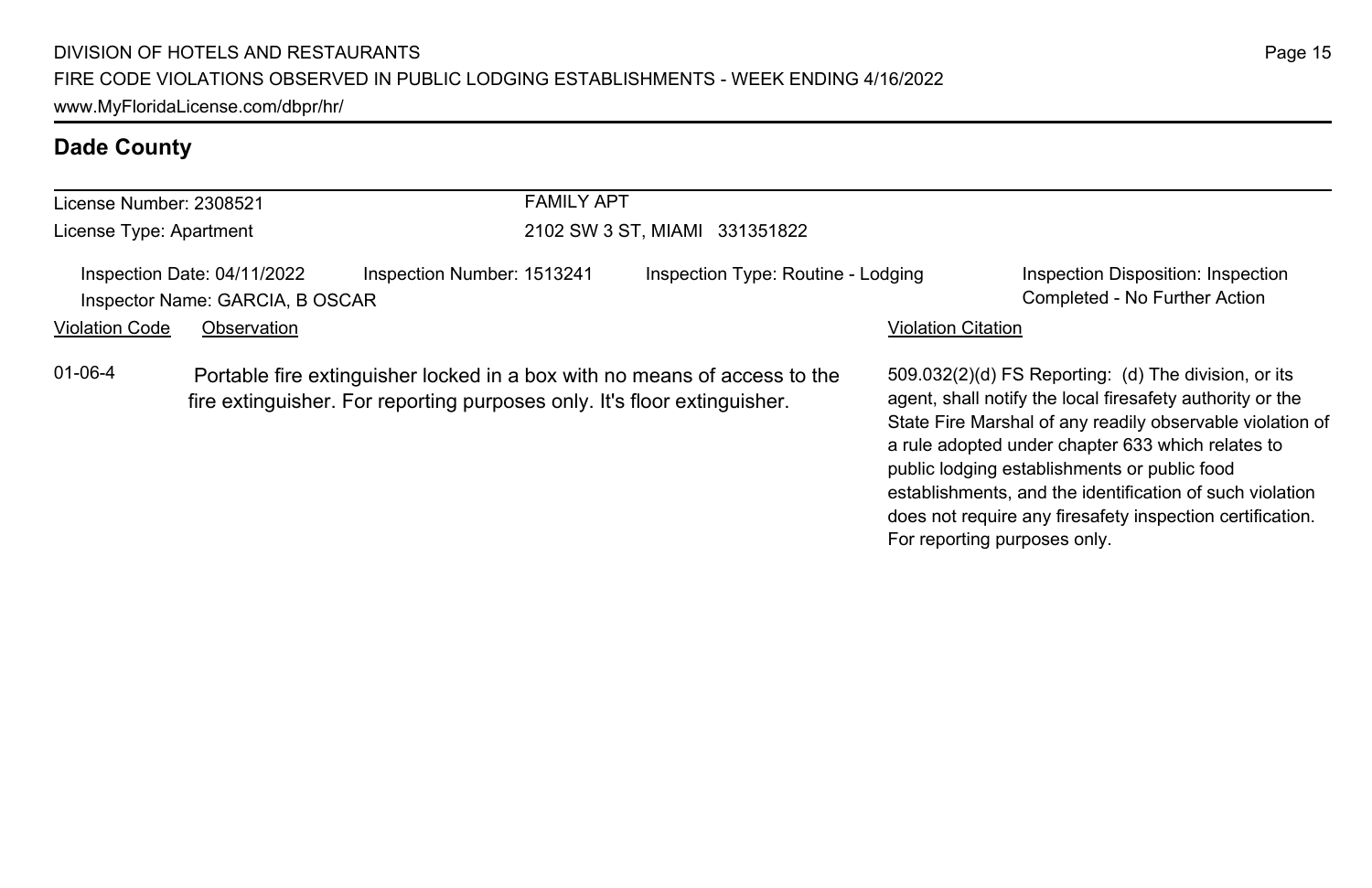| LENDOIRO BUILDING<br>License Number: 2311336 |                                                                |                                                                                                                                                         |                                    |                           |                                                                                                                                                                                                                                                                                                                                                                                                                        |
|----------------------------------------------|----------------------------------------------------------------|---------------------------------------------------------------------------------------------------------------------------------------------------------|------------------------------------|---------------------------|------------------------------------------------------------------------------------------------------------------------------------------------------------------------------------------------------------------------------------------------------------------------------------------------------------------------------------------------------------------------------------------------------------------------|
| License Type: Apartment                      |                                                                |                                                                                                                                                         | 1545 SW 5 ST, MIAMI 331353731      |                           |                                                                                                                                                                                                                                                                                                                                                                                                                        |
|                                              | Inspection Date: 04/13/2022<br>Inspector Name: GARCIA, B OSCAR | Inspection Number: 1529922                                                                                                                              | Inspection Type: Routine - Lodging |                           | Inspection Disposition: Inspection<br>Completed - No Further Action                                                                                                                                                                                                                                                                                                                                                    |
| <b>Violation Code</b>                        | Observation                                                    |                                                                                                                                                         |                                    | <b>Violation Citation</b> |                                                                                                                                                                                                                                                                                                                                                                                                                        |
| $06-02-4$                                    | Violation**                                                    | Door marked as an exit is blocked. For reporting purposes only. Observed<br>A piece of furniture blocking Exterior Exit second-floor hallway. ** Repeat |                                    | purposes only.            | 509.032(2)(d) FS Reporting: The division, or its agent,<br>shall notify the local firesafety authority or the State<br>Fire Marshal of any readily observable violation of a<br>rule adopted under chapter 633 which relates to public<br>lodging establishments or public food establishments,<br>and the identification of such violation does not require<br>any firesafety inspection certification. For reporting |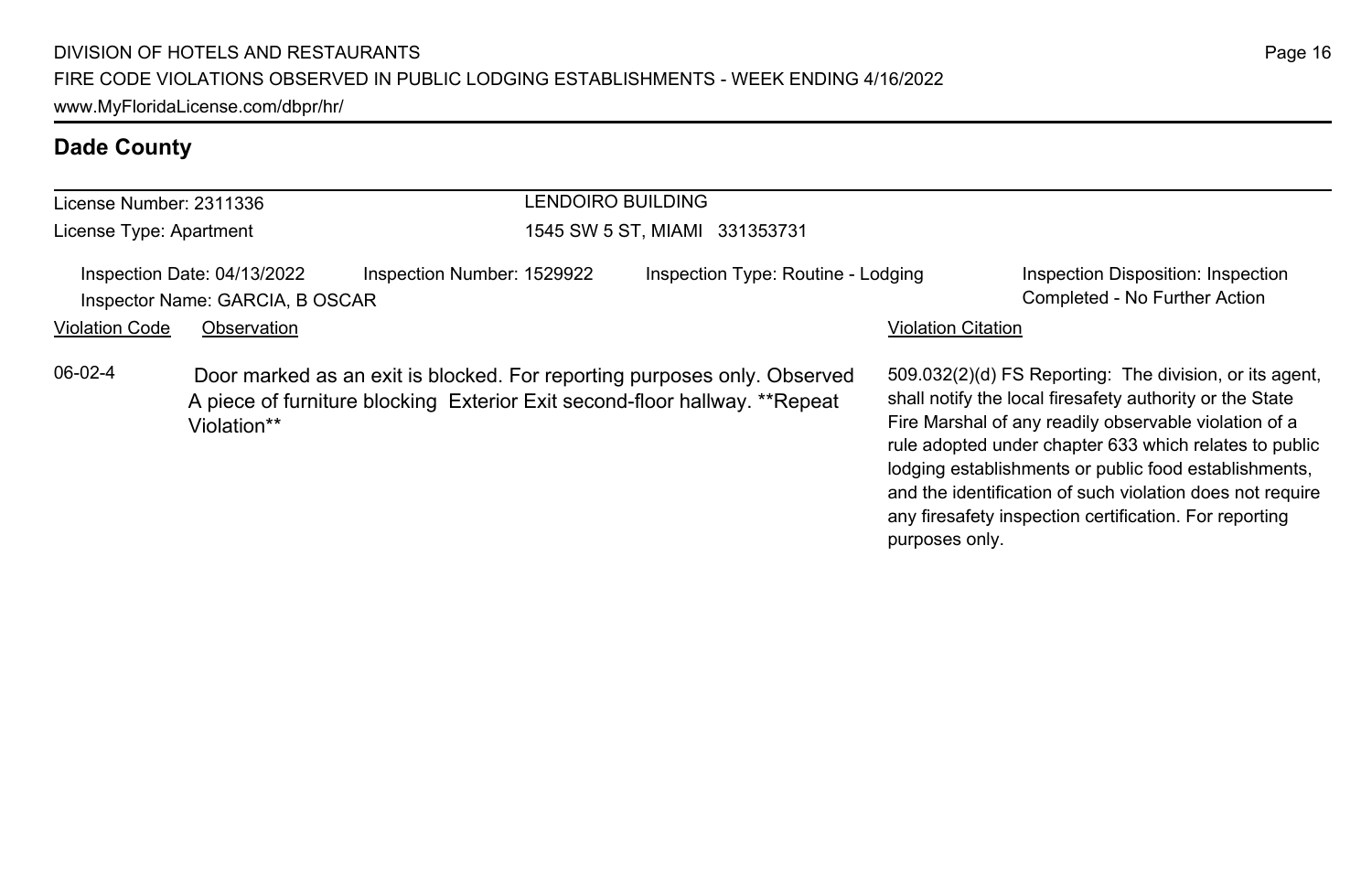| License Number: 2304413 |                                                            | <b>BP 825 LLC</b>                                                                                                            |                                    |                              |                                                                                                                                                                                                                                                                                                                                                                                                              |  |  |
|-------------------------|------------------------------------------------------------|------------------------------------------------------------------------------------------------------------------------------|------------------------------------|------------------------------|--------------------------------------------------------------------------------------------------------------------------------------------------------------------------------------------------------------------------------------------------------------------------------------------------------------------------------------------------------------------------------------------------------------|--|--|
| License Type: Apartment |                                                            |                                                                                                                              | 825 ALTON RD, MIAMI BEACH 33139    |                              |                                                                                                                                                                                                                                                                                                                                                                                                              |  |  |
|                         | Inspection Date: 04/14/2022<br>Inspector Name: CRUZ, EDGAR | Inspection Number: 1519087                                                                                                   | Inspection Type: Routine - Lodging |                              | Inspection Disposition: Warning<br>Issued                                                                                                                                                                                                                                                                                                                                                                    |  |  |
| <b>Violation Code</b>   | Observation                                                |                                                                                                                              |                                    | <b>Violation Citation</b>    |                                                                                                                                                                                                                                                                                                                                                                                                              |  |  |
| $01 - 06 - 4$           | Observed in front of the building.                         | Portable fire extinguisher locked in a box with no means of access to the<br>fire extinguisher. For reporting purposes only. |                                    | For reporting purposes only. | 509.032(2)(d) FS Reporting: (d) The division, or its<br>agent, shall notify the local firesafety authority or the<br>State Fire Marshal of any readily observable violation of<br>a rule adopted under chapter 633 which relates to<br>public lodging establishments or public food<br>establishments, and the identification of such violation<br>does not require any firesafety inspection certification. |  |  |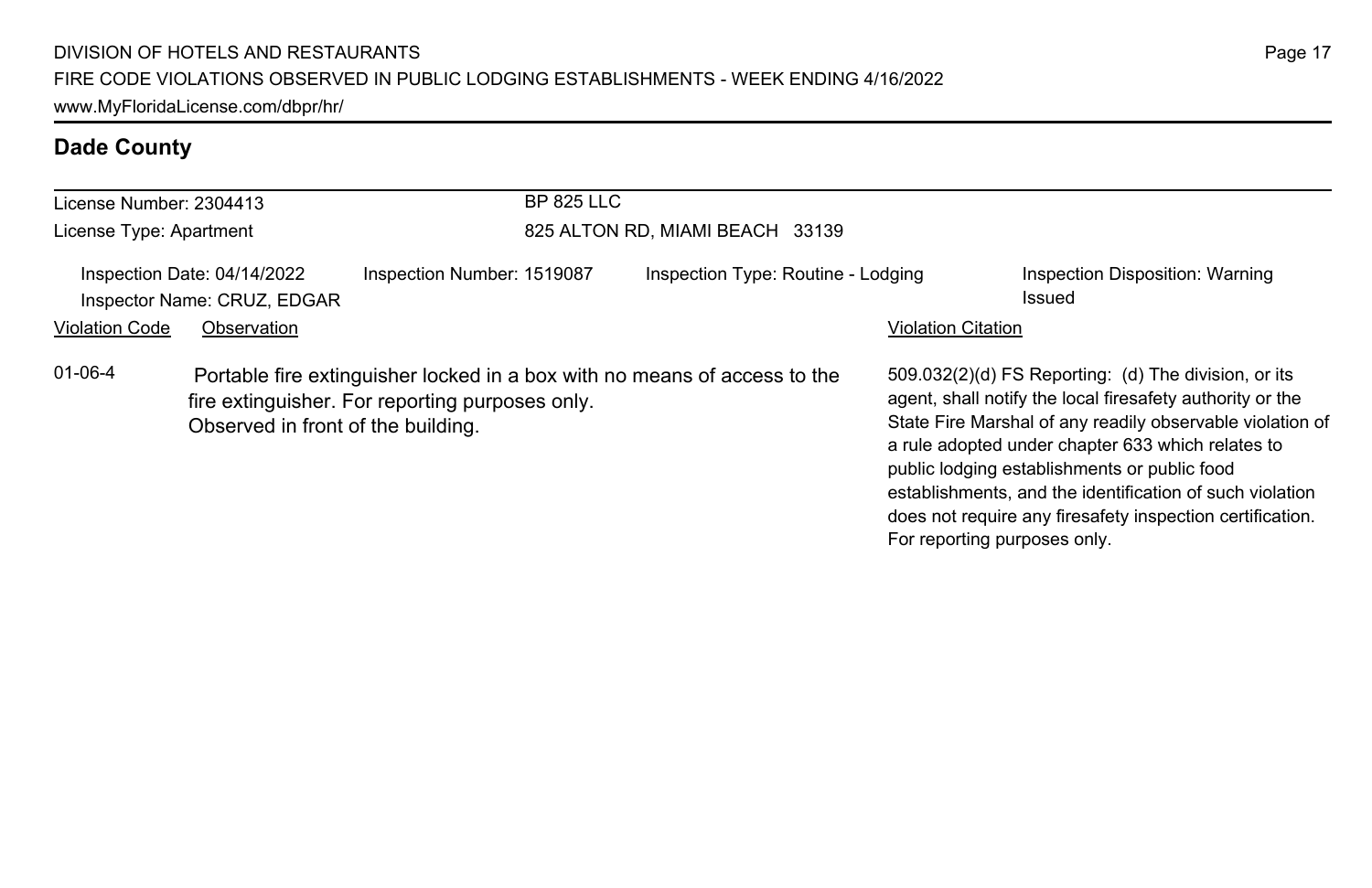| License Number: 2304622 |                                                            |                                                                      | 1346 ALTON LLC                   |                                    |                           |                                                                                                                                                                                                                                                                                                                                                                                                                        |  |
|-------------------------|------------------------------------------------------------|----------------------------------------------------------------------|----------------------------------|------------------------------------|---------------------------|------------------------------------------------------------------------------------------------------------------------------------------------------------------------------------------------------------------------------------------------------------------------------------------------------------------------------------------------------------------------------------------------------------------------|--|
| License Type: Apartment |                                                            |                                                                      | 1334 ALTON RD, MIAMI BEACH 33139 |                                    |                           |                                                                                                                                                                                                                                                                                                                                                                                                                        |  |
|                         | Inspection Date: 04/12/2022<br>Inspector Name: CRUZ, EDGAR | Inspection Number: 1526398                                           |                                  | Inspection Type: Routine - Lodging |                           | Inspection Disposition: Inspection<br>Completed - No Further Action                                                                                                                                                                                                                                                                                                                                                    |  |
| <b>Violation Code</b>   | Observation                                                |                                                                      |                                  |                                    | <b>Violation Citation</b> |                                                                                                                                                                                                                                                                                                                                                                                                                        |  |
| $04 - 01 - 4$           | reporting purposes only.<br>Observed on building 1346.     | Trouble/alarm light illuminated on the fire alarm control panel. For |                                  |                                    |                           | 509.032(2)(d) FS Reporting: The division, or its agent.<br>shall notify the local firesafety authority or the State<br>Fire Marshal of any readily observable violation of a<br>rule adopted under chapter 633 which relates to public<br>lodging establishments or public food establishments,<br>and the identification of such violation does not require<br>any firesafety inspection certification. For reporting |  |

purposes only.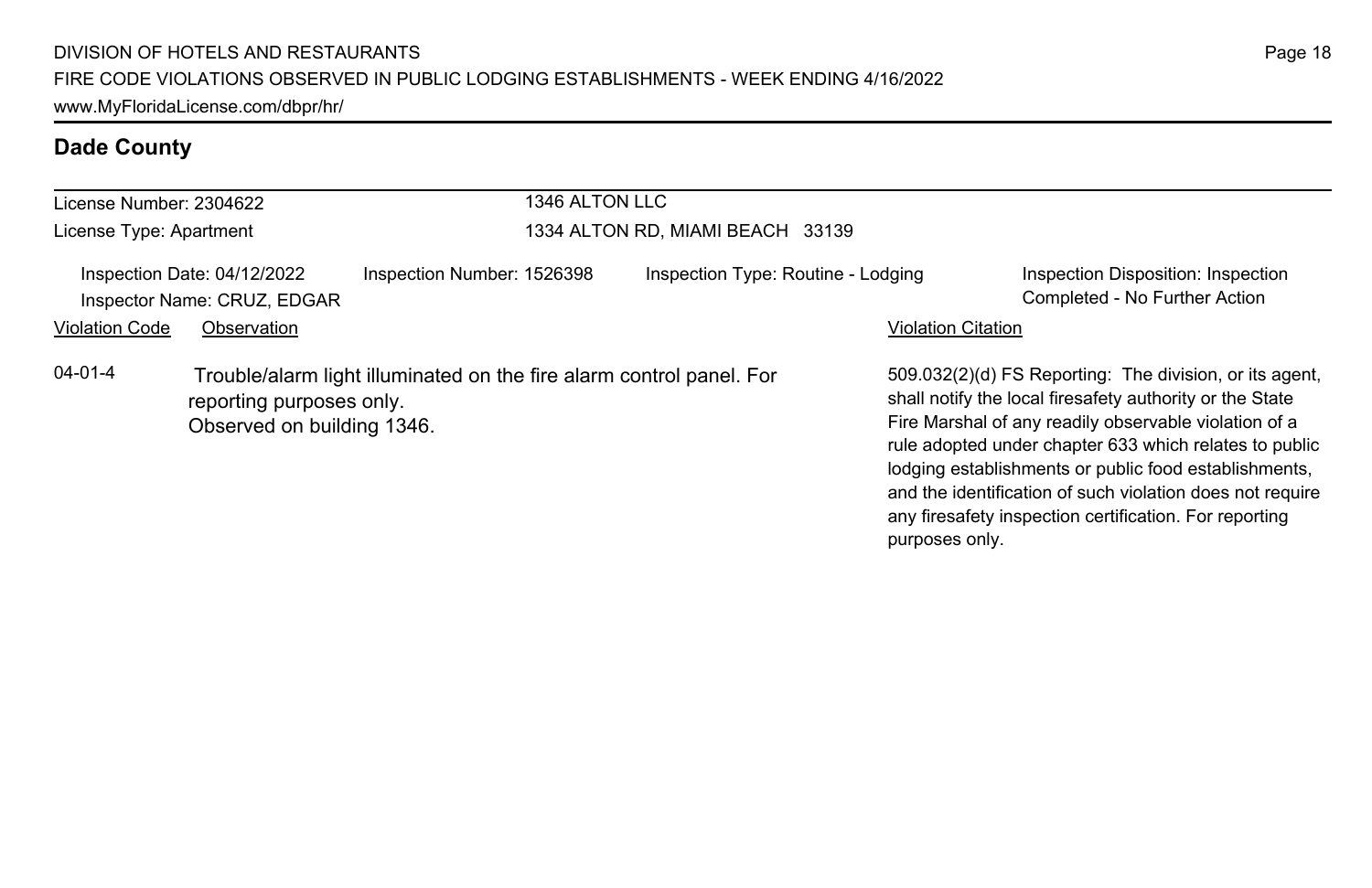| License Number: 2306187 |                                                                  |                                                                                                                                                                         | 650 MICHIGAN AVE LLC                |                           |                                                                                                                                                                                                                                                                                                                                                                                                                                              |  |  |
|-------------------------|------------------------------------------------------------------|-------------------------------------------------------------------------------------------------------------------------------------------------------------------------|-------------------------------------|---------------------------|----------------------------------------------------------------------------------------------------------------------------------------------------------------------------------------------------------------------------------------------------------------------------------------------------------------------------------------------------------------------------------------------------------------------------------------------|--|--|
| License Type: Apartment |                                                                  |                                                                                                                                                                         | 650 MICHIGAN AVE, MIAMI BEACH 33139 |                           |                                                                                                                                                                                                                                                                                                                                                                                                                                              |  |  |
|                         | Inspection Date: 04/13/2022<br>Inspector Name: WILLIAMS, ALFREDA | Inspection Number: 1532826                                                                                                                                              | Inspection Type: Routine - Lodging  |                           | <b>Inspection Disposition: Administrative</b><br>complaint recommended                                                                                                                                                                                                                                                                                                                                                                       |  |  |
| <b>Violation Code</b>   | Observation                                                      |                                                                                                                                                                         |                                     | <b>Violation Citation</b> |                                                                                                                                                                                                                                                                                                                                                                                                                                              |  |  |
| $01-06-4$               |                                                                  | Portable fire extinguisher locked in a box with no means of access to the<br>fire extinguisher. For reporting purposes only.<br>Located on 1st floor, near apartment 8. |                                     |                           | 509.032(2)(d) FS Reporting: (d) The division, or its<br>agent, shall notify the local firesafety authority or the<br>State Fire Marshal of any readily observable violation of<br>a rule adopted under chapter 633 which relates to<br>public lodging establishments or public food<br>establishments, and the identification of such violation<br>does not require any firesafety inspection certification.<br>For reporting purposes only. |  |  |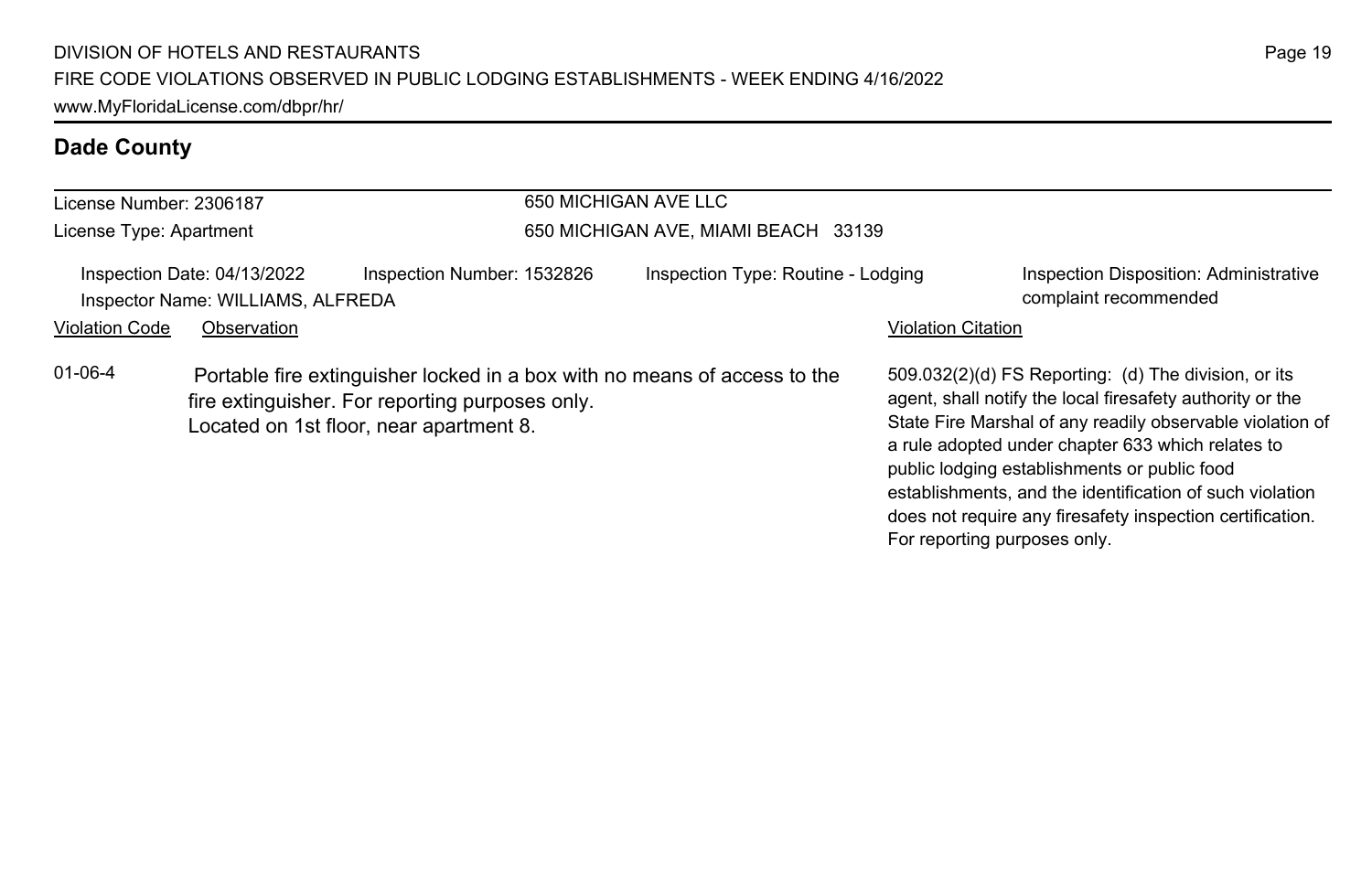| License Number: 2329171 |                                                               | Z OCEAN                                                                                                                                       |                                    |                           |                                                                                                                                                                                                                                                                                                                                                                                                |
|-------------------------|---------------------------------------------------------------|-----------------------------------------------------------------------------------------------------------------------------------------------|------------------------------------|---------------------------|------------------------------------------------------------------------------------------------------------------------------------------------------------------------------------------------------------------------------------------------------------------------------------------------------------------------------------------------------------------------------------------------|
| License Type: Hotel     |                                                               | 1437 COLLINS AVE. MIAMI BEACH 33139                                                                                                           |                                    |                           |                                                                                                                                                                                                                                                                                                                                                                                                |
|                         | Inspection Date: 04/11/2022<br>Inspector Name: HODGE, KRISTEN | Inspection Number: 1162400                                                                                                                    | Inspection Type: Routine - Lodging |                           | Inspection Disposition: Inspection<br>Completed - No Further Action                                                                                                                                                                                                                                                                                                                            |
| Violation Code          | Observation                                                   |                                                                                                                                               |                                    | <b>Violation Citation</b> |                                                                                                                                                                                                                                                                                                                                                                                                |
| 08-01-4                 | purposes only.                                                | Boiler certificate or insurance inspector's boiler report expired for<br>justification number 122631 expiration date 3/04/2022. For reporting |                                    |                           | 61C-1.004(10) FAC and 509.032(2)(d) FS Reporting:<br>61C-1.004(10) The insurance inspector's boiler report<br>is required annually for power boilers and high<br>pressure/high temperature boilers and biannually for<br>low pressure steam or vapor heating boilers.<br>509.032(2)(d) The division, or its agent, shall notify the<br>local firesafety authority or the State Fire Marshal of |

any readily observable violation of a rule adopted under

establishments or public food establishments, and the identification of such violation does not require any firesafety inspection certification. For reporting

chapter 633 which relates to public lodging

purposes only.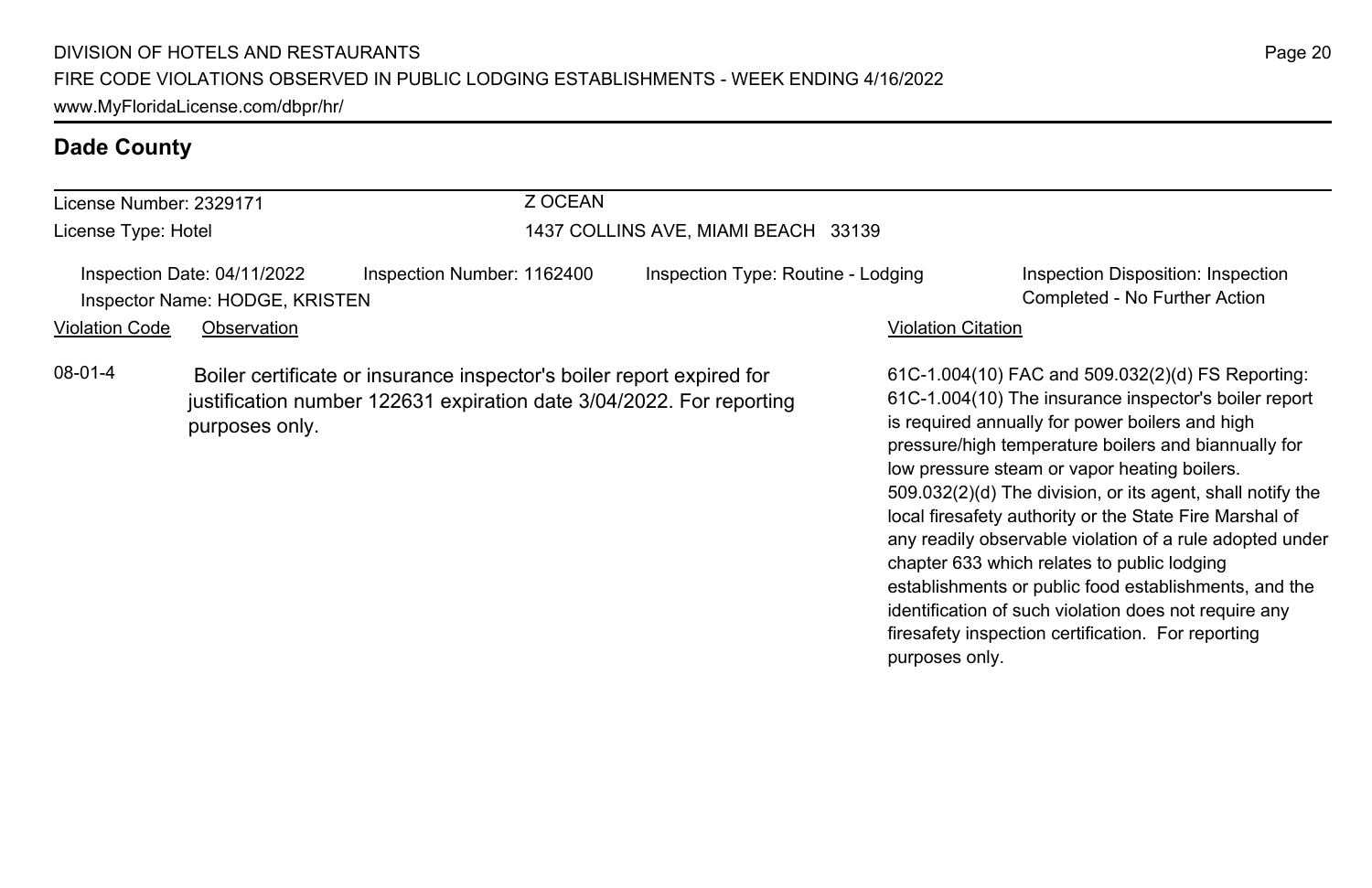| License Number: 2329320                                        |             | <b>NAUTILUS</b>                                                                                                                                    |                                     |                    |                                                                                                                                                                                                                                                                                                                                                                                                                        |  |  |
|----------------------------------------------------------------|-------------|----------------------------------------------------------------------------------------------------------------------------------------------------|-------------------------------------|--------------------|------------------------------------------------------------------------------------------------------------------------------------------------------------------------------------------------------------------------------------------------------------------------------------------------------------------------------------------------------------------------------------------------------------------------|--|--|
| License Type: Hotel                                            |             |                                                                                                                                                    | 1825 COLLINS AVE, MIAMI BEACH 33139 |                    |                                                                                                                                                                                                                                                                                                                                                                                                                        |  |  |
| Inspection Date: 04/11/2022<br>Inspector Name: HENLEY, LATONYA |             | Inspection Number: 1163830                                                                                                                         | Inspection Type: Routine - Lodging  |                    | Inspection Disposition: Inspection<br>Completed - No Further Action                                                                                                                                                                                                                                                                                                                                                    |  |  |
| Violation Code                                                 | Observation |                                                                                                                                                    |                                     | Violation Citation |                                                                                                                                                                                                                                                                                                                                                                                                                        |  |  |
| 04-01-4                                                        | Violation** | Trouble/alarm light illuminated on the fire alarm control panel. For<br>reporting purposes only. By the front desk: door with fire panel. **Repeat |                                     | purposes only.     | 509.032(2)(d) FS Reporting: The division, or its agent,<br>shall notify the local firesafety authority or the State<br>Fire Marshal of any readily observable violation of a<br>rule adopted under chapter 633 which relates to public<br>lodging establishments or public food establishments,<br>and the identification of such violation does not require<br>any firesafety inspection certification. For reporting |  |  |
| 08-04-4                                                        | Violation** | Boiler certificate not posted in the boiler room. For reporting purposes<br>only. FI 133322, 06/03/22, by mechanical room 203, alley. **Repeat     |                                     |                    | 61C-1.004(10) FAC and 509.032(2)(d) FS Reporting:<br>61C-1.004(10) The insurance inspector's boiler report<br>shall be posted in the boiler room. 509.032(2)(d) The<br>division, or its agent, shall notify the local firesafety                                                                                                                                                                                       |  |  |

authority or the State Fire Marshal of any readily observable violation of a rule adopted under chapter 633 which relates to public lodging establishments or public food establishments, and the identification of such violation does not require any firesafety inspection certification. For reporting purposes only.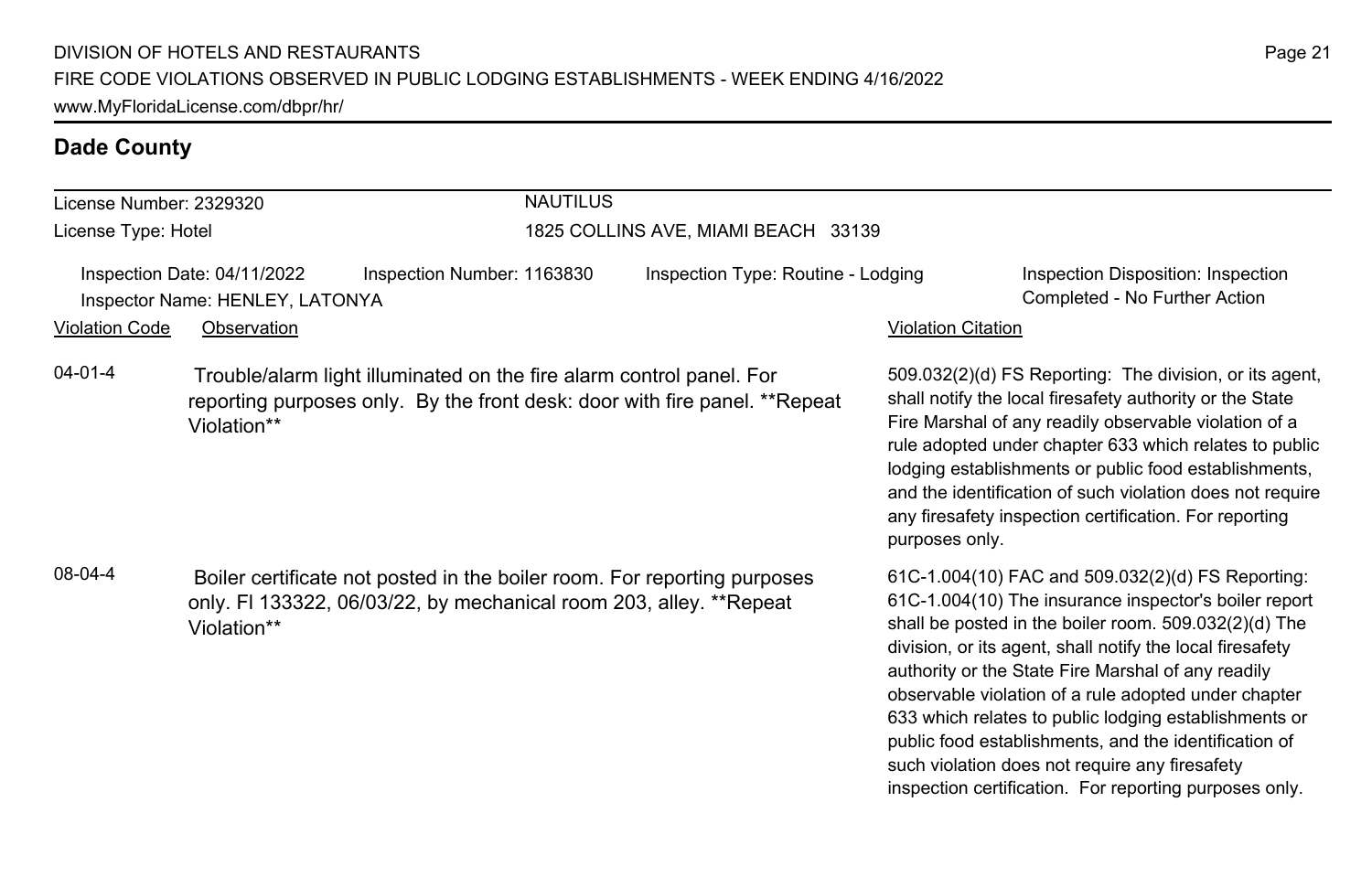| License Number: 2329342 |                                                                  |                                                                      | <b>ABAE HOTEL</b>                  |                           |                                                                                                                                                                                                                                                                                                 |  |
|-------------------------|------------------------------------------------------------------|----------------------------------------------------------------------|------------------------------------|---------------------------|-------------------------------------------------------------------------------------------------------------------------------------------------------------------------------------------------------------------------------------------------------------------------------------------------|--|
| License Type: Hotel     |                                                                  |                                                                      | 1215 WEST AVE, MIAMI BEACH 33139   |                           |                                                                                                                                                                                                                                                                                                 |  |
|                         | Inspection Date: 04/12/2022<br>Inspector Name: WILLIAMS, ALFREDA | Inspection Number: 1162868                                           | Inspection Type: Routine - Lodging |                           | Inspection Disposition: Inspection<br>Completed - No Further Action                                                                                                                                                                                                                             |  |
| <b>Violation Code</b>   | Observation                                                      |                                                                      |                                    | <b>Violation Citation</b> |                                                                                                                                                                                                                                                                                                 |  |
| $04 - 01 - 4$           | reporting purposes only.                                         | Trouble/alarm light illuminated on the fire alarm control panel. For |                                    |                           | 509.032(2)(d) FS Reporting: The division, or its agent.<br>shall notify the local firesafety authority or the State<br>Fire Marshal of any readily observable violation of a<br>rule adopted under chapter 633 which relates to public<br>lodging establishments or public food establishments, |  |

and the identification of such violation does not require any firesafety inspection certification. For reporting

purposes only.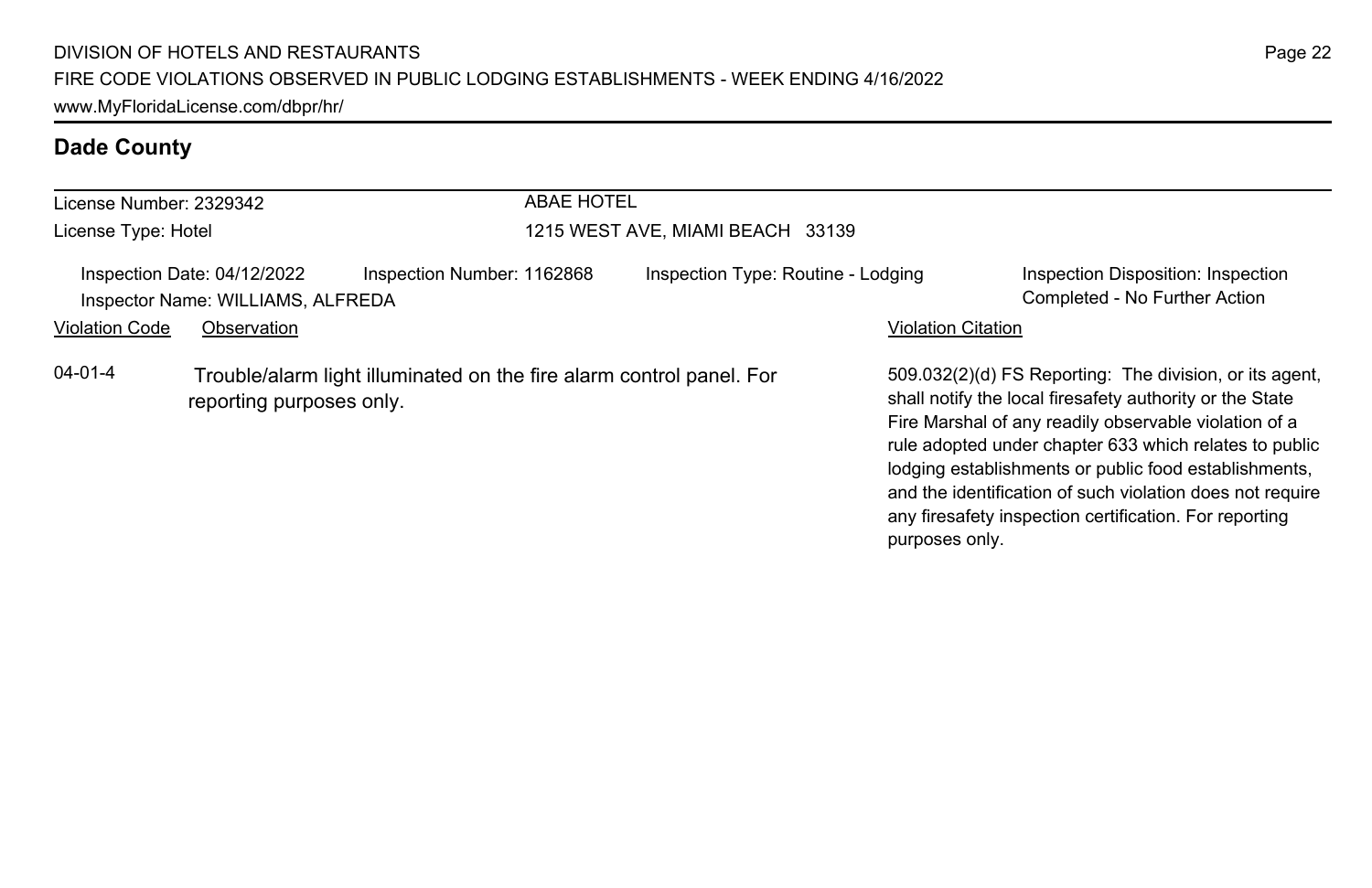License Number: 2329483 License Type: Hotel

URBANICA FIFTH HOTEL 803 5 ST, MIAMI BEACH 33139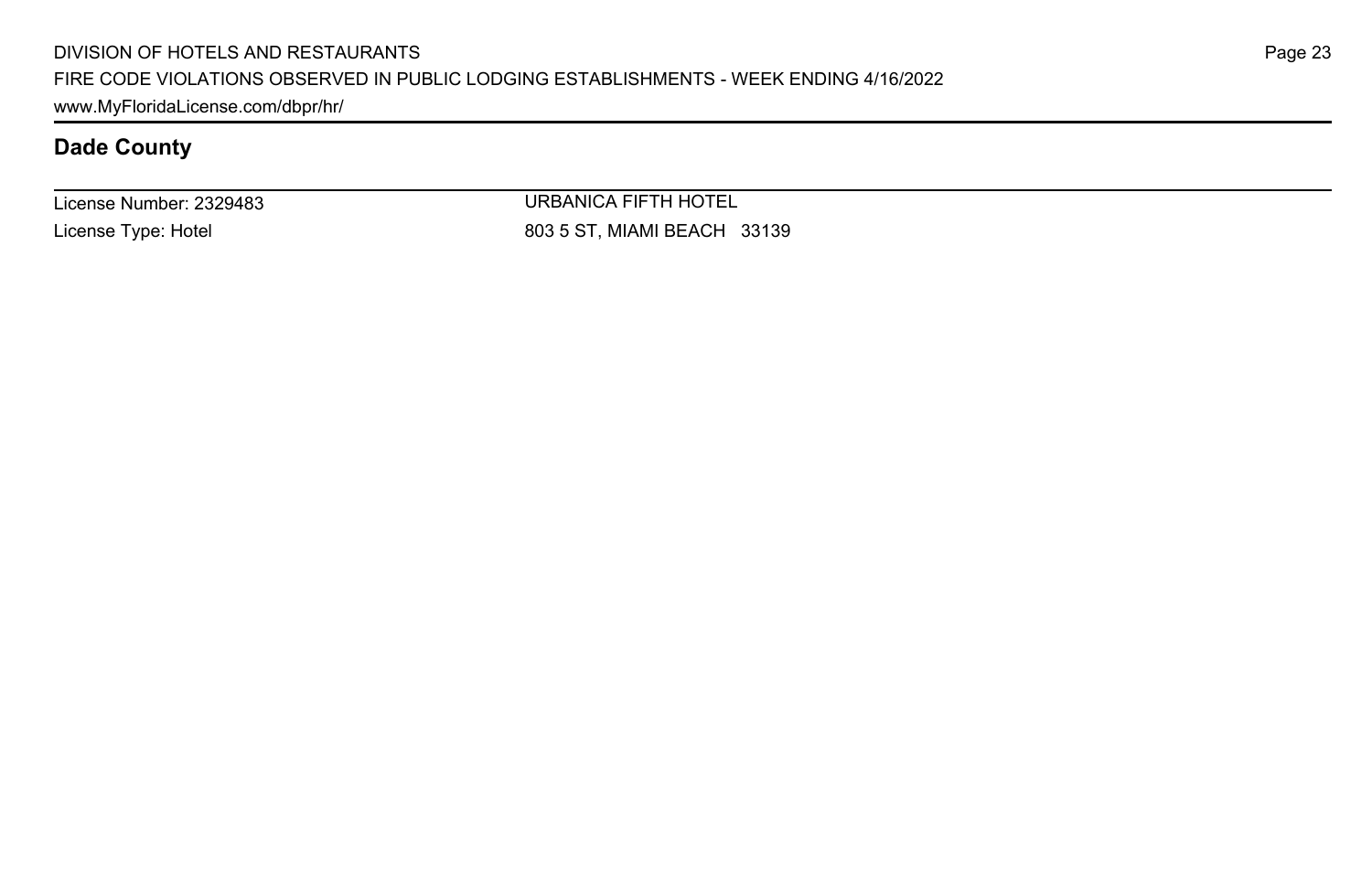| <b>Violation Code</b> | Inspection Date: 04/12/2022<br>Inspector Name: WILLIAMS, ALFREDA<br>Observation | Inspection Number: 1162039                                                                                                       | Inspection Type: Routine - Lodging | <b>Violation Citation</b>    | Inspection Disposition: Warning<br>Issued                                                                                                                                                                                                                                                                                                                                                                                                                                                                                                                                                                                                                                         |
|-----------------------|---------------------------------------------------------------------------------|----------------------------------------------------------------------------------------------------------------------------------|------------------------------------|------------------------------|-----------------------------------------------------------------------------------------------------------------------------------------------------------------------------------------------------------------------------------------------------------------------------------------------------------------------------------------------------------------------------------------------------------------------------------------------------------------------------------------------------------------------------------------------------------------------------------------------------------------------------------------------------------------------------------|
| $01-02-4$             | Located on 4th floor.                                                           | Portable fire extinguisher pressure gauge indicates the extinguisher is in<br>need of recharge. For reporting purposes only.     |                                    | For reporting purposes only. | 509.032(2)(d) FS Reporting: (d) The division, or its<br>agent, shall notify the local firesafety authority or the<br>State Fire Marshal of any readily observable violation of<br>a rule adopted under chapter 633 which relates to<br>public lodging establishments or public food<br>establishments, and the identification of such violation<br>does not require any firesafety inspection certification.                                                                                                                                                                                                                                                                      |
| 08-03-4               | reporting purposes only.                                                        | No boiler certificate or insurance inspector's boiler report available. For<br>Observed water heater with a temperature of 210F. |                                    | purposes only.               | 61C-1.004(10) FAC and 509.032(2)(d) FS Reporting:<br>61C-1.004(10) The insurance inspector's boiler report<br>is required annually for power boilers and high<br>pressure/high temperature boilers and biannually for<br>low pressure steam or vapor heating boilers.<br>509.032(2)(d) The division, or its agent, shall notify the<br>local firesafety authority or the State Fire Marshal of<br>any readily observable violation of a rule adopted under<br>chapter 633 which relates to public lodging<br>establishments or public food establishments, and the<br>identification of such violation does not require any<br>firesafety inspection certification. For reporting |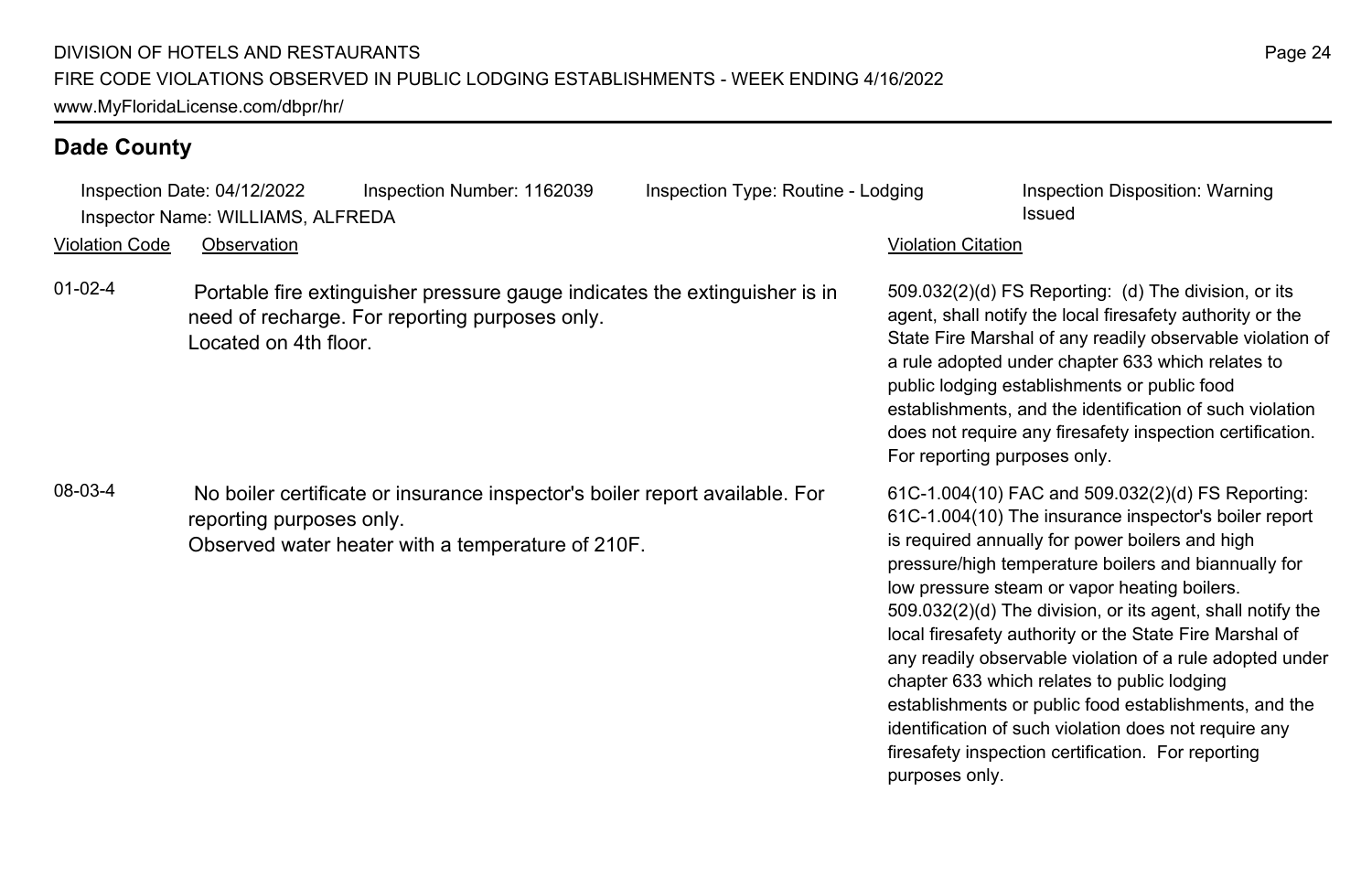| License Number: 2330260 |                                                                  | <b>SURF STYLE</b>                                                    |                                     |                                    |                           |                                                                                                                                                                                                                                                                                                 |  |
|-------------------------|------------------------------------------------------------------|----------------------------------------------------------------------|-------------------------------------|------------------------------------|---------------------------|-------------------------------------------------------------------------------------------------------------------------------------------------------------------------------------------------------------------------------------------------------------------------------------------------|--|
| License Type: Apartment |                                                                  |                                                                      | 1208 COLLINS AVE, MIAMI BEACH 33139 |                                    |                           |                                                                                                                                                                                                                                                                                                 |  |
|                         | Inspection Date: 04/11/2022<br>Inspector Name: WILLIAMS, ALFREDA | Inspection Number: 1520247                                           |                                     | Inspection Type: Routine - Lodging |                           | Inspection Disposition: Inspection<br>Completed - No Further Action                                                                                                                                                                                                                             |  |
| <b>Violation Code</b>   | Observation                                                      |                                                                      |                                     |                                    | <b>Violation Citation</b> |                                                                                                                                                                                                                                                                                                 |  |
| $04 - 01 - 4$           | reporting purposes only.                                         | Trouble/alarm light illuminated on the fire alarm control panel. For |                                     |                                    |                           | 509.032(2)(d) FS Reporting: The division, or its agent.<br>shall notify the local firesafety authority or the State<br>Fire Marshal of any readily observable violation of a<br>rule adopted under chapter 633 which relates to public<br>lodging establishments or public food establishments. |  |

and the identification of such violation does not require any firesafety inspection certification. For reporting

purposes only.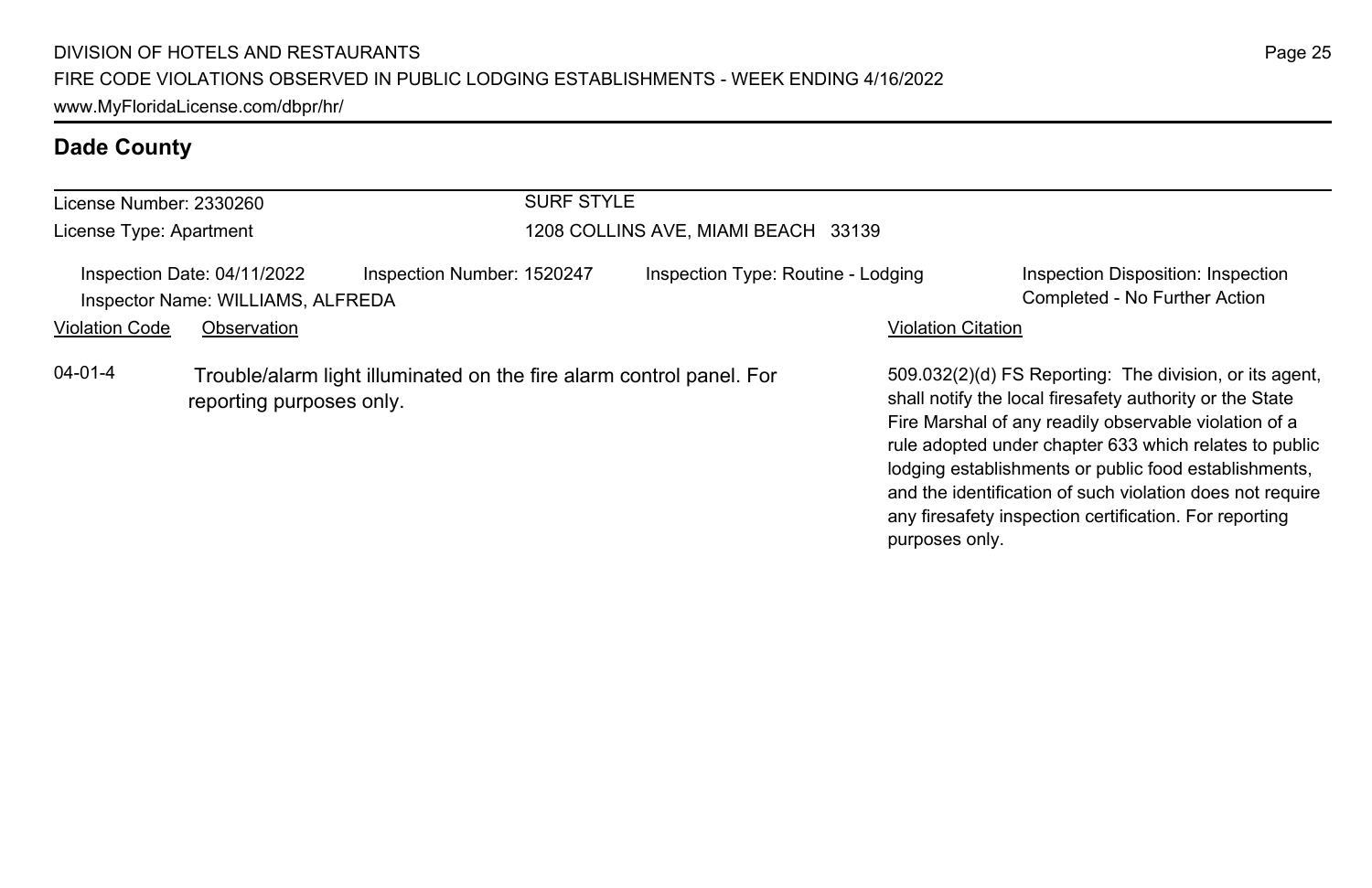| <b>MANATEE APTS</b><br>License Number: 2309346 |                                                              |                                                                                                                                                                              |                                        |                           |                                                                                                                                                                                                                                                                                                                                                                                                                                              |  |  |
|------------------------------------------------|--------------------------------------------------------------|------------------------------------------------------------------------------------------------------------------------------------------------------------------------------|----------------------------------------|---------------------------|----------------------------------------------------------------------------------------------------------------------------------------------------------------------------------------------------------------------------------------------------------------------------------------------------------------------------------------------------------------------------------------------------------------------------------------------|--|--|
| License Type: Apartment                        |                                                              |                                                                                                                                                                              | 1361 EUCLID AVE, MIAMI BEACH 331393936 |                           |                                                                                                                                                                                                                                                                                                                                                                                                                                              |  |  |
|                                                | Inspection Date: 04/15/2022<br>Inspector Name: ELDER, AUDREY | Inspection Number: 1525114                                                                                                                                                   | Inspection Type: Routine - Lodging     |                           | Inspection Disposition: Inspection<br>Completed - No Further Action                                                                                                                                                                                                                                                                                                                                                                          |  |  |
| <b>Violation Code</b>                          | Observation                                                  |                                                                                                                                                                              |                                        | <b>Violation Citation</b> |                                                                                                                                                                                                                                                                                                                                                                                                                                              |  |  |
| $01 - 06 - 4$                                  |                                                              | Portable fire extinguisher locked in a box with no means of access to the<br>fire extinguisher. For reporting purposes only.<br>Located near mailboxes. **Repeat Violation** |                                        |                           | 509.032(2)(d) FS Reporting: (d) The division, or its<br>agent, shall notify the local firesafety authority or the<br>State Fire Marshal of any readily observable violation of<br>a rule adopted under chapter 633 which relates to<br>public lodging establishments or public food<br>establishments, and the identification of such violation<br>does not require any firesafety inspection certification.<br>For reporting purposes only. |  |  |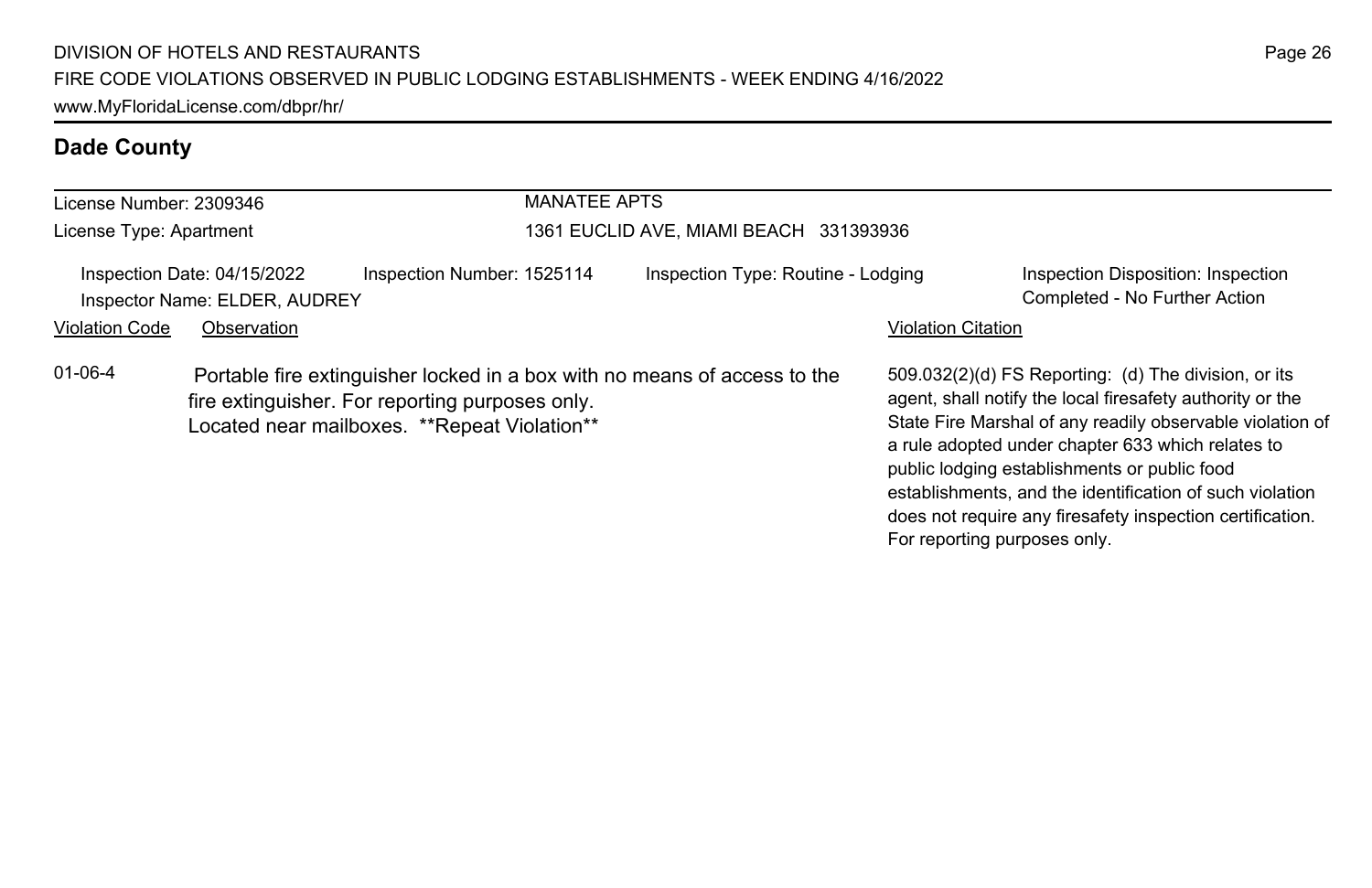| License Number: 2301677 |                                                                  |                                                                     | SUNBRITE APARTMENTS |                                              |                           |                                                                                                                                                                                                                                                                                                                                                                                                                        |
|-------------------------|------------------------------------------------------------------|---------------------------------------------------------------------|---------------------|----------------------------------------------|---------------------------|------------------------------------------------------------------------------------------------------------------------------------------------------------------------------------------------------------------------------------------------------------------------------------------------------------------------------------------------------------------------------------------------------------------------|
| License Type: Apartment |                                                                  |                                                                     |                     | 1330 PENNSYLVANIA AVE, MIAMI BEACH 331394029 |                           |                                                                                                                                                                                                                                                                                                                                                                                                                        |
|                         | Inspection Date: 04/12/2022<br>Inspector Name: WILLIAMS, ALFREDA | Inspection Number: 1514860                                          |                     | Inspection Type: Routine - Lodging           |                           | Inspection Disposition: Inspection<br>Completed - No Further Action                                                                                                                                                                                                                                                                                                                                                    |
| <b>Violation Code</b>   | Observation                                                      |                                                                     |                     |                                              | <b>Violation Citation</b> |                                                                                                                                                                                                                                                                                                                                                                                                                        |
| $04 - 04 - 4$           |                                                                  | Fire alarm control panel has no power. For reporting purposes only. |                     |                                              | purposes only.            | 509.032(2)(d) FS Reporting: The division, or its agent,<br>shall notify the local firesafety authority or the State<br>Fire Marshal of any readily observable violation of a<br>rule adopted under chapter 633 which relates to public<br>lodging establishments or public food establishments,<br>and the identification of such violation does not require<br>any firesafety inspection certification. For reporting |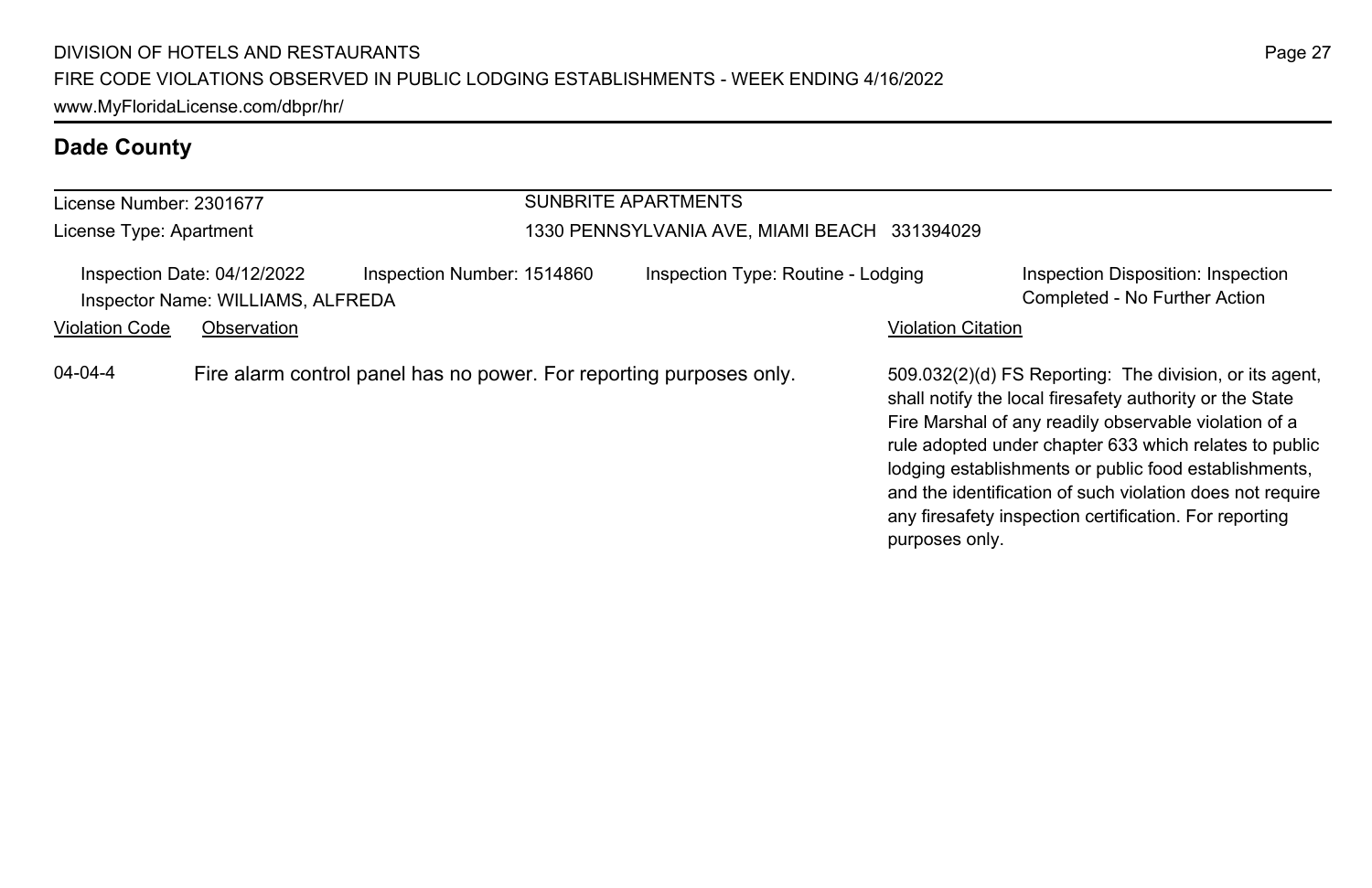| License Number: 2308061                                        |             |                                                                                                                                                                                                                         | <b>JERRICO APARTMENTS</b>          |                           |                                                                                                                                                                             |  |
|----------------------------------------------------------------|-------------|-------------------------------------------------------------------------------------------------------------------------------------------------------------------------------------------------------------------------|------------------------------------|---------------------------|-----------------------------------------------------------------------------------------------------------------------------------------------------------------------------|--|
| License Type: Apartment                                        |             |                                                                                                                                                                                                                         | 235 78 ST. MIAMI BEACH 331412189   |                           |                                                                                                                                                                             |  |
| Inspection Date: 04/14/2022<br>Inspector Name: PRIETO, VICENTE |             | Inspection Number: 1515628                                                                                                                                                                                              | Inspection Type: Routine - Lodging |                           | Inspection Disposition: Inspection<br>Completed - No Further Action                                                                                                         |  |
| Violation Code                                                 | Observation |                                                                                                                                                                                                                         |                                    | <b>Violation Citation</b> |                                                                                                                                                                             |  |
| $01 - 06 - 4$                                                  |             | Portable fire extinguisher locked in a box with no means of access to the<br>fire extinguisher. For reporting purposes only. Observed missing breaking<br>device in fire extinguisher boxes by units 4, 15, 17, and 27. |                                    |                           | 509.032(2)(d) FS Reporting: (d) The division, or its<br>agent, shall notify the local firesafety authority or the<br>State Fire Marshal of any readily observable violation |  |

State Fire Marshal of any readily observable violation of a rule adopted under chapter 633 which relates to public lodging establishments or public food establishments, and the identification of such violation does not require any firesafety inspection certification.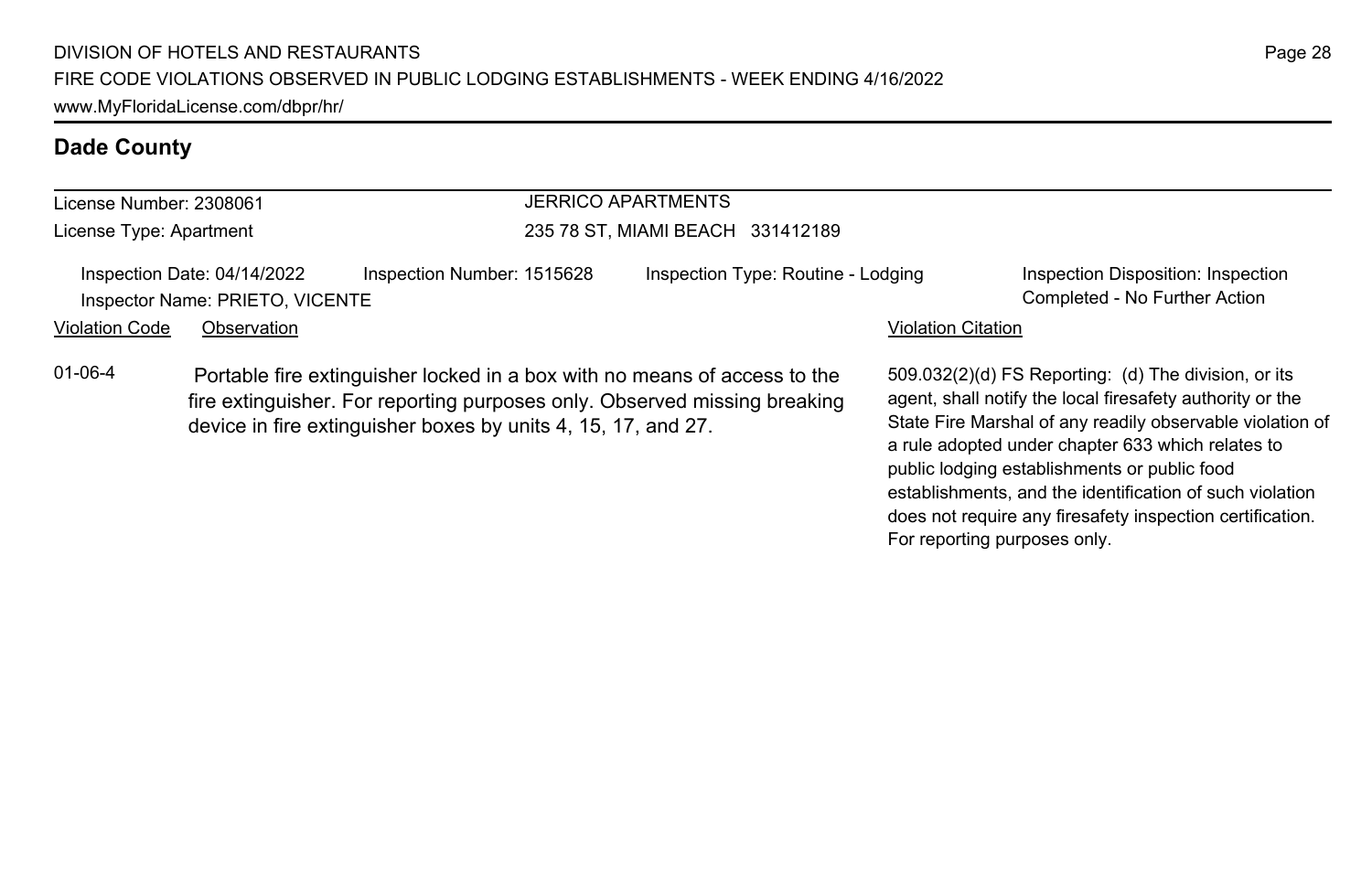| License Number: 2314861<br>License Type: Hotel                                                                    |                                                              |                            | SHERATON MIAMI AIRPORT HOTEL & EXECUTIVE MEETING CENTER<br>3900 NW 21 ST. MIAMI 33142 |                           |                                                                                                                                                                                                                                                                                                 |  |
|-------------------------------------------------------------------------------------------------------------------|--------------------------------------------------------------|----------------------------|---------------------------------------------------------------------------------------|---------------------------|-------------------------------------------------------------------------------------------------------------------------------------------------------------------------------------------------------------------------------------------------------------------------------------------------|--|
|                                                                                                                   | Inspection Date: 04/15/2022<br>Inspector Name: PRIETO, EDGAR | Inspection Number: 1163879 | Inspection Type: Routine - Lodging                                                    |                           | Inspection Disposition: Inspection<br>Completed - No Further Action                                                                                                                                                                                                                             |  |
| <b>Violation Code</b>                                                                                             | Observation                                                  |                            |                                                                                       | <b>Violation Citation</b> |                                                                                                                                                                                                                                                                                                 |  |
| $04 - 01 - 4$<br>Trouble/alarm light illuminated on the fire alarm control panel. For<br>reporting purposes only. |                                                              |                            |                                                                                       |                           | 509.032(2)(d) FS Reporting: The division, or its agent,<br>shall notify the local firesafety authority or the State<br>Fire Marshal of any readily observable violation of a<br>rule adopted under chapter 633 which relates to public<br>lodging establishments or public food establishments. |  |

and the identification of such violation does not require any firesafety inspection certification. For reporting

purposes only.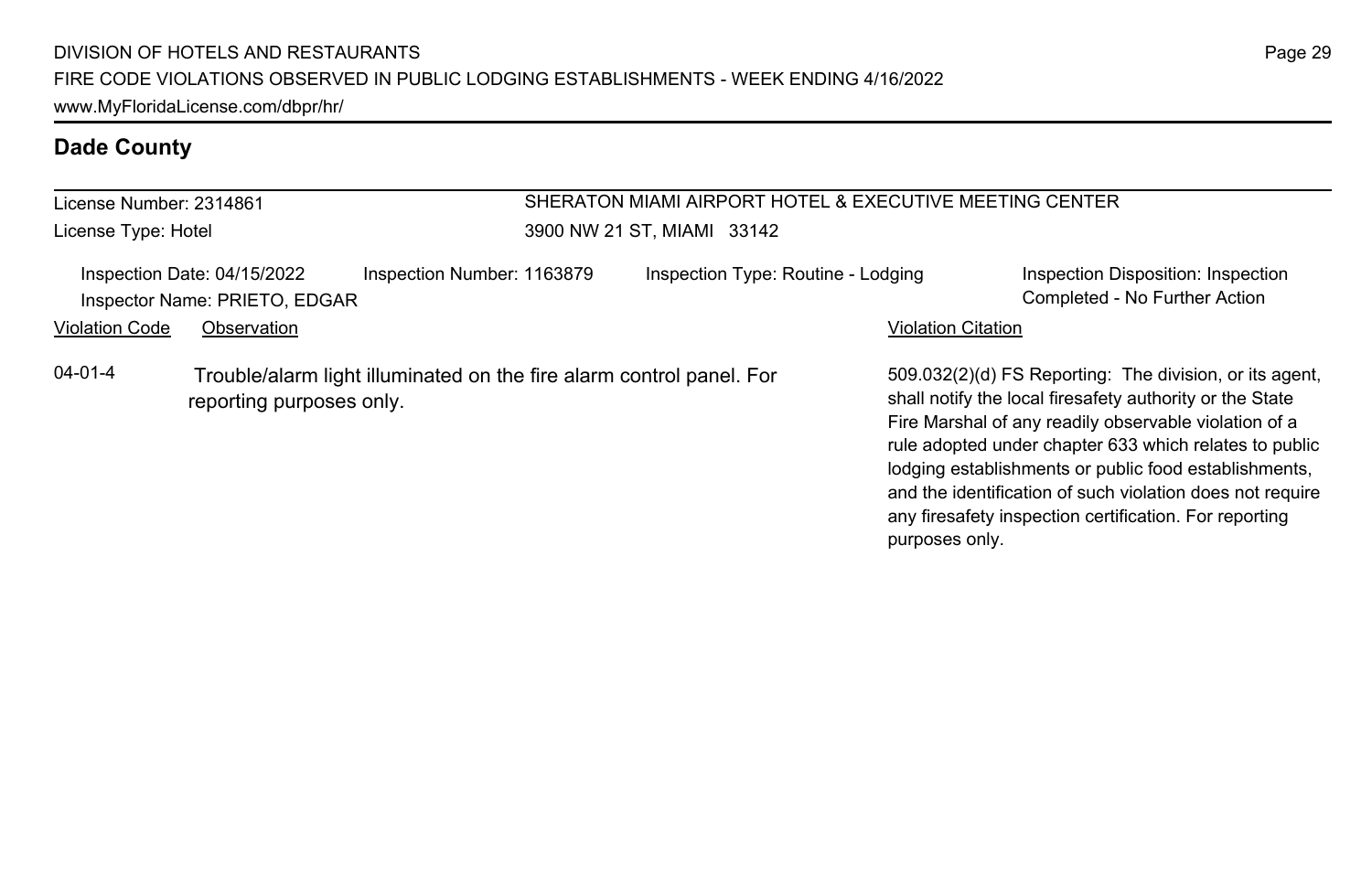| License Number: 2329201                                     |                |                                                                                                                                           | <b>GOLDEN TOWERS</b>                |                           |                                                                                                                                                                                                                                                                                                                                                 |  |
|-------------------------------------------------------------|----------------|-------------------------------------------------------------------------------------------------------------------------------------------|-------------------------------------|---------------------------|-------------------------------------------------------------------------------------------------------------------------------------------------------------------------------------------------------------------------------------------------------------------------------------------------------------------------------------------------|--|
| License Type: Apartment                                     |                |                                                                                                                                           | 5545 NW 17 AVE 5545-55, MIAMI 33142 |                           |                                                                                                                                                                                                                                                                                                                                                 |  |
| Inspection Date: 04/13/2022<br>Inspector Name: BROWN, JARON |                | Inspection Number: 1525724                                                                                                                | Inspection Type: Routine - Lodging  |                           | Inspection Disposition: Administrative<br>complaint recommended                                                                                                                                                                                                                                                                                 |  |
| <b>Violation Code</b>                                       | Observation    |                                                                                                                                           |                                     | <b>Violation Citation</b> |                                                                                                                                                                                                                                                                                                                                                 |  |
| $01 - 05 - 4$                                               | purposes only. | Portable fire extinguisher obstructed/not accessible. For reporting<br>Observed fire extinguisher next to unit 3 missing breakage device. |                                     |                           | 509.032(2)(d) FS Reporting: (d) The division, or its<br>agent, shall notify the local firesafety authority or the<br>State Fire Marshal of any readily observable violation of<br>a rule adopted under chapter 633 which relates to<br>public lodging establishments or public food<br>establishments, and the identification of such violation |  |

does not require any firesafety inspection certification.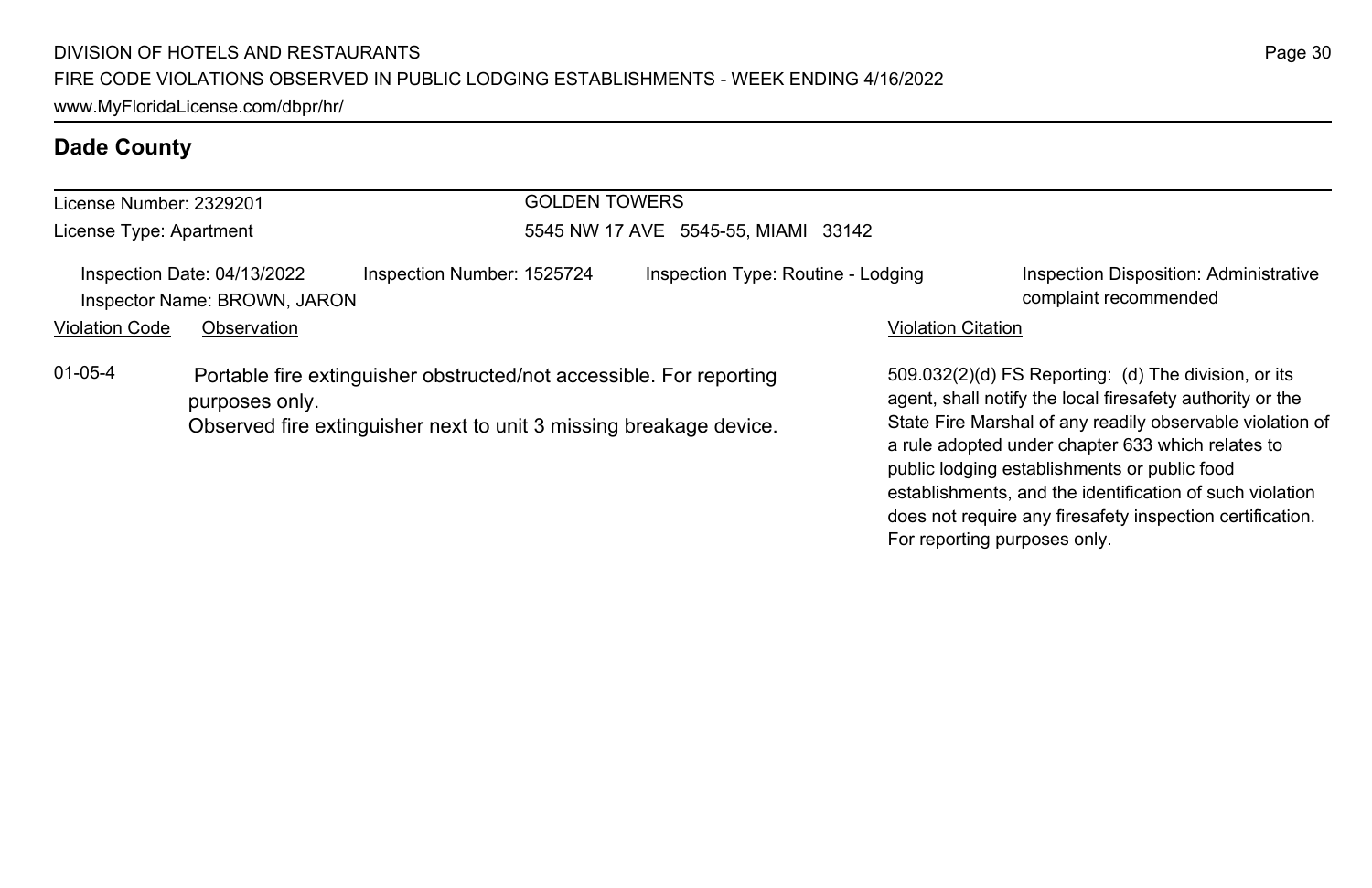| License Number: 2329339<br>License Type: Apartment                                                                |             |                            | AMBER GARDEN APARTMENTS<br>1320 NW 24 ST, MIAMI 33142 |                                                                                                                                                                                                                                                                                                                                                                                                                        |  |  |
|-------------------------------------------------------------------------------------------------------------------|-------------|----------------------------|-------------------------------------------------------|------------------------------------------------------------------------------------------------------------------------------------------------------------------------------------------------------------------------------------------------------------------------------------------------------------------------------------------------------------------------------------------------------------------------|--|--|
|                                                                                                                   |             |                            |                                                       |                                                                                                                                                                                                                                                                                                                                                                                                                        |  |  |
| Inspection Date: 04/13/2022<br>Inspector Name: BROWN, JARON                                                       |             | Inspection Number: 1516816 | Inspection Type: Routine - Lodging                    | Inspection Disposition: Warning<br>Issued                                                                                                                                                                                                                                                                                                                                                                              |  |  |
| <b>Violation Code</b>                                                                                             | Observation |                            |                                                       | <b>Violation Citation</b>                                                                                                                                                                                                                                                                                                                                                                                              |  |  |
| $04 - 01 - 4$<br>Trouble/alarm light illuminated on the fire alarm control panel. For<br>reporting purposes only. |             |                            | purposes only.                                        | 509.032(2)(d) FS Reporting: The division, or its agent,<br>shall notify the local firesafety authority or the State<br>Fire Marshal of any readily observable violation of a<br>rule adopted under chapter 633 which relates to public<br>lodging establishments or public food establishments,<br>and the identification of such violation does not require<br>any firesafety inspection certification. For reporting |  |  |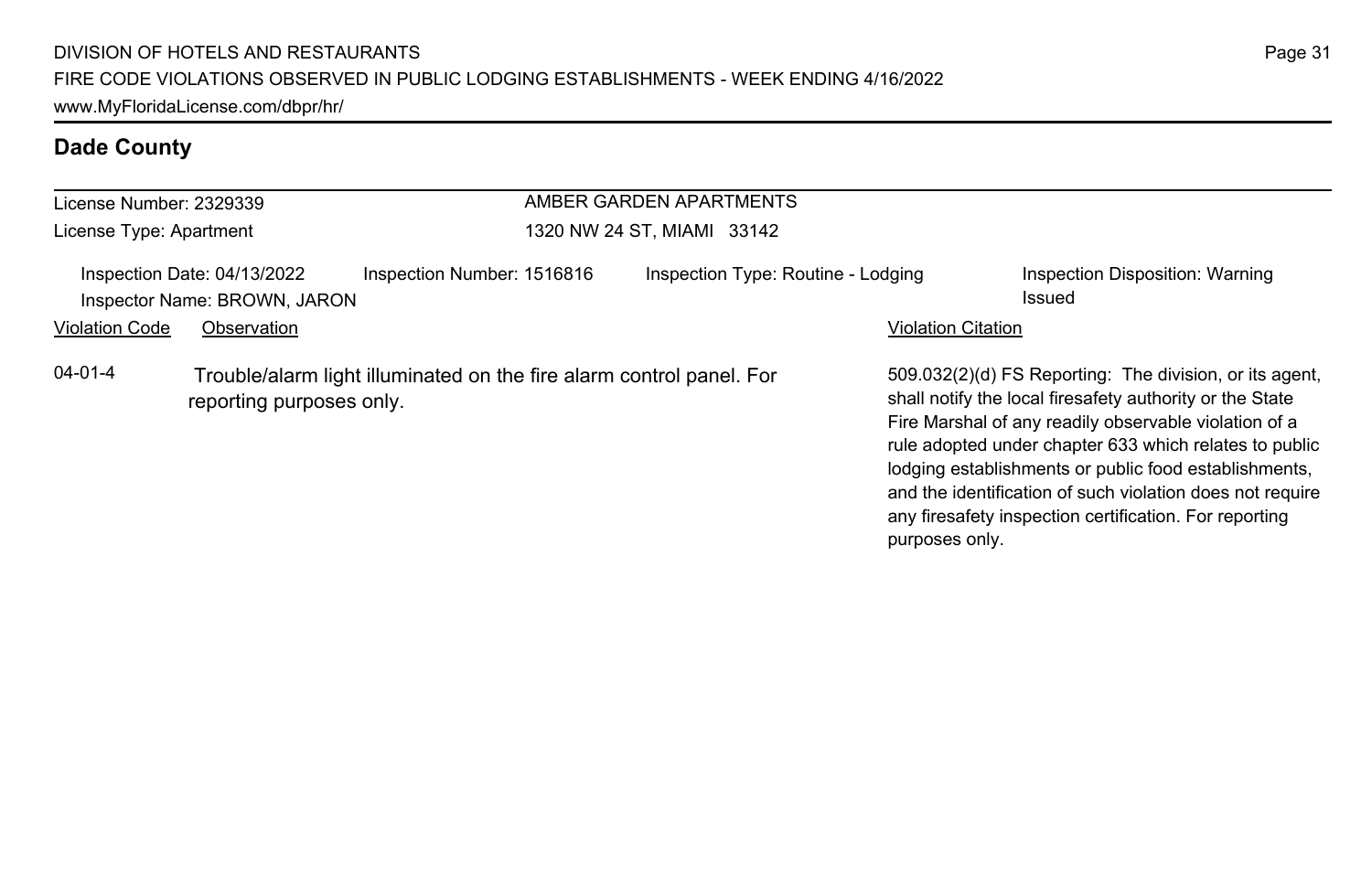| License Number: 2301987                                         |  |                                                                                                                              | GHG ON MEMORIAL LLC                              |                              |                                                                                                                                                                                                                                                                                                                                                                                                              |  |
|-----------------------------------------------------------------|--|------------------------------------------------------------------------------------------------------------------------------|--------------------------------------------------|------------------------------|--------------------------------------------------------------------------------------------------------------------------------------------------------------------------------------------------------------------------------------------------------------------------------------------------------------------------------------------------------------------------------------------------------------|--|
| License Type: Apartment                                         |  |                                                                                                                              | 13210 MEMORIAL HWY, NORTH MIAMI 33161            |                              |                                                                                                                                                                                                                                                                                                                                                                                                              |  |
| Inspection Date: 04/11/2022<br>Inspector Name: SUAREZ, LEOPOLDO |  | Inspection Number: 1534807                                                                                                   | Inspection Type: Lodging-Licensing<br>Inspection |                              | Inspection Disposition: Inspection<br>Completed - No Further Action                                                                                                                                                                                                                                                                                                                                          |  |
| <b>Violation Code</b><br>Observation                            |  |                                                                                                                              |                                                  | <b>Violation Citation</b>    |                                                                                                                                                                                                                                                                                                                                                                                                              |  |
| $01-02-4$                                                       |  | Portable fire extinguisher pressure gauge indicates the extinguisher is in<br>need of recharge. For reporting purposes only. |                                                  | For reporting purposes only. | 509.032(2)(d) FS Reporting: (d) The division, or its<br>agent, shall notify the local firesafety authority or the<br>State Fire Marshal of any readily observable violation of<br>a rule adopted under chapter 633 which relates to<br>public lodging establishments or public food<br>establishments, and the identification of such violation<br>does not require any firesafety inspection certification. |  |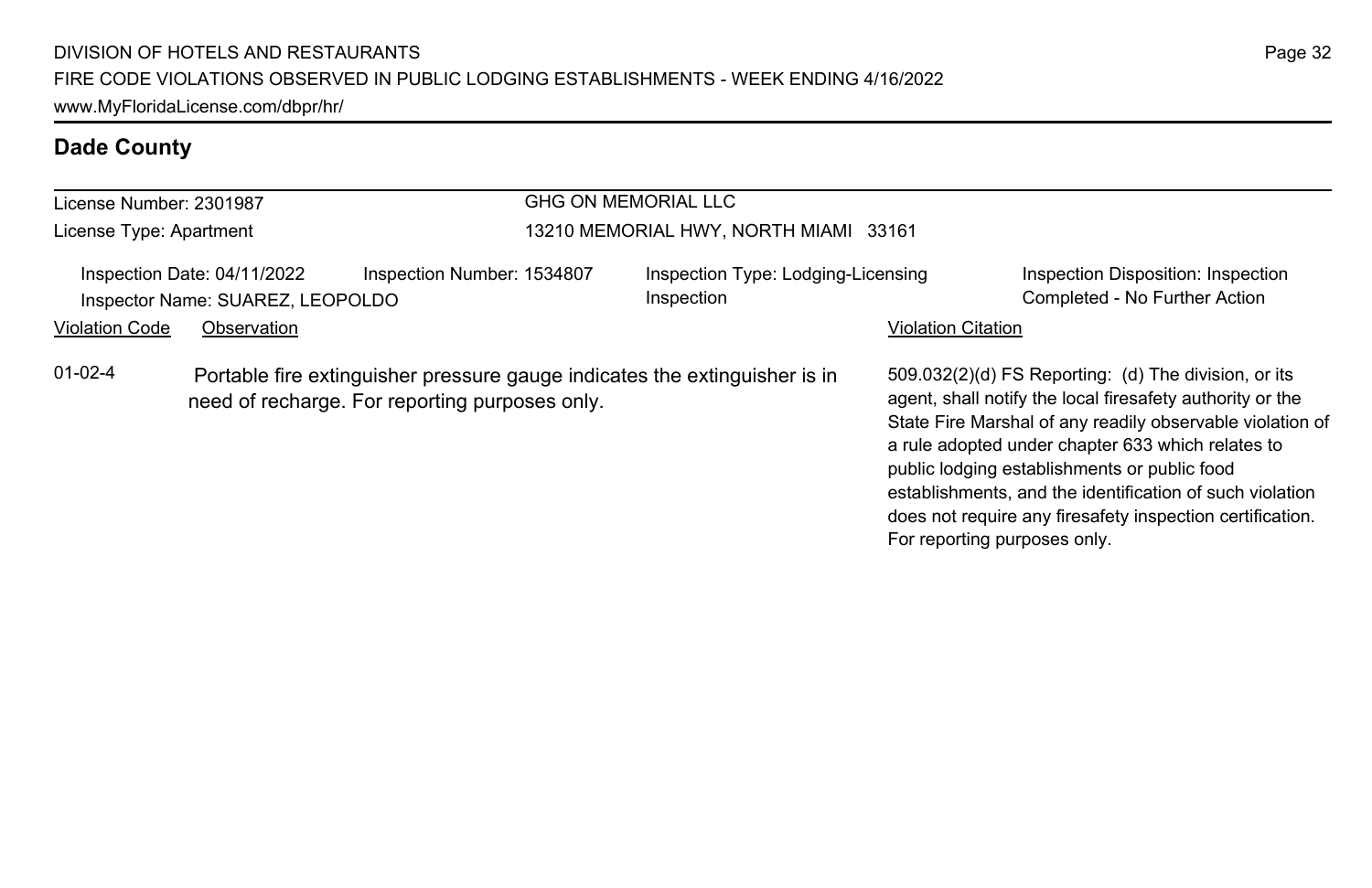| License Number: 2308829                                       |                                                                                                                       |                            | <b>1755 APARTMENTS</b>                  |                           |                                                                                                                                                                                                                                                                                                                                                                                                                        |  |
|---------------------------------------------------------------|-----------------------------------------------------------------------------------------------------------------------|----------------------------|-----------------------------------------|---------------------------|------------------------------------------------------------------------------------------------------------------------------------------------------------------------------------------------------------------------------------------------------------------------------------------------------------------------------------------------------------------------------------------------------------------------|--|
| License Type: Apartment                                       |                                                                                                                       |                            | 1755 NE 164 ST, NORTH MIAMI BEACH 33162 |                           |                                                                                                                                                                                                                                                                                                                                                                                                                        |  |
| Inspection Date: 04/13/2022<br>Inspector Name: VILCHEZ, NABEL |                                                                                                                       | Inspection Number: 1534946 | Inspection Type: Routine - Lodging      |                           | Inspection Disposition: Warning<br>Issued                                                                                                                                                                                                                                                                                                                                                                              |  |
| <b>Violation Code</b><br>Observation                          |                                                                                                                       |                            |                                         | <b>Violation Citation</b> |                                                                                                                                                                                                                                                                                                                                                                                                                        |  |
| $04 - 01 - 4$                                                 | Trouble/alarm light illuminated on the fire alarm control panel. For<br>reporting purposes only. **Repeat Violation** |                            |                                         | purposes only.            | 509.032(2)(d) FS Reporting: The division, or its agent.<br>shall notify the local firesafety authority or the State<br>Fire Marshal of any readily observable violation of a<br>rule adopted under chapter 633 which relates to public<br>lodging establishments or public food establishments,<br>and the identification of such violation does not require<br>any firesafety inspection certification. For reporting |  |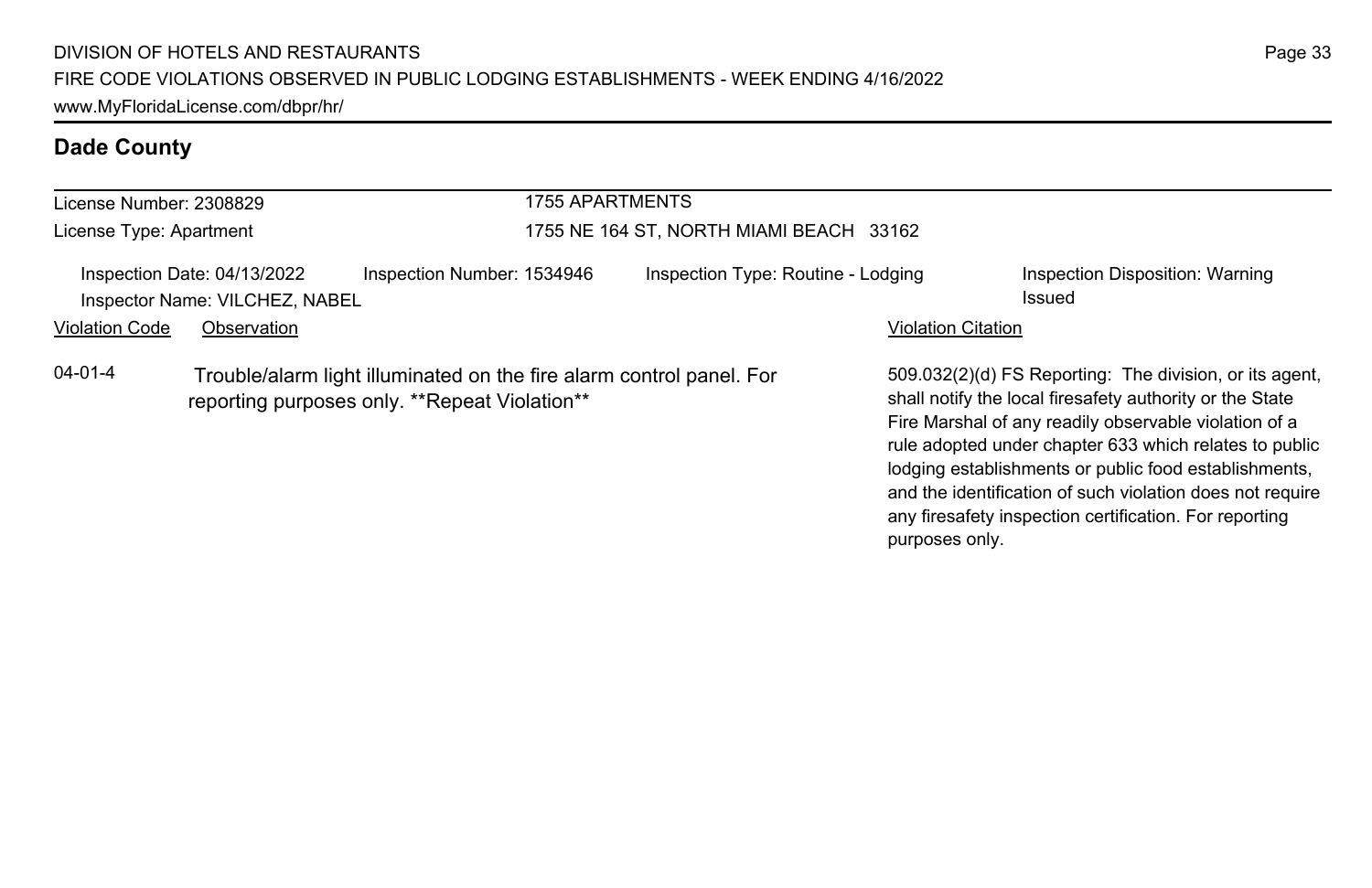#### License Number: 2314402

License Type: Apartment

#### HONEYSUCKLE APARTMENTS 10715 SW 3RD ST, SWEETWATER 33174

#### Inspection Date: 04/12/2022 Inspection Number: 1516115 Inspection Type: Routine - Lodging Inspection Disposition: Inspection Inspector Name: GONZALEZ, ERIK Completed - No Further Action

#### Violation Code Observation **Violation Code** Observation **Violation** Violation Citation Citation Citation Citation

01-06-4 Portable fire extinguisher locked in a box with no means of access to the fire extinguisher. For reporting purposes only. Observed extinguisher with no braking device located by unit 5.

509.032(2)(d) FS Reporting: (d) The division, or its agent, shall notify the local firesafety authority or the State Fire Marshal of any readily observable violation of a rule adopted under chapter 633 which relates to public lodging establishments or public food establishments, and the identification of such violation does not require any firesafety inspection certification. For reporting purposes only.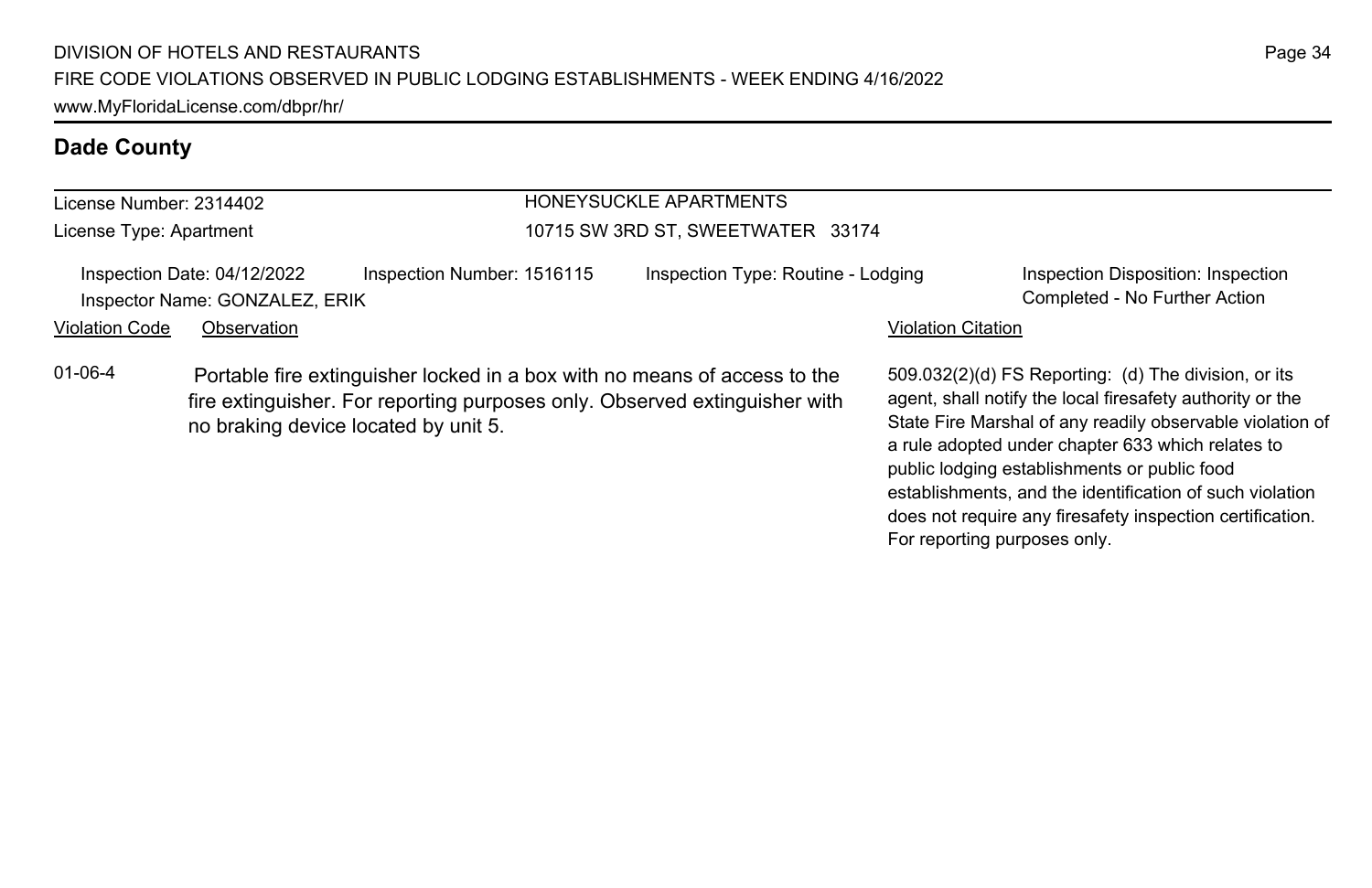| License Number: 2319923                                                                                       |             |                            | TRUMP DORAL (PRITIKIN)             |                           |                                                                                                                                                                                                                                                                                                                                                                                                                                                                                                                                                                                                                                                                                   |  |
|---------------------------------------------------------------------------------------------------------------|-------------|----------------------------|------------------------------------|---------------------------|-----------------------------------------------------------------------------------------------------------------------------------------------------------------------------------------------------------------------------------------------------------------------------------------------------------------------------------------------------------------------------------------------------------------------------------------------------------------------------------------------------------------------------------------------------------------------------------------------------------------------------------------------------------------------------------|--|
| License Type: Hotel                                                                                           |             |                            | 4400 NW 87 AVE, DORAL 33178        |                           |                                                                                                                                                                                                                                                                                                                                                                                                                                                                                                                                                                                                                                                                                   |  |
| Inspection Date: 04/11/2022<br>Inspector Name: HARVIE, HARUKO                                                 |             | Inspection Number: 1159759 | Inspection Type: Routine - Lodging |                           | Inspection Disposition: Inspection<br>Completed - No Further Action                                                                                                                                                                                                                                                                                                                                                                                                                                                                                                                                                                                                               |  |
| <b>Violation Code</b>                                                                                         | Observation |                            |                                    | <b>Violation Citation</b> |                                                                                                                                                                                                                                                                                                                                                                                                                                                                                                                                                                                                                                                                                   |  |
| 08-01-4<br>Boiler certificate or insurance inspector's boiler report expired. For<br>reporting purposes only. |             |                            |                                    | purposes only.            | 61C-1.004(10) FAC and 509.032(2)(d) FS Reporting:<br>61C-1.004(10) The insurance inspector's boiler report<br>is required annually for power boilers and high<br>pressure/high temperature boilers and biannually for<br>low pressure steam or vapor heating boilers.<br>509.032(2)(d) The division, or its agent, shall notify the<br>local firesafety authority or the State Fire Marshal of<br>any readily observable violation of a rule adopted under<br>chapter 633 which relates to public lodging<br>establishments or public food establishments, and the<br>identification of such violation does not require any<br>firesafety inspection certification. For reporting |  |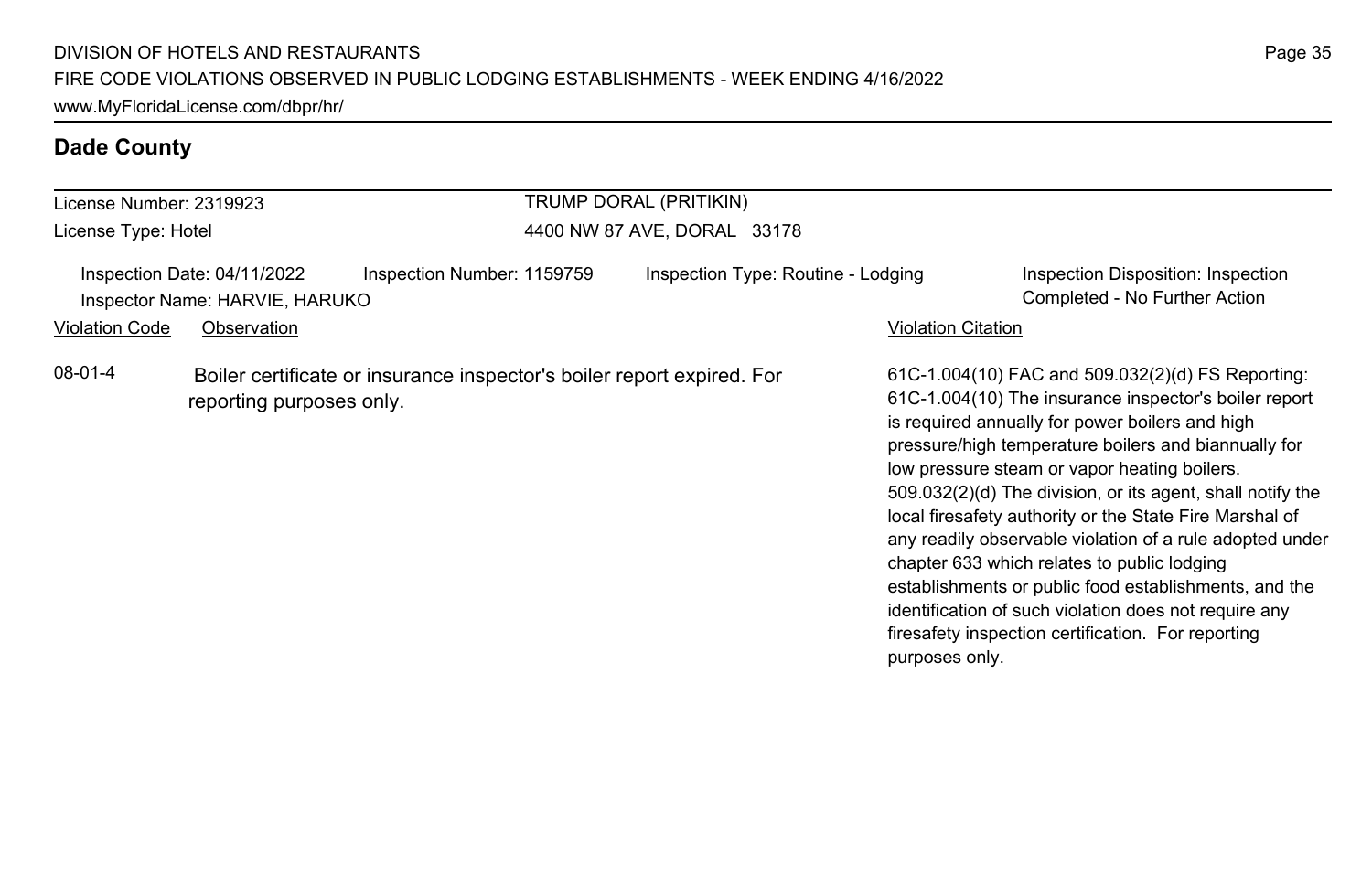| License Number: 2303736<br>License Type: Hotel                                                                                         |             |                            | TRUMP DORAL/TRUMP DORAL GOLF CLUB AND RESORT MIAMI<br>4400 NW 87 AVE, MIAMI 33178 |                           |                                                                                                                                                                                                                                                                                                                                                                                                                                                                                                                                                                                                                                                                                   |  |
|----------------------------------------------------------------------------------------------------------------------------------------|-------------|----------------------------|-----------------------------------------------------------------------------------|---------------------------|-----------------------------------------------------------------------------------------------------------------------------------------------------------------------------------------------------------------------------------------------------------------------------------------------------------------------------------------------------------------------------------------------------------------------------------------------------------------------------------------------------------------------------------------------------------------------------------------------------------------------------------------------------------------------------------|--|
| Inspection Date: 04/11/2022<br>Inspector Name: HARVIE, HARUKO                                                                          |             | Inspection Number: 1161446 | Inspection Type: Routine - Lodging                                                |                           | Inspection Disposition: Inspection<br>Completed - No Further Action                                                                                                                                                                                                                                                                                                                                                                                                                                                                                                                                                                                                               |  |
|                                                                                                                                        | Observation |                            |                                                                                   | <b>Violation Citation</b> |                                                                                                                                                                                                                                                                                                                                                                                                                                                                                                                                                                                                                                                                                   |  |
| <b>Violation Code</b><br>08-01-4<br>Boiler certificate or insurance inspector's boiler report expired. For<br>reporting purposes only. |             |                            |                                                                                   | purposes only.            | 61C-1.004(10) FAC and 509.032(2)(d) FS Reporting:<br>61C-1.004(10) The insurance inspector's boiler report<br>is required annually for power boilers and high<br>pressure/high temperature boilers and biannually for<br>low pressure steam or vapor heating boilers.<br>509.032(2)(d) The division, or its agent, shall notify the<br>local firesafety authority or the State Fire Marshal of<br>any readily observable violation of a rule adopted under<br>chapter 633 which relates to public lodging<br>establishments or public food establishments, and the<br>identification of such violation does not require any<br>firesafety inspection certification. For reporting |  |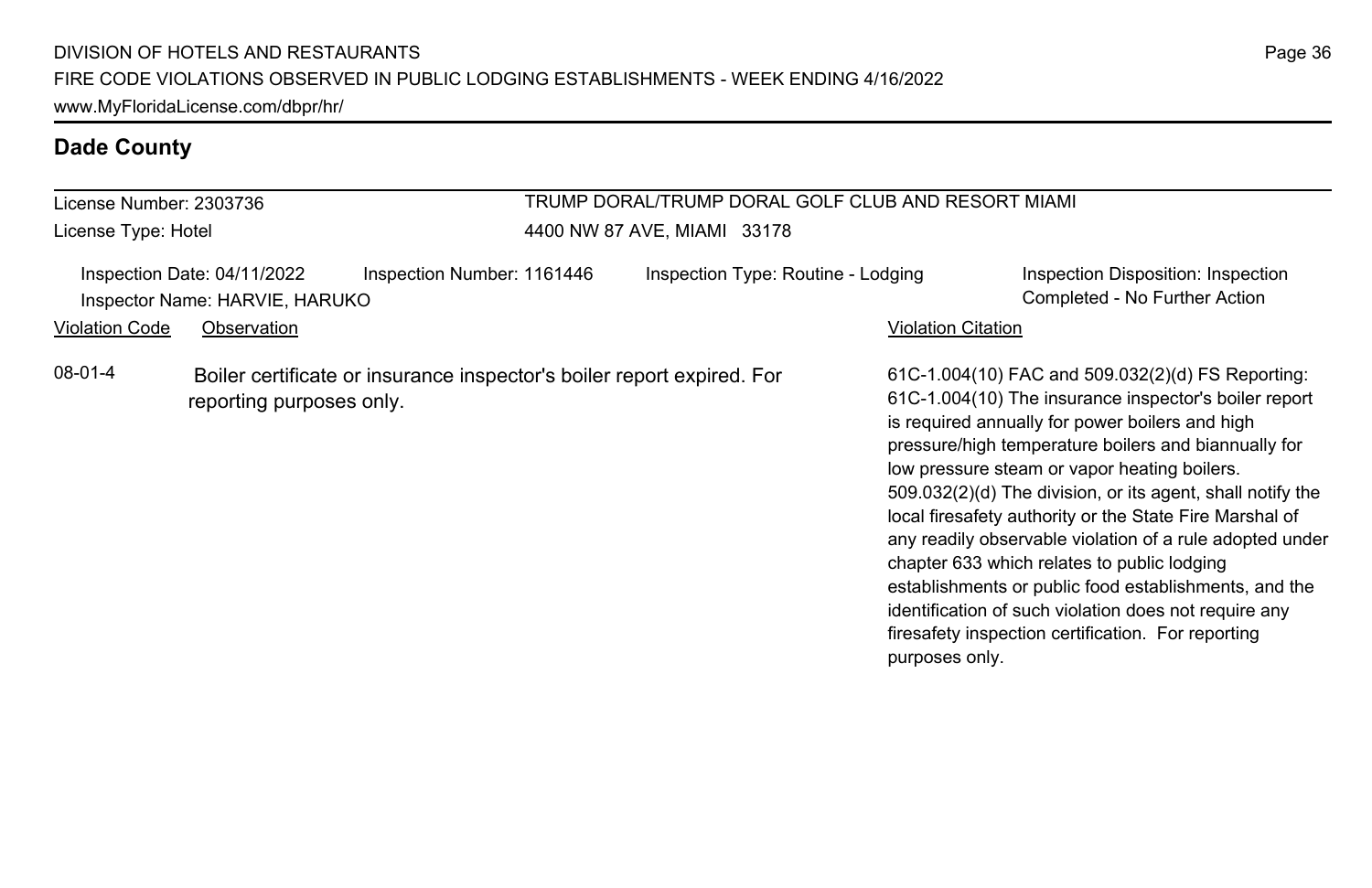# **Dade County**

| License Number: 2327833                                                                                                           |                                                               |                            | MIAMI AIRPORT WEST/DORAL TOWNEPLACE SUITES |                                                                                                                                                                              |                                                                     |  |
|-----------------------------------------------------------------------------------------------------------------------------------|---------------------------------------------------------------|----------------------------|--------------------------------------------|------------------------------------------------------------------------------------------------------------------------------------------------------------------------------|---------------------------------------------------------------------|--|
| License Type: Hotel                                                                                                               |                                                               |                            | 10505 NW 36 ST, MIAMI 33178                |                                                                                                                                                                              |                                                                     |  |
|                                                                                                                                   | Inspection Date: 04/14/2022<br>Inspector Name: CURRAS, YANLEE | Inspection Number: 1164427 | Inspection Type: Complaint Full            |                                                                                                                                                                              | Inspection Disposition: Inspection<br>Completed - No Further Action |  |
| Violation Code                                                                                                                    | Observation                                                   |                            |                                            | <b>Violation Citation</b>                                                                                                                                                    |                                                                     |  |
| 04-01-4<br>Trouble/alarm light illuminated on the fire alarm control panel. For<br>reporting purposes only. **Corrected On-Site** |                                                               |                            |                                            | 509.032(2)(d) FS Reporting: The division, or its agent,<br>shall notify the local firesafety authority or the State<br>Fire Marshal of any readily observable violation of a |                                                                     |  |

rule adopted under chapter 633 which relates to public lodging establishments or public food establishments, and the identification of such violation does not require any firesafety inspection certification. For reporting

purposes only.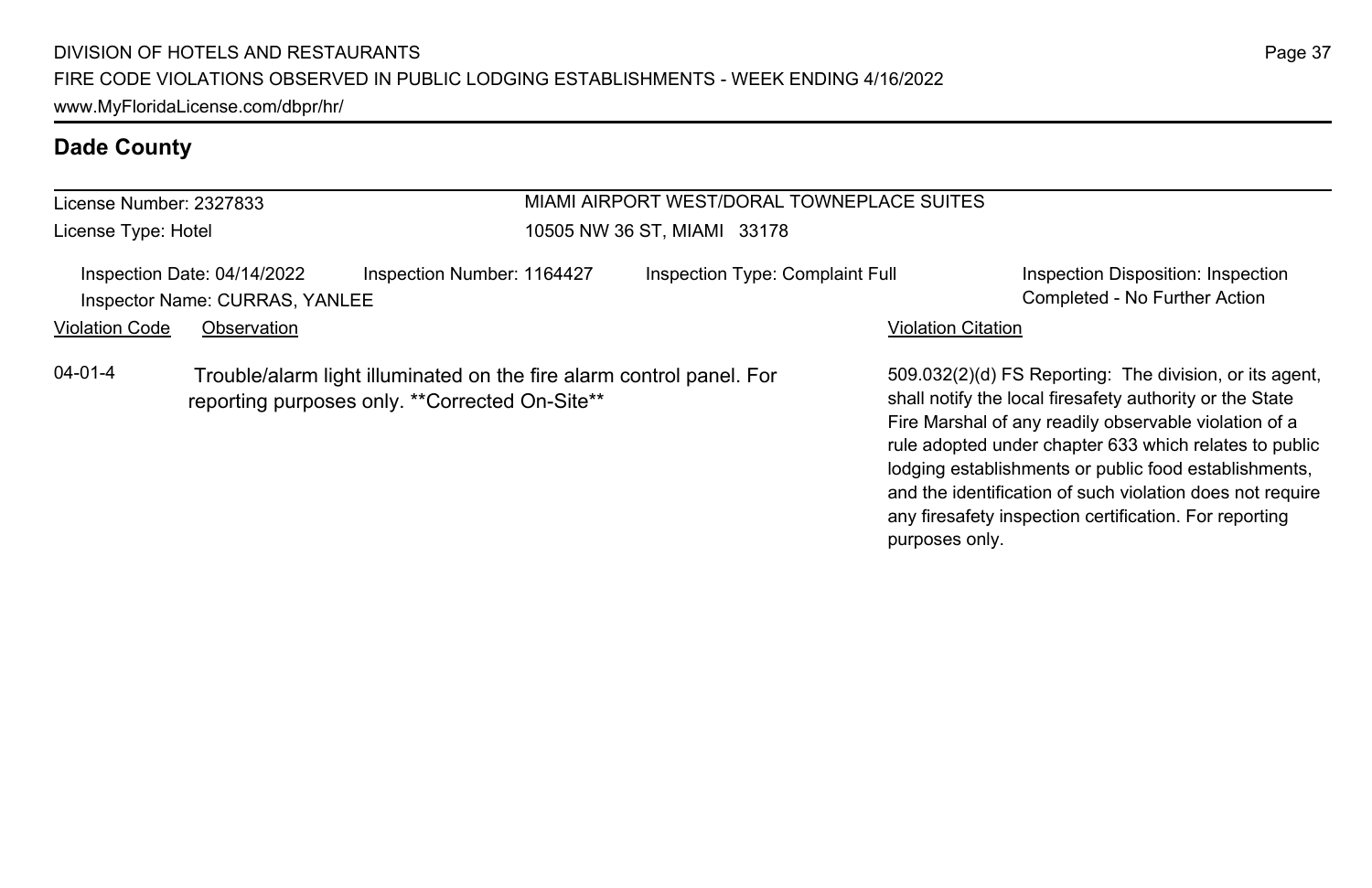## **Dade County**

| License Number: 2320149       | <b>COUNTRY INN &amp; SUITES</b> |                                    |                                                 |  |  |
|-------------------------------|---------------------------------|------------------------------------|-------------------------------------------------|--|--|
| License Type: Motel           |                                 | 11750 MILLS DR. MIAMI 33183        |                                                 |  |  |
| Inspection Date: 04/13/2022   | Inspection Number: 1220531      | Inspection Type: Routine - Lodging | Inspection Disposition: Call Back -<br>Complied |  |  |
| Inspector Name: ELDER, AUDREY |                                 |                                    |                                                 |  |  |
| Violation Code<br>Observation |                                 | Violation Citation                 |                                                 |  |  |

08-03-4 - From initial inspection : No boiler certificate or insurance inspector's boiler report available. For reporting purposes only. - From follow-up inspection 2022-04-13: No boiler certificate or insurance inspector's boiler report available. For reporting purposes only. \*\*Time Extended\*\*

61C-1.004(10) FAC and 509.032(2)(d) FS Reporting: 61C-1.004(10) The insurance inspector's boiler report is required annually for power boilers and high pressure/high temperature boilers and biannually for low pressure steam or vapor heating boilers. 509.032(2)(d) The division, or its agent, shall notify the local firesafety authority or the State Fire Marshal of any readily observable violation of a rule adopted under chapter 633 which relates to public lodging establishments or public food establishments, and the identification of such violation does not require any firesafety inspection certification. For reporting purposes only.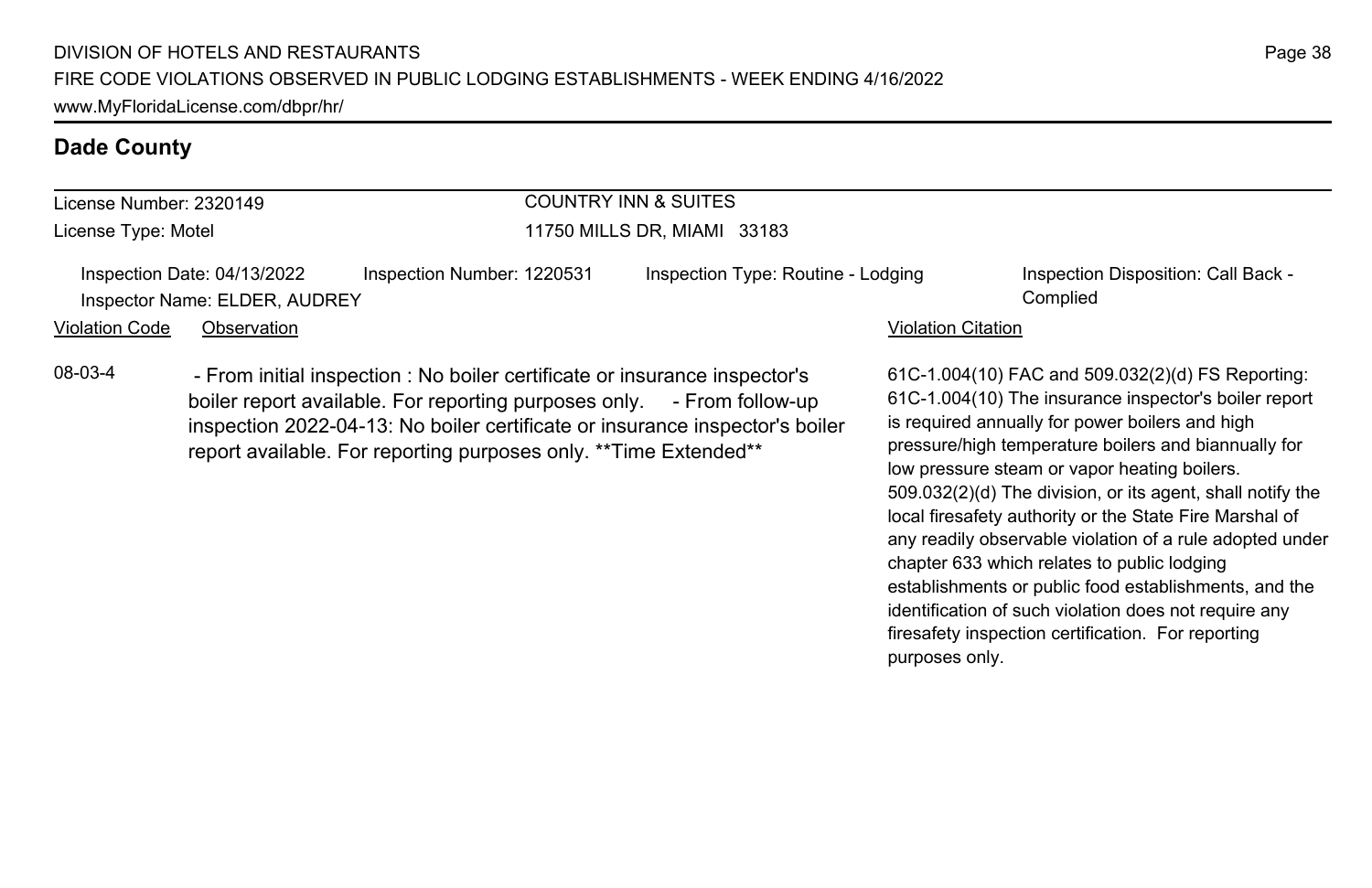# **Duval County**

| License Number: 2613260 |                                                              |                                                                                                                       | ALOFT JACKSONVILLE AIRPORT          |                           |                                                                                                                                                                                                                                                                                                                                                                                                                                                                  |
|-------------------------|--------------------------------------------------------------|-----------------------------------------------------------------------------------------------------------------------|-------------------------------------|---------------------------|------------------------------------------------------------------------------------------------------------------------------------------------------------------------------------------------------------------------------------------------------------------------------------------------------------------------------------------------------------------------------------------------------------------------------------------------------------------|
| License Type: Hotel     |                                                              |                                                                                                                       | 751 SKYMARKS DR, JACKSONVILLE 32218 |                           |                                                                                                                                                                                                                                                                                                                                                                                                                                                                  |
|                         | Inspection Date: 04/12/2022<br>Inspector Name: PERRY, DENNIS | Inspection Number: 1163940                                                                                            | Inspection Type: Routine - Lodging  |                           | Inspection Disposition: Warning<br>Issued                                                                                                                                                                                                                                                                                                                                                                                                                        |
| <b>Violation Code</b>   | Observation                                                  |                                                                                                                       |                                     | <b>Violation Citation</b> |                                                                                                                                                                                                                                                                                                                                                                                                                                                                  |
| 08-04-4                 | only.                                                        | Boiler certificate not posted in the boiler room. For reporting purposes<br>Boiler certifications in managers office. |                                     |                           | 61C-1.004(10) FAC and 509.032(2)(d) FS Reporting:<br>61C-1.004(10) The insurance inspector's boiler report<br>shall be posted in the boiler room. 509.032(2)(d) The<br>division, or its agent, shall notify the local firesafety<br>authority or the State Fire Marshal of any readily<br>observable violation of a rule adopted under chapter<br>633 which relates to public lodging establishments or<br>public food establishments, and the identification of |

such violation does not require any firesafety inspection certification. For reporting purposes only.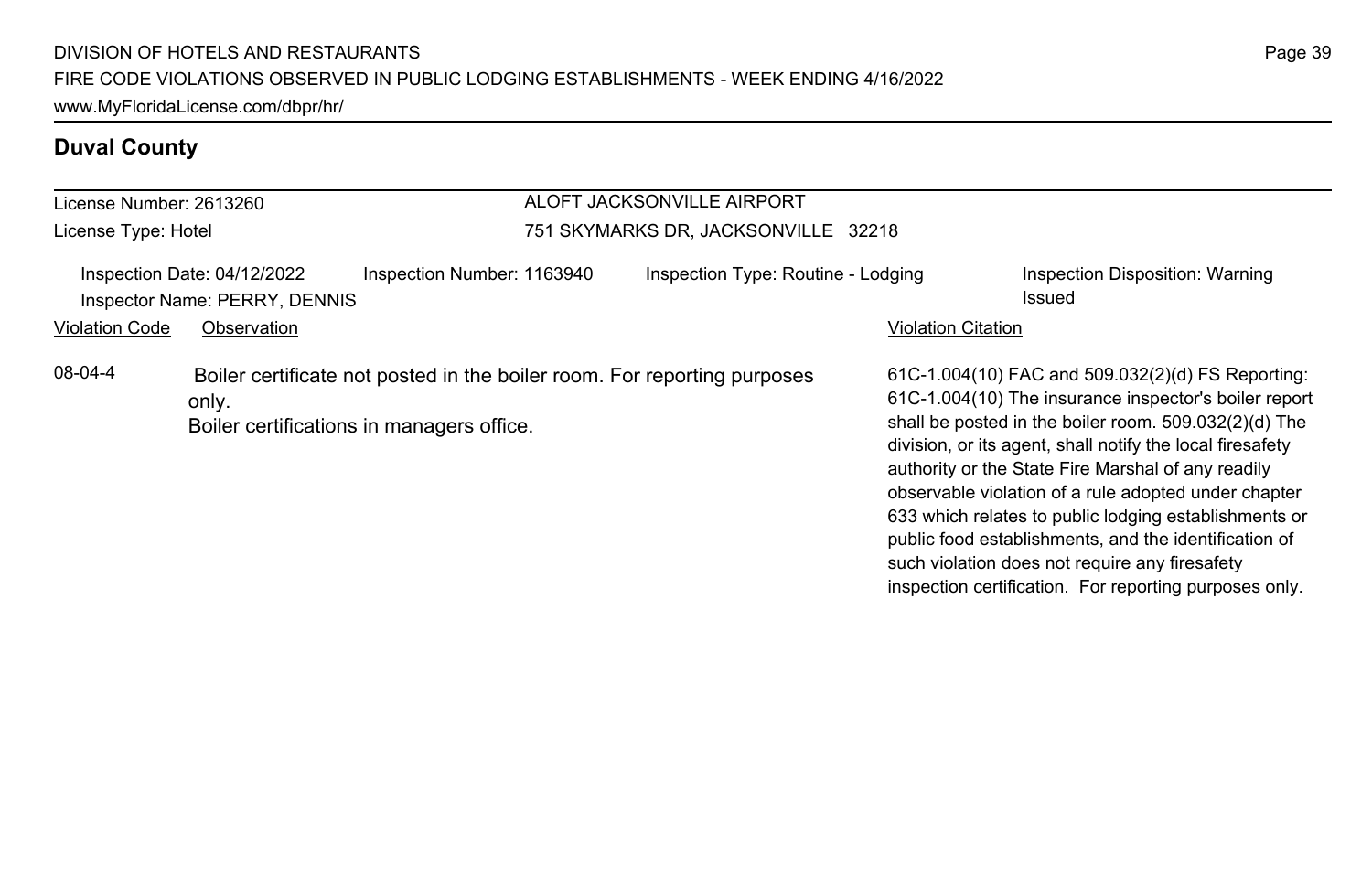# **Escambia County**

| License Number: 2702778                                                                                                                                                  |             |                            | <b>HOTEL DEL SOL</b>                 |                                                                                                                                                                                                                                                                                                                                                 |                                                                 |  |
|--------------------------------------------------------------------------------------------------------------------------------------------------------------------------|-------------|----------------------------|--------------------------------------|-------------------------------------------------------------------------------------------------------------------------------------------------------------------------------------------------------------------------------------------------------------------------------------------------------------------------------------------------|-----------------------------------------------------------------|--|
| License Type: Motel                                                                                                                                                      |             |                            | 6900 PENSACOLA BLVD, PENSACOLA 32505 |                                                                                                                                                                                                                                                                                                                                                 |                                                                 |  |
| Inspection Date: 04/13/2022<br>Inspector Name: JIMENEZ, MARCO                                                                                                            |             | Inspection Number: 1222630 | Inspection Type: Complaint Partial   |                                                                                                                                                                                                                                                                                                                                                 | Inspection Disposition: Administrative<br>complaint recommended |  |
| <b>Violation Code</b>                                                                                                                                                    | Observation |                            |                                      | <b>Violation Citation</b>                                                                                                                                                                                                                                                                                                                       |                                                                 |  |
| $07-01-4$<br>Damaged electrical wire(s). For reporting purposes only.<br>Door locking system with wires in disrepair and phone jack on wall in<br>disrepair in room 542. |             |                            |                                      | 509.032(2)(d) FS Reporting: (d) The division, or its<br>agent, shall notify the local firesafety authority or the<br>State Fire Marshal of any readily observable violation of<br>a rule adopted under chapter 633 which relates to<br>public lodging establishments or public food<br>establishments, and the identification of such violation |                                                                 |  |

does not require any firesafety inspection certification.

For reporting purposes only.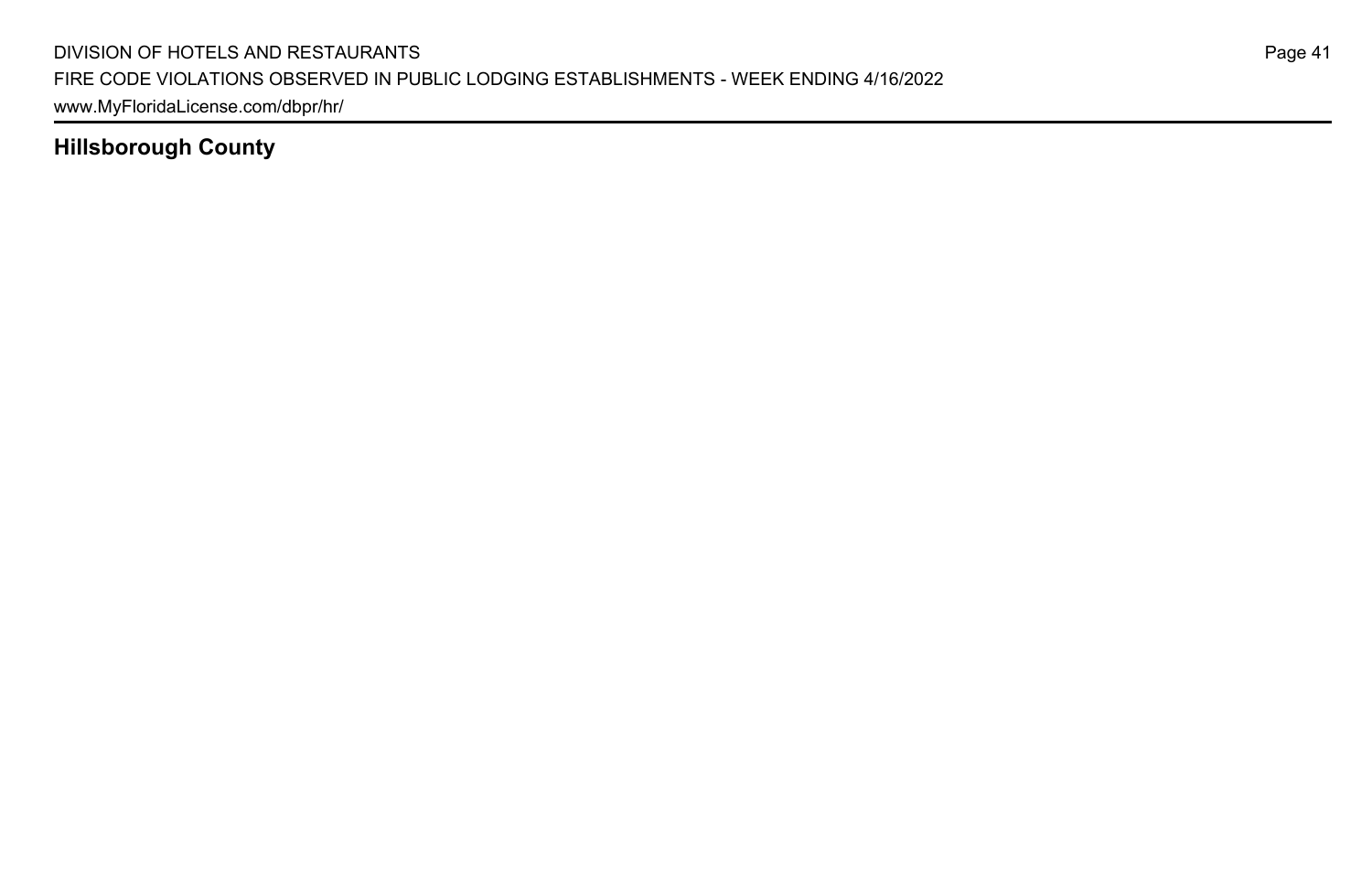License Number: 3913720 License Type: Apartment

8014 TOMMY COURT APARTMENTS 8014 TOMMY CT, TAMPA 33619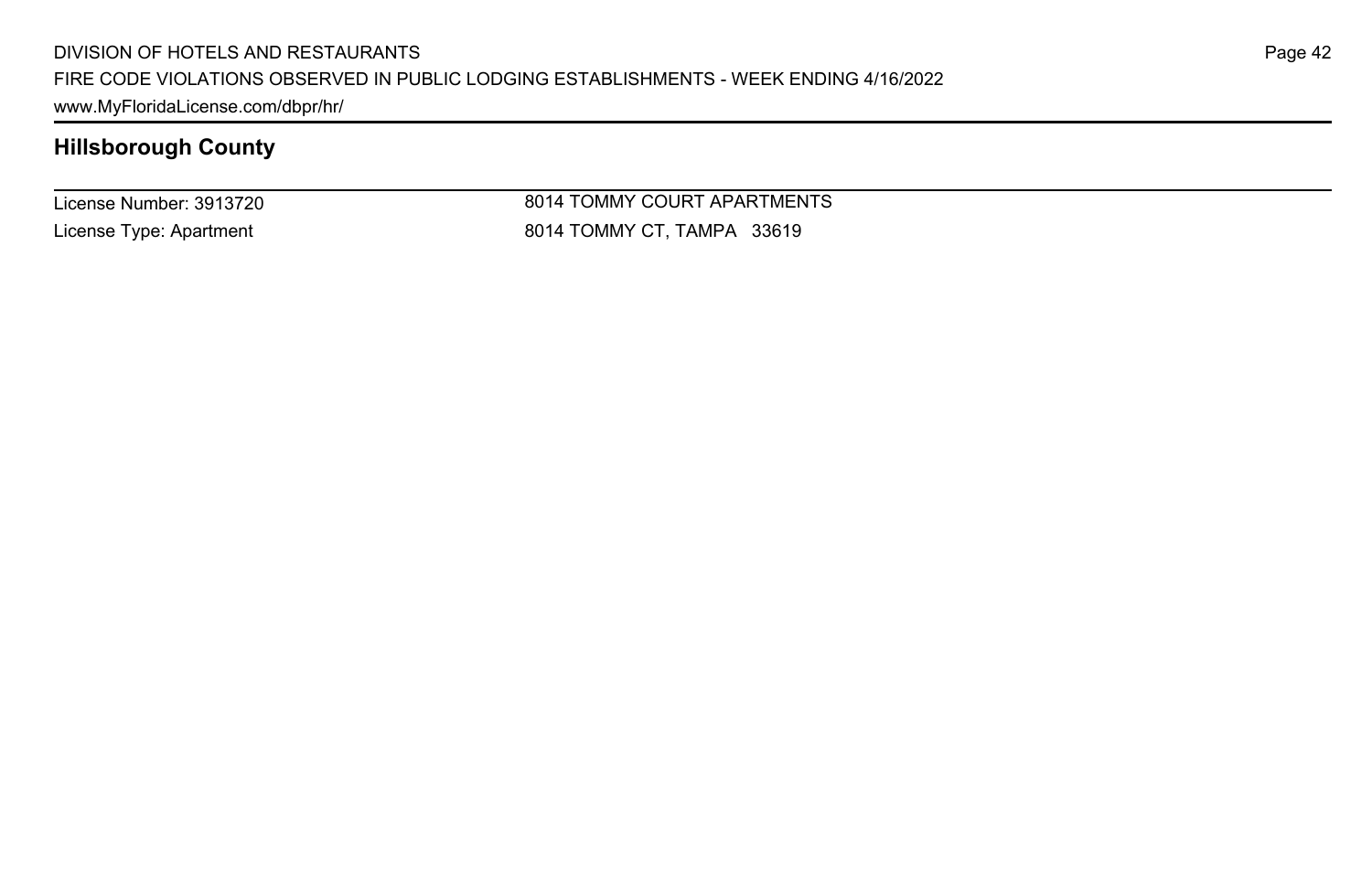|                       | Inspection Date: 04/11/2022                                 | Inspection Number: 1534844                                                                                                                                                                                                      | Inspection Type: Complaint Full | Inspection Disposition: Warning                                                                                                                                                                                                                                                                                                                                                                                                              |
|-----------------------|-------------------------------------------------------------|---------------------------------------------------------------------------------------------------------------------------------------------------------------------------------------------------------------------------------|---------------------------------|----------------------------------------------------------------------------------------------------------------------------------------------------------------------------------------------------------------------------------------------------------------------------------------------------------------------------------------------------------------------------------------------------------------------------------------------|
|                       | Inspector Name: KLUSENDORF, JEANNE                          |                                                                                                                                                                                                                                 |                                 | Issued                                                                                                                                                                                                                                                                                                                                                                                                                                       |
| <b>Violation Code</b> | Observation                                                 |                                                                                                                                                                                                                                 |                                 | <b>Violation Citation</b>                                                                                                                                                                                                                                                                                                                                                                                                                    |
| $01-03-4$             | Building 8001                                               | Portable fire extinguisher missing from it's designated location (sign<br>present indicating designated location). For reporting purposes only.                                                                                 |                                 | 509.032(2)(d) FS Reporting: (d) The division, or its<br>agent, shall notify the local firesafety authority or the<br>State Fire Marshal of any readily observable violation of<br>a rule adopted under chapter 633 which relates to<br>public lodging establishments or public food<br>establishments, and the identification of such violation<br>does not require any firesafety inspection certification.<br>For reporting purposes only. |
| $01-03-4$             | For reporting<br>purposes only. Building 8001<br>Extended** | - From initial inspection : Observed: Portable fire extinguisher missing<br>from it's designated location (sign present indicating designated location).<br>Priority: Reporting - From follow-up inspection 2022-04-11: ** Time |                                 | 509.032(2)(d) FS Reporting: (d) The division, or its<br>agent, shall notify the local firesafety authority or the<br>State Fire Marshal of any readily observable violation of<br>a rule adopted under chapter 633 which relates to<br>public lodging establishments or public food<br>establishments, and the identification of such violation<br>does not require any firesafety inspection certification.<br>For reporting purposes only. |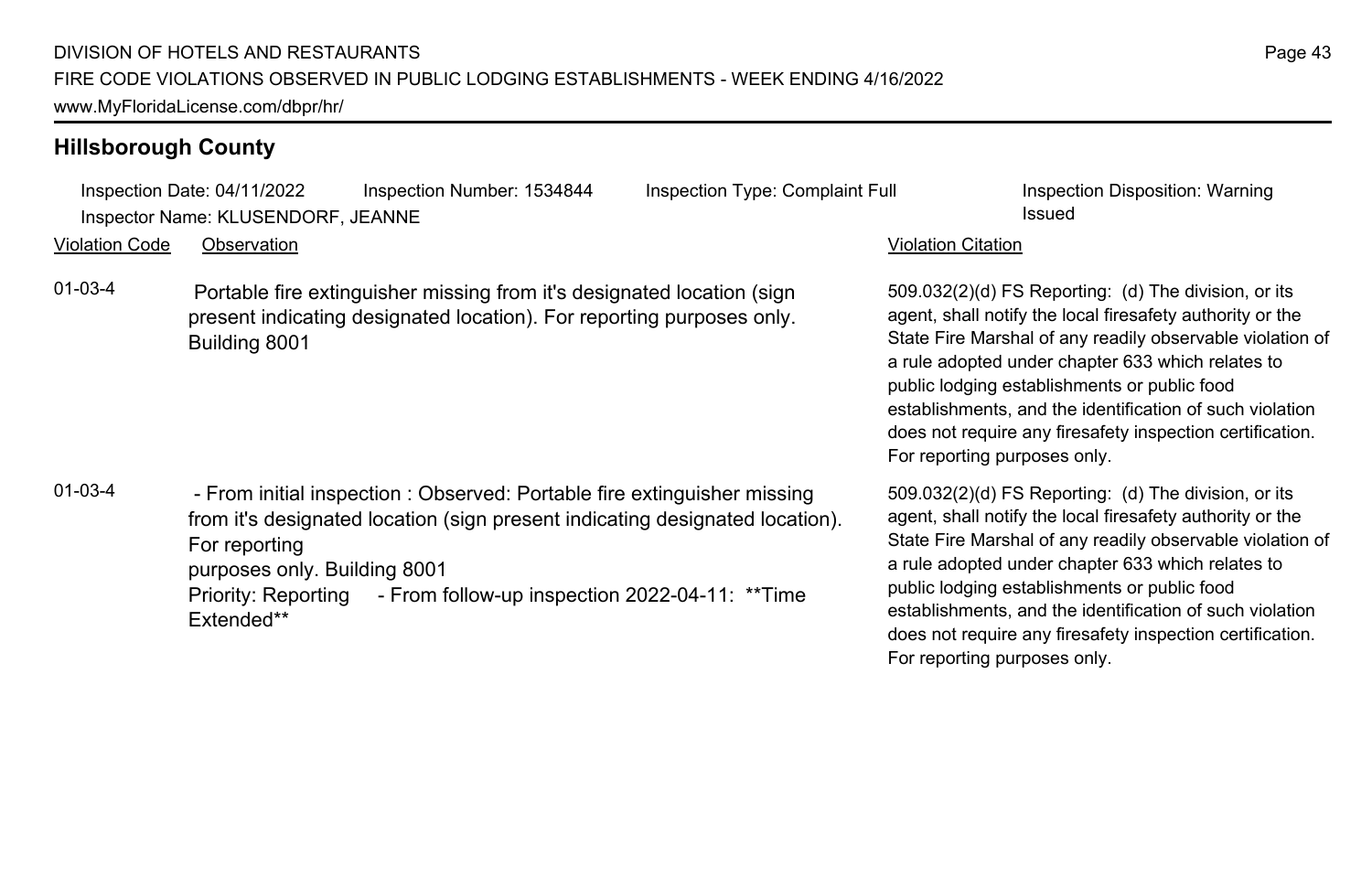07-01-4 Damaged electrical wire(s). For reporting purposes only. Electric panel meter by building 1029, handing off the walls

07-01-4 - From initial inspection : Observed: Damaged electrical wire(s). For reporting purposes only. Electric panel meter by building 1029, handing off the walls. Priority: Reporting - From follow-up inspection 2022-04-11: \*\*Time Extended\*\*

509.032(2)(d) FS Reporting: (d) The division, or its agent, shall notify the local firesafety authority or the State Fire Marshal of any readily observable violation of a rule adopted under chapter 633 which relates to public lodging establishments or public food establishments, and the identification of such violation does not require any firesafety inspection certification. For reporting purposes only.

509.032(2)(d) FS Reporting: (d) The division, or its agent, shall notify the local firesafety authority or the State Fire Marshal of any readily observable violation of a rule adopted under chapter 633 which relates to public lodging establishments or public food establishments, and the identification of such violation does not require any firesafety inspection certification. For reporting purposes only.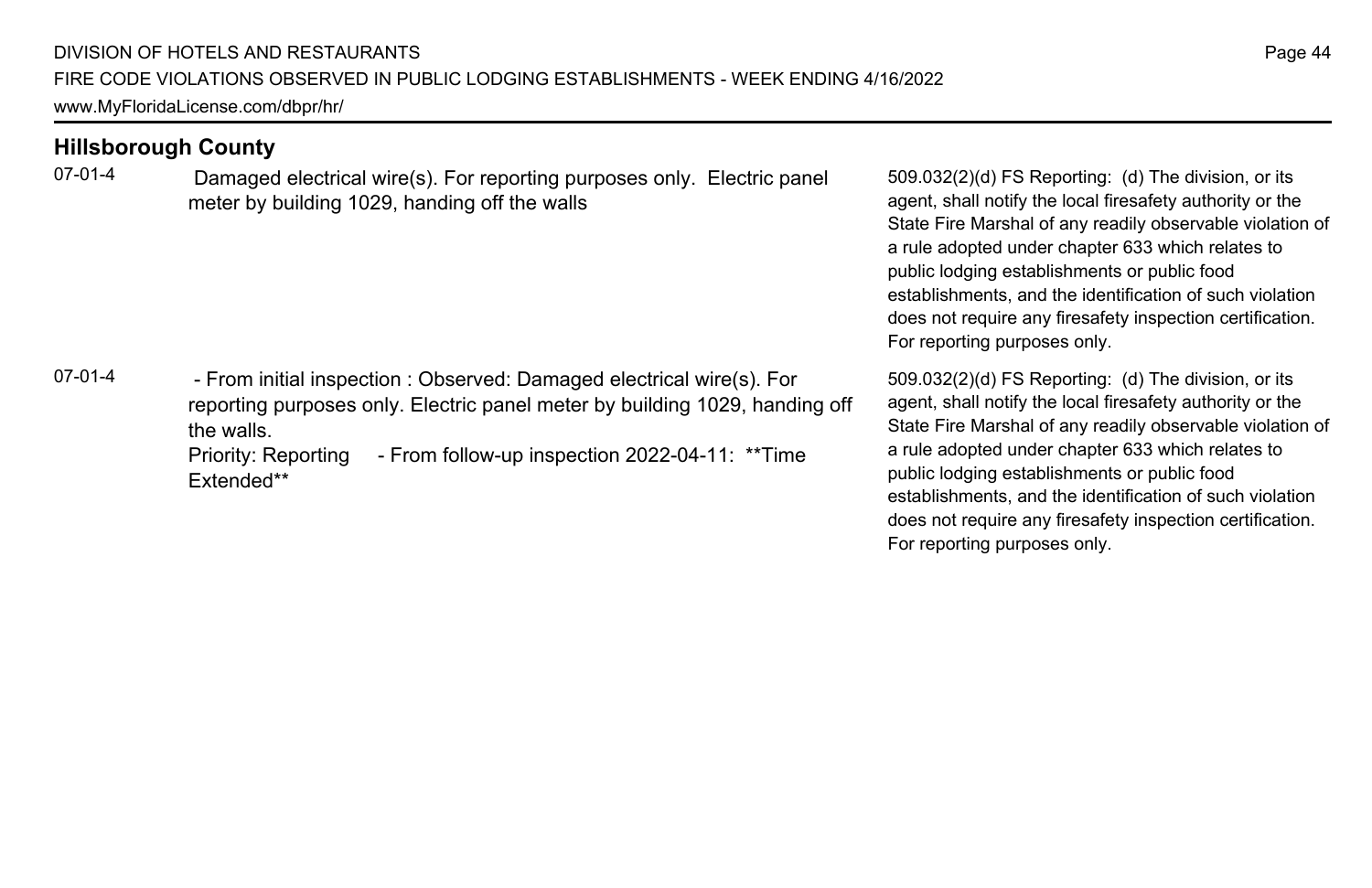#### License Number: 3910558 License Type: Motel TAMPA PALMS GOLF & CC 5811 TAMPA PALMS BLVD, TAMPA 336471090 Inspection Date: 04/13/2022 Inspection Number: 1221120 Inspection Type: Routine - Lodging Inspection Disposition: Inspection Inspector Name: POWELL, DAVID Completed - No Further Action Violation Code Observation **Violation Code** Observation **Violation** Violation Citation Citation Citation Citation 61C-1.004(10) FAC and 509.032(2)(d) FS Reporting: 61C-1.004(10) The insurance inspector's boiler report is required annually for power boilers and high pressure/high temperature boilers and biannually for low pressure steam or vapor heating boilers. 509.032(2)(d) The division, or its agent, shall notify the local firesafety authority or the State Fire Marshal of any readily observable violation of a rule adopted under chapter 633 which relates to public lodging establishments or public food establishments, and the identification of such violation does not require any firesafety inspection certification. For reporting purposes only. 08-01-4 Boiler certificate or insurance inspector's boiler report expired. For reporting purposes only.expired 1/3/2021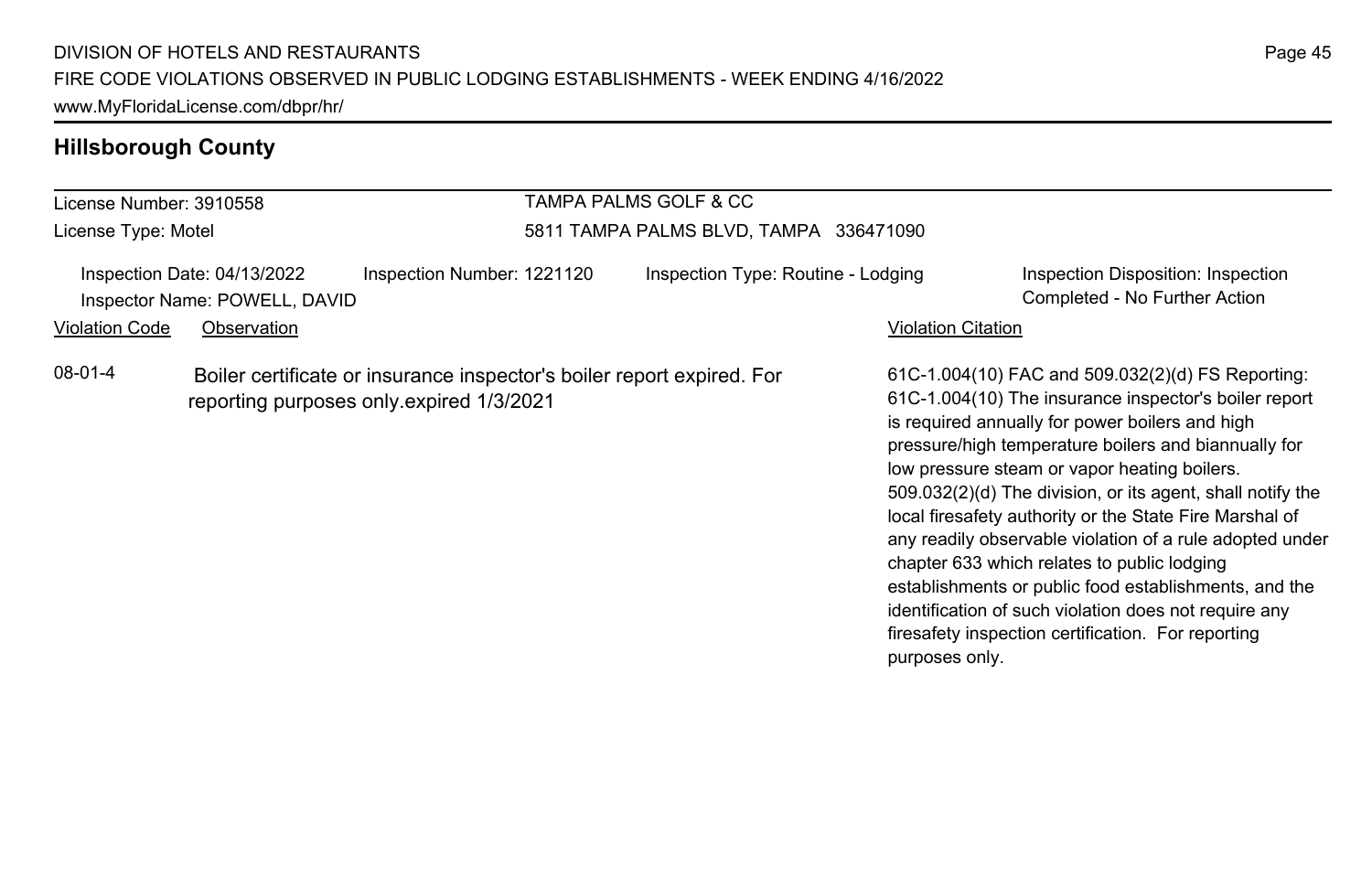# **Lee County**

| License Number: 4601279 |                                                              | ECONO LODGE                                                                                                                                                                                                                    |                                               |                           |                                                                                                                                                                                                                                                                                                                                                 |  |
|-------------------------|--------------------------------------------------------------|--------------------------------------------------------------------------------------------------------------------------------------------------------------------------------------------------------------------------------|-----------------------------------------------|---------------------------|-------------------------------------------------------------------------------------------------------------------------------------------------------------------------------------------------------------------------------------------------------------------------------------------------------------------------------------------------|--|
| License Type: Motel     |                                                              |                                                                                                                                                                                                                                | 13301 N CLEVELAND AVE, NORTH FORT MYERS 33903 |                           |                                                                                                                                                                                                                                                                                                                                                 |  |
|                         | Inspection Date: 04/13/2022<br>Inspector Name: FREED, JOSEPH | Inspection Number: 1221804                                                                                                                                                                                                     | Inspection Type: Routine - Lodging            |                           | Inspection Disposition: Inspection<br>Completed - No Further Action                                                                                                                                                                                                                                                                             |  |
| <b>Violation Code</b>   | Observation                                                  |                                                                                                                                                                                                                                |                                               | <b>Violation Citation</b> |                                                                                                                                                                                                                                                                                                                                                 |  |
| $02 - 08 - 4$           | will be back to retrieve them.                               | Propane (LP gas) tank having a water capacity greater than 2.7 lbs. stored<br>under a stairwell. For reporting purposes only. Observed LP gas tanks<br>under stairwell by room 133. Operator says tanks are empty and customer |                                               |                           | 509.032(2)(d) FS Reporting: (d) The division, or its<br>agent, shall notify the local firesafety authority or the<br>State Fire Marshal of any readily observable violation of<br>a rule adopted under chapter 633 which relates to<br>public lodging establishments or public food<br>establishments, and the identification of such violation |  |

does not require any firesafety inspection certification.

For reporting purposes only.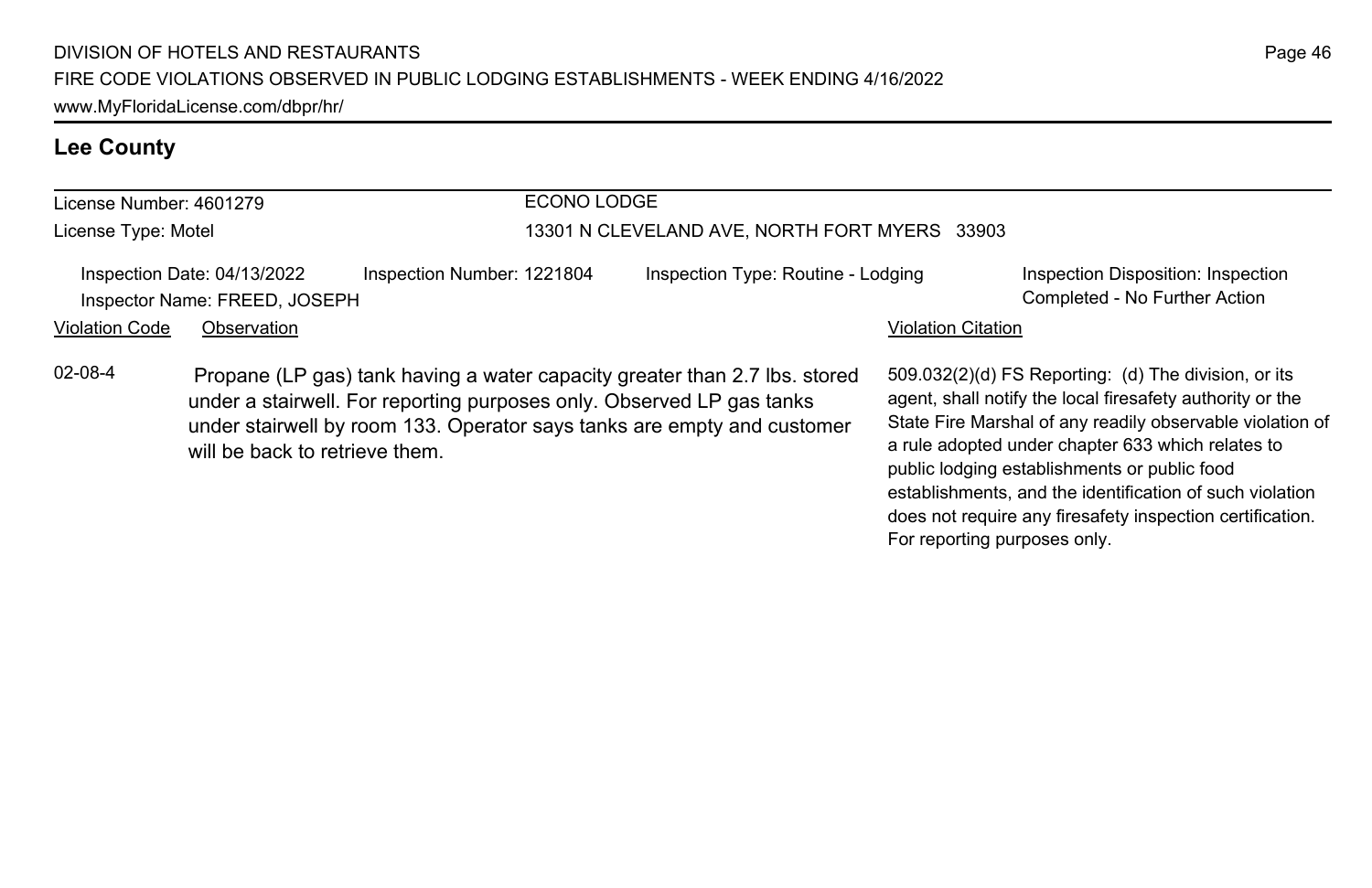### **Lee County**

# License Number: 4604781

License Type: Hotel

## DIAMONDHEAD BEACH RESORT LLC 2000 ESTERO BLVD, FT MYERS BCH 33931

Inspection Date: 04/11/2022 Inspection Number: 1163456 Inspection Type: Routine - Lodging Inspection Disposition: Administrative Inspector Name: WALTER, KAYLA complaint recommended

#### Violation Code Observation **Violation Code** Observation **Violation** Violation Citation Citation Citation Citation

08-01-4 Boiler certificate or insurance inspector's boiler report expired. For reporting purposes only. Observed boiler certificate expired 04-10-2021.

61C-1.004(10) FAC and 509.032(2)(d) FS Reporting: 61C-1.004(10) The insurance inspector's boiler report is required annually for power boilers and high pressure/high temperature boilers and biannually for low pressure steam or vapor heating boilers. 509.032(2)(d) The division, or its agent, shall notify the local firesafety authority or the State Fire Marshal of any readily observable violation of a rule adopted under chapter 633 which relates to public lodging establishments or public food establishments, and the identification of such violation does not require any firesafety inspection certification. For reporting purposes only.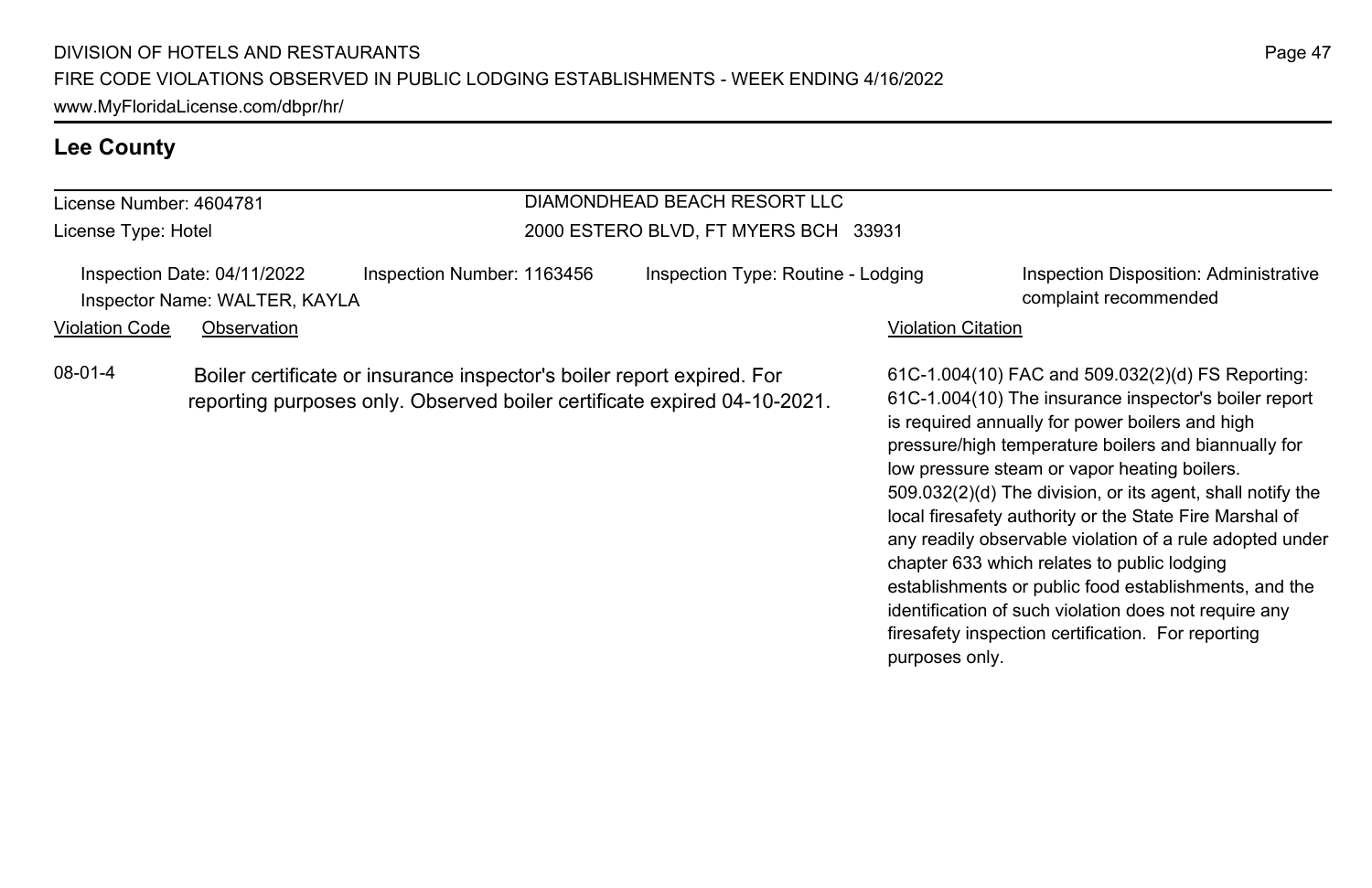| License Number: 5102009 |                                                               |                                                                                                                                                     | VENTURE RENTALS LTD                        |                           |                                                                                                                                                                                                                                                                                                 |  |
|-------------------------|---------------------------------------------------------------|-----------------------------------------------------------------------------------------------------------------------------------------------------|--------------------------------------------|---------------------------|-------------------------------------------------------------------------------------------------------------------------------------------------------------------------------------------------------------------------------------------------------------------------------------------------|--|
| License Type: Apartment |                                                               |                                                                                                                                                     | 3800 LAKE BAYSHORE DR, BRADENTON 342059001 |                           |                                                                                                                                                                                                                                                                                                 |  |
|                         | Inspection Date: 04/15/2022<br>Inspector Name: BECHTOLD, NEIL | Inspection Number: 1518862                                                                                                                          | Inspection Type: Routine - Lodging         |                           | Inspection Disposition: Warning<br>Issued                                                                                                                                                                                                                                                       |  |
| <b>Violation Code</b>   | Observation                                                   |                                                                                                                                                     |                                            | <b>Violation Citation</b> |                                                                                                                                                                                                                                                                                                 |  |
| $04 - 04 - 4$           | back order for repair.                                        | Fire alarm control panel has no power. For reporting purposes only.<br>Operator stated that the fire department is aware of the issue. Parts are on |                                            |                           | 509.032(2)(d) FS Reporting: The division, or its agent.<br>shall notify the local firesafety authority or the State<br>Fire Marshal of any readily observable violation of a<br>rule adopted under chapter 633 which relates to public<br>lodging establishments or public food establishments, |  |

and the identification of such violation does not require any firesafety inspection certification. For reporting

purposes only.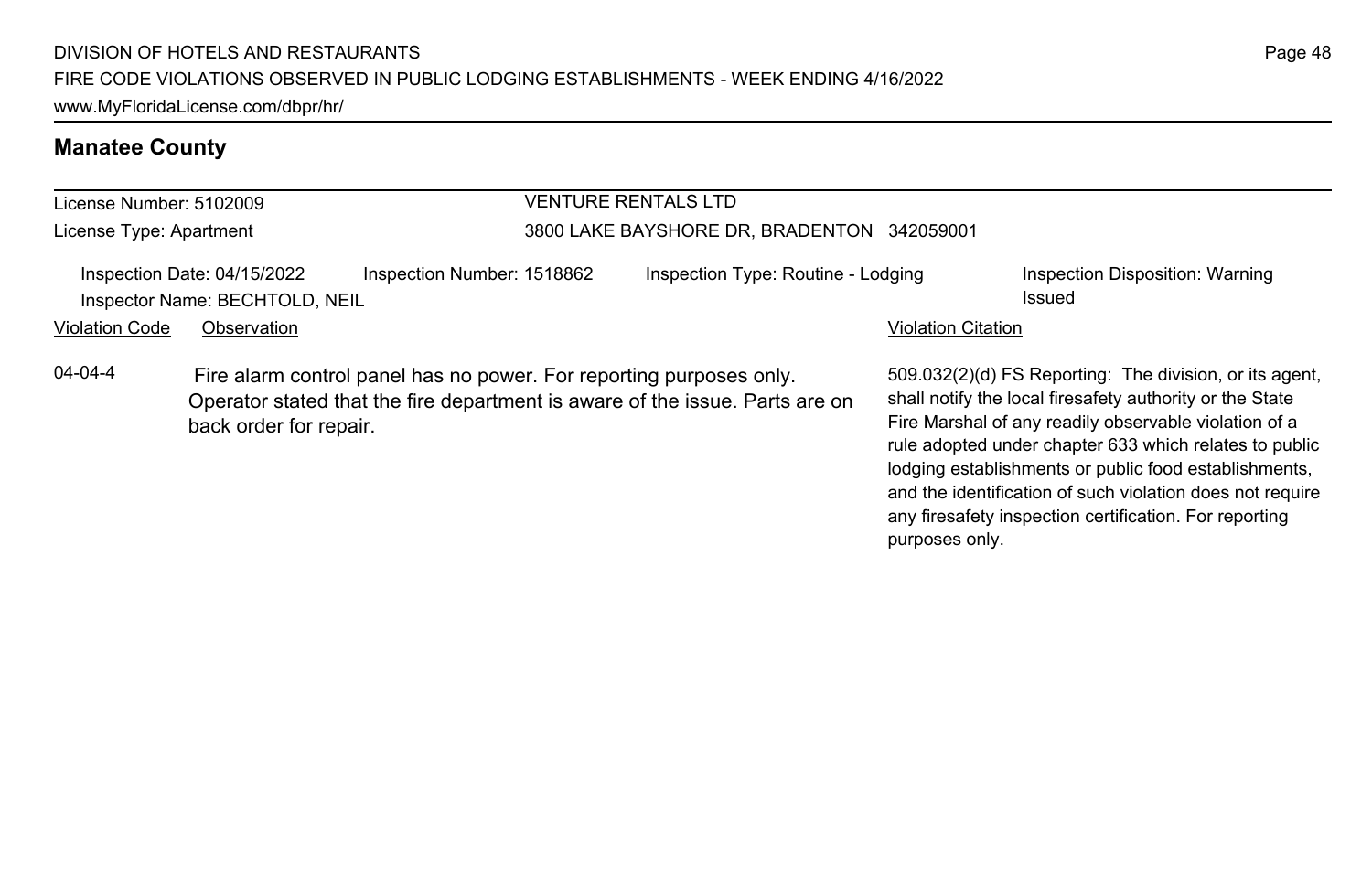#### License Number: 5102652 License Type: Apartment VENTURE RENTALS 3600 LAKE BAYSHORE DR #16, BRADENTON 342059026 Inspection Date: 04/15/2022 Inspection Number: 1530027 Inspection Type: Routine - Lodging Inspection Disposition: Warning Inspector Name: BECHTOLD, NEIL **Issued** and *Issued* issued Violation Code Observation **Violation Code** Observation **Violation** Violation Citation Citation Citation Citation 509.032(2)(d) FS Reporting: The division, or its agent, shall notify the local firesafety authority or the State Fire Marshal of any readily observable violation of a rule adopted under chapter 633 which relates to public lodging establishments or public food establishments, 04-04-4 Fire alarm control panel has no power for zone 1. For reporting purposes only. Operator stated that the fire department is aware of the issue. Parts are on back order for repair. This issue only applies to the south side building of 16R zone 1 that includes 101-105, 201-205, 301-305, 401-405, and 501-505.

Page 49

and the identification of such violation does not require any firesafety inspection certification. For reporting

purposes only.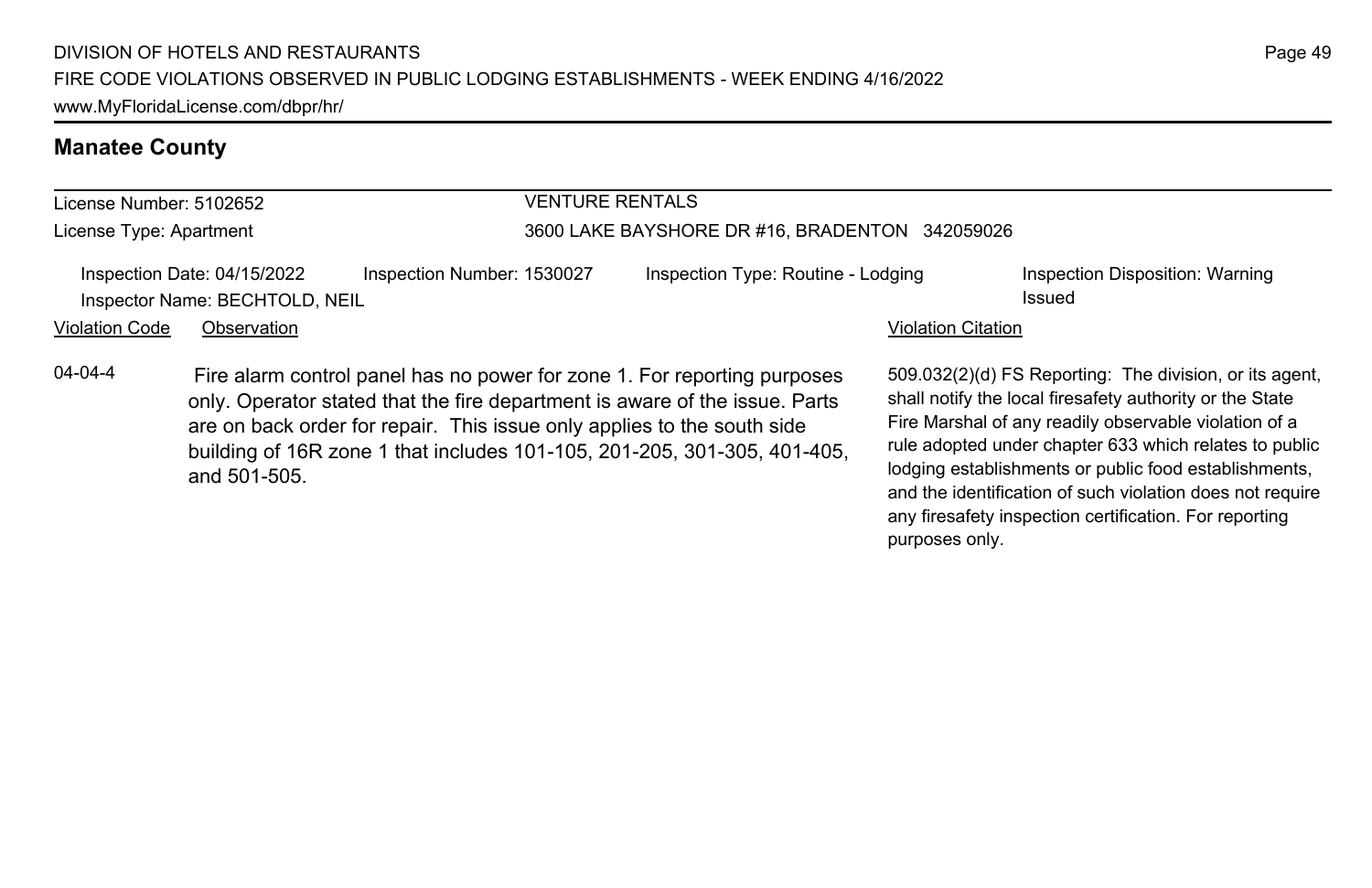License Number: 5103072 License Type: Hotel

#### HOLIDAY INN EXPRESS & SUITES BRADENTON WEST 4450 47 ST W, BRADENTON 34210

Inspection Date: 04/11/2022 Inspection Number: 1164044 Inspection Type: Routine - Lodging Inspection Disposition: Inspection Inspector Name: HELGESON, ERIC Completed - No Further Action

Violation Code Observation **Violation Code** Observation **Violation** Violation Citation Citation Citation Citation

04-01-4 Trouble/alarm light illuminated on the fire alarm control panel. For reporting purposes only.

> As a repeat violation the importance of following proper protocol with this violation was reinforced with the employee. \*\*Repeat Violation\*\*

509.032(2)(d) FS Reporting: The division, or its agent, shall notify the local firesafety authority or the State Fire Marshal of any readily observable violation of a rule adopted under chapter 633 which relates to public lodging establishments or public food establishments, and the identification of such violation does not require any firesafety inspection certification. For reporting purposes only.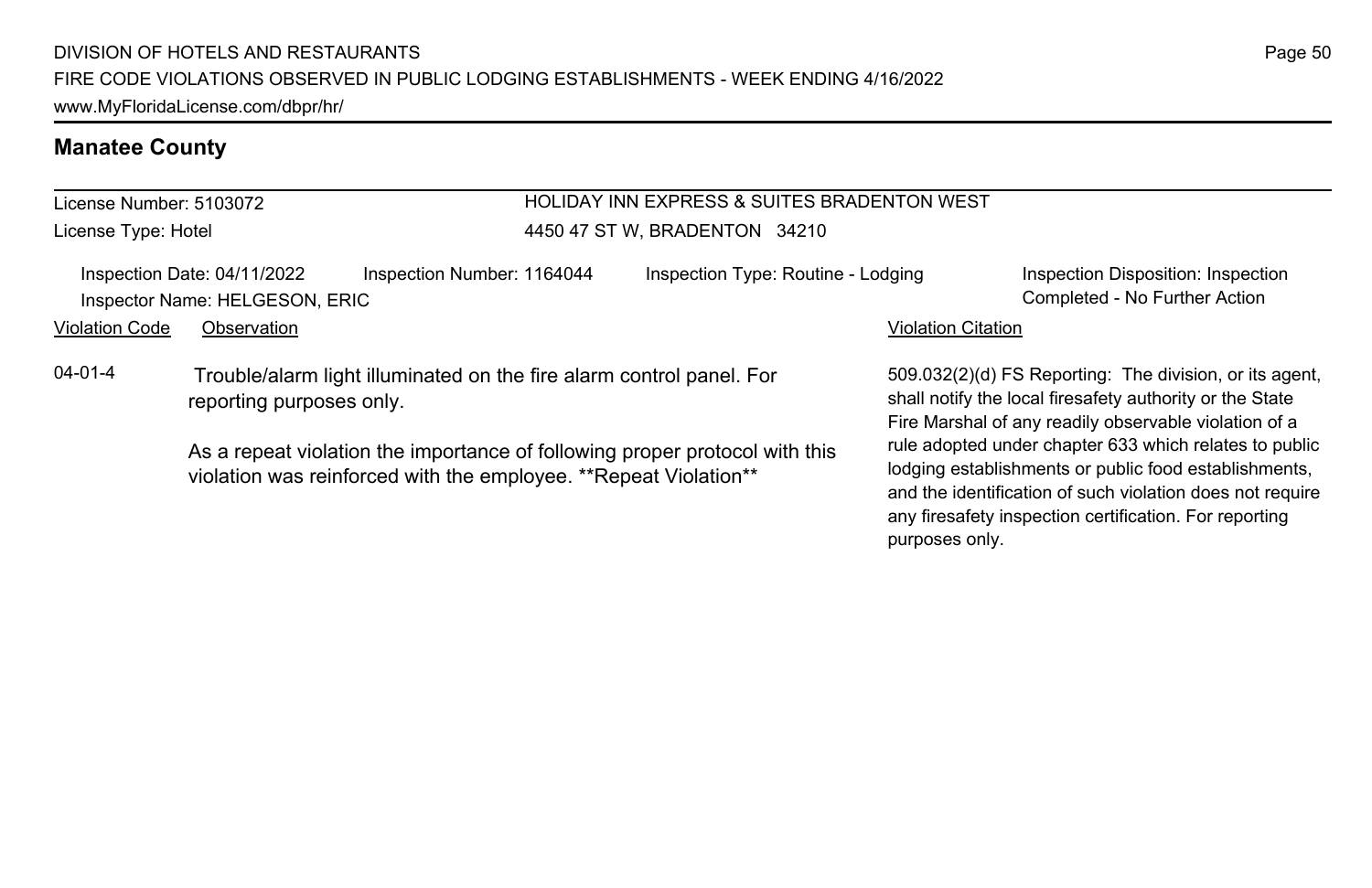# License Number: 5105058

License Type: Motel

### ISLAND TIME INN

#### 105 BRIDGE ST, BRADENTON BEACH 34217

Inspection Date: 04/12/2022 Inspection Number: 1221752 Inspection Type: Lodging-Licensing Inspector Name: RICHENDOLLAR, SANDRA Completed - No Further Action Completed - No Further Action

Inspection

Inspection Disposition: Inspection

#### Violation Code Observation **Violation Code** Observation **Violation** Violation Citation Citation Citation Citation

01-04-4 No portable fire extinguisher present on the premises. For reporting purposes only. Observed fire extinguisher missing from second floor. Maintenance person brought one onsite and placed in the cabinet. \*\*Corrected On-Site\*\*

509.032(2)(d) FS Reporting: (d) The division, or its agent, shall notify the local firesafety authority or the State Fire Marshal of any readily observable violation of a rule adopted under chapter 633 which relates to public lodging establishments or public food establishments, and the identification of such violation does not require any firesafety inspection certification. For reporting purposes only.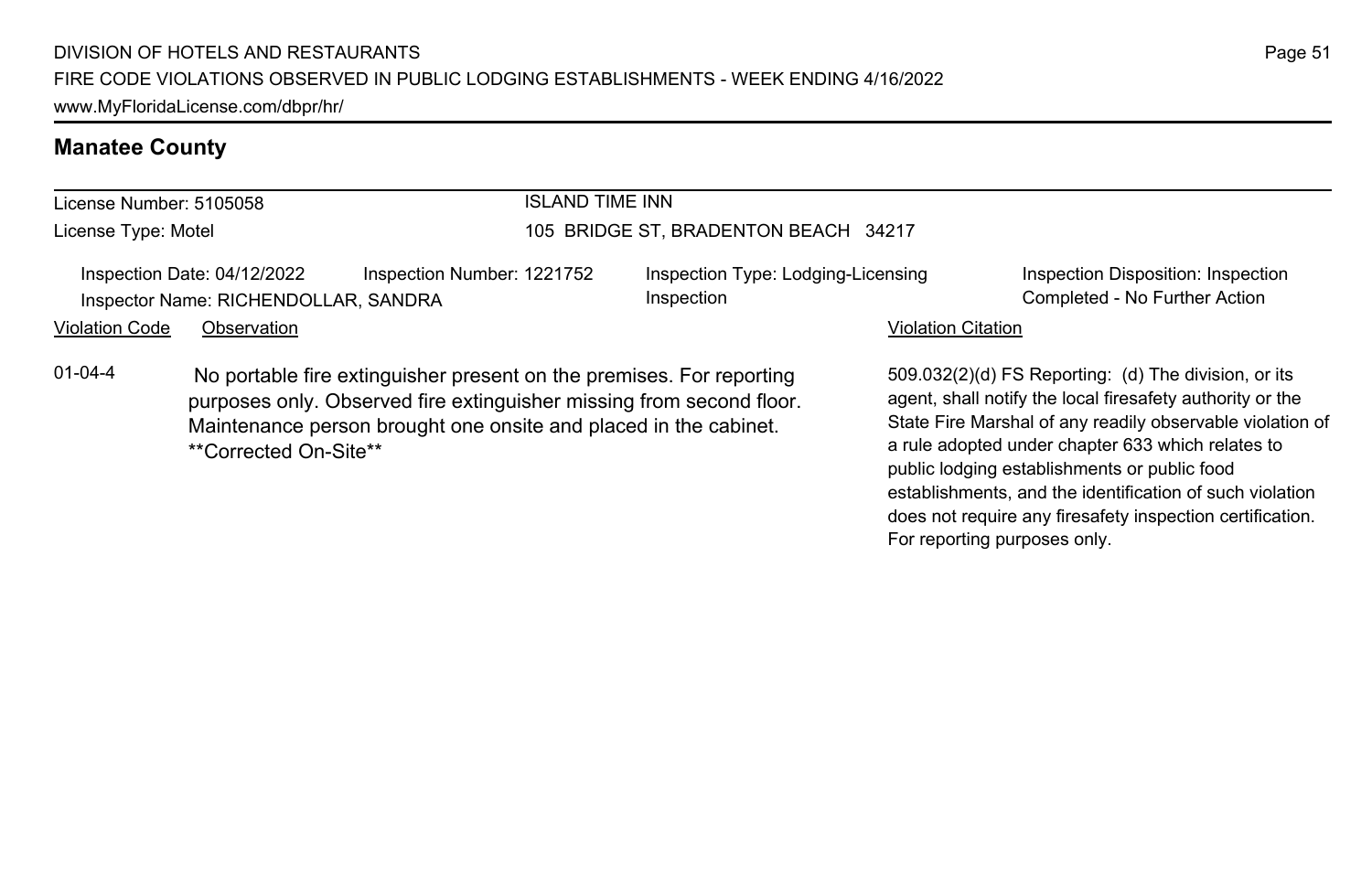# **Nassau County**

| License Number: 5500098 |                                                                                | <b>SHIP INN</b>                                                                                                             |                                    |                              |                                                                                                                                                                                                                                                                                                                                                                                                              |  |  |
|-------------------------|--------------------------------------------------------------------------------|-----------------------------------------------------------------------------------------------------------------------------|------------------------------------|------------------------------|--------------------------------------------------------------------------------------------------------------------------------------------------------------------------------------------------------------------------------------------------------------------------------------------------------------------------------------------------------------------------------------------------------------|--|--|
| License Type: Motel     |                                                                                |                                                                                                                             | 542953 US HWY 1, CALLAHAN 32011    |                              |                                                                                                                                                                                                                                                                                                                                                                                                              |  |  |
| <b>Violation Code</b>   | Inspection Date: 04/11/2022<br>Inspector Name: ROZIER, TORRANCE<br>Observation | Inspection Number: 1221619                                                                                                  | Inspection Type: Routine - Lodging | <b>Violation Citation</b>    | Inspection Disposition: Inspection<br>Completed - No Further Action                                                                                                                                                                                                                                                                                                                                          |  |  |
| $02 - 08 - 4$           | Room 31                                                                        | Propane (LP gas) tank having a water capacity greater than 2.7 lbs. stored<br>near front door. For reporting purposes only. |                                    | For reporting purposes only. | 509.032(2)(d) FS Reporting: (d) The division, or its<br>agent, shall notify the local firesafety authority or the<br>State Fire Marshal of any readily observable violation of<br>a rule adopted under chapter 633 which relates to<br>public lodging establishments or public food<br>establishments, and the identification of such violation<br>does not require any firesafety inspection certification. |  |  |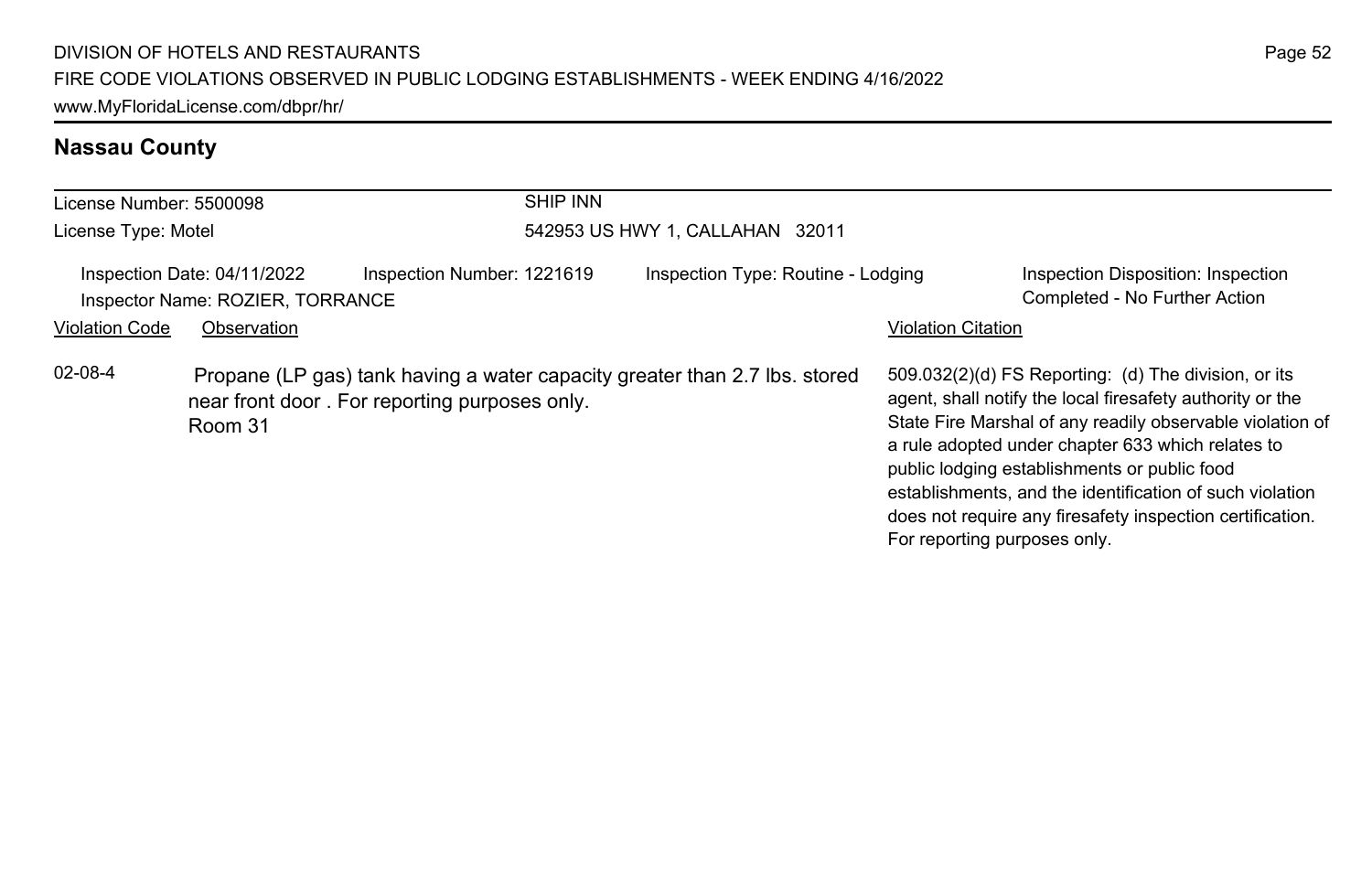# **Okeechobee County**

| License Number: 5700634 |                                                              |                                                                                                                    | UTAH TOWNHOMES |                                    |                           |                                                                                                                                                                                                                                                                                                                                                                                                                        |
|-------------------------|--------------------------------------------------------------|--------------------------------------------------------------------------------------------------------------------|----------------|------------------------------------|---------------------------|------------------------------------------------------------------------------------------------------------------------------------------------------------------------------------------------------------------------------------------------------------------------------------------------------------------------------------------------------------------------------------------------------------------------|
| License Type: Apartment |                                                              |                                                                                                                    |                | 215 NE 11 ST, OKEECHOBEE 34972     |                           |                                                                                                                                                                                                                                                                                                                                                                                                                        |
|                         | Inspection Date: 04/12/2022<br>Inspector Name: JACKS, ALBERT | Inspection Number: 1528666                                                                                         |                | Inspection Type: Routine - Lodging |                           | Inspection Disposition: Warning<br>Issued                                                                                                                                                                                                                                                                                                                                                                              |
| <b>Violation Code</b>   | Observation                                                  |                                                                                                                    |                |                                    | <b>Violation Citation</b> |                                                                                                                                                                                                                                                                                                                                                                                                                        |
| $04 - 05 - 4$           |                                                              | No smoke detector provided in guest room/unit. For reporting purposes<br>only. Missing one in upstairs in unit 31. |                |                                    | purposes only.            | 509.032(2)(d) FS Reporting: The division, or its agent,<br>shall notify the local firesafety authority or the State<br>Fire Marshal of any readily observable violation of a<br>rule adopted under chapter 633 which relates to public<br>lodging establishments or public food establishments,<br>and the identification of such violation does not require<br>any firesafety inspection certification. For reporting |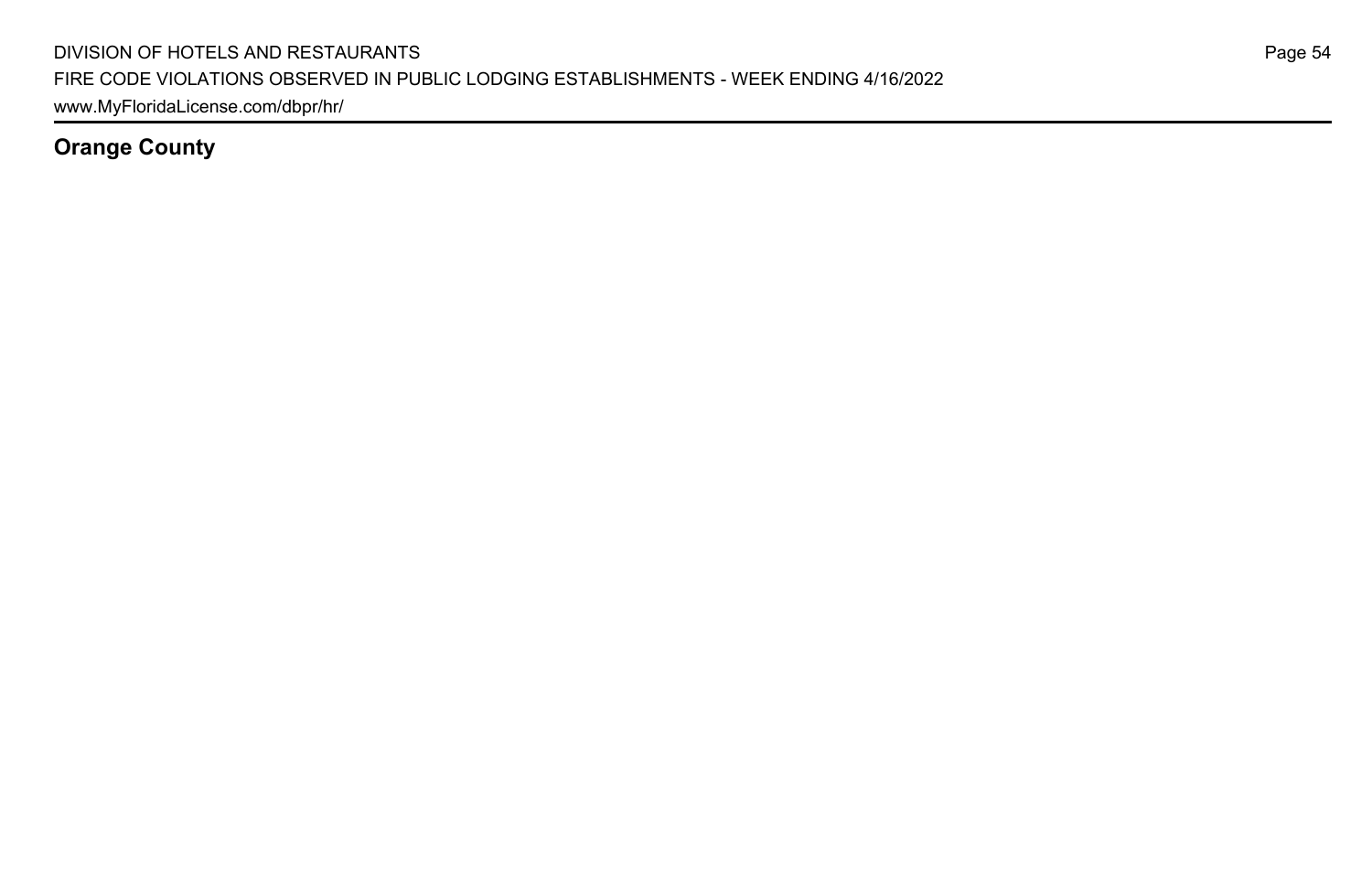License Number: 5803452 License Type: Motel

DAYS INN AT CIVIC CENTER 9990 INTERNATIONAL DR, ORLANDO 32819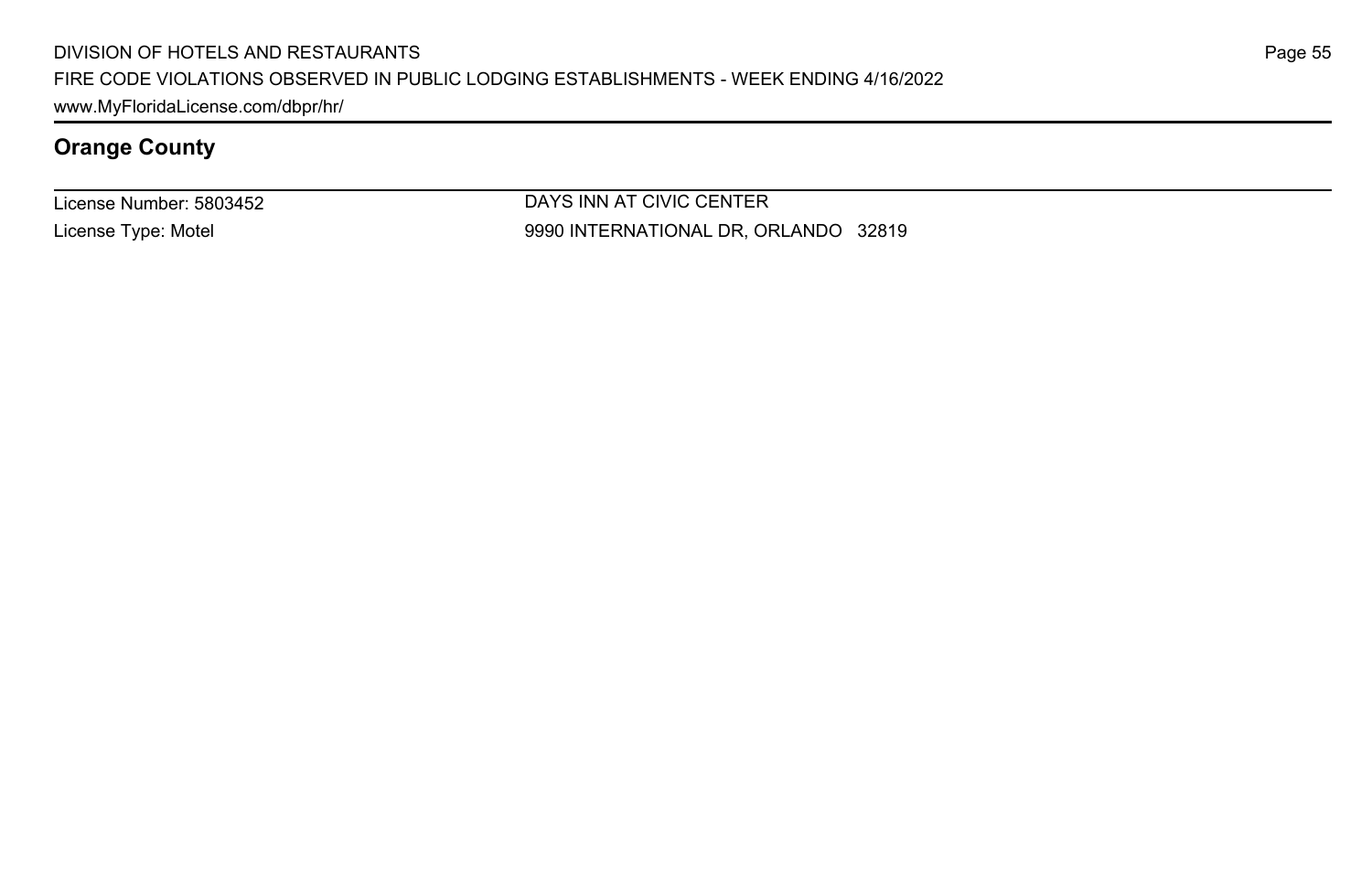Inspection Date: 04/12/2022 Inspection Number: 1222562 Inspection Type: Complaint Full Inspection Disposition: Call Back - Inspector Name: BACHOO, SAVITRI Complied

Violation Code Observation Violation Citation

08-03-4 - From initial inspection : No boiler certificate or insurance inspector's boiler report available. For reporting purposes only. - From follow-up inspection 2022-04-11: \*\*Time Extended\*\* - From follow-up inspection 2022-04-12: \*\*Time Extended\*\*

61C-1.004(10) FAC and 509.032(2)(d) FS Reporting: 61C-1.004(10) The insurance inspector's boiler report is required annually for power boilers and high pressure/high temperature boilers and biannually for low pressure steam or vapor heating boilers. 509.032(2)(d) The division, or its agent, shall notify the local firesafety authority or the State Fire Marshal of any readily observable violation of a rule adopted under chapter 633 which relates to public lodging establishments or public food establishments, and the identification of such violation does not require any firesafety inspection certification. For reporting purposes only.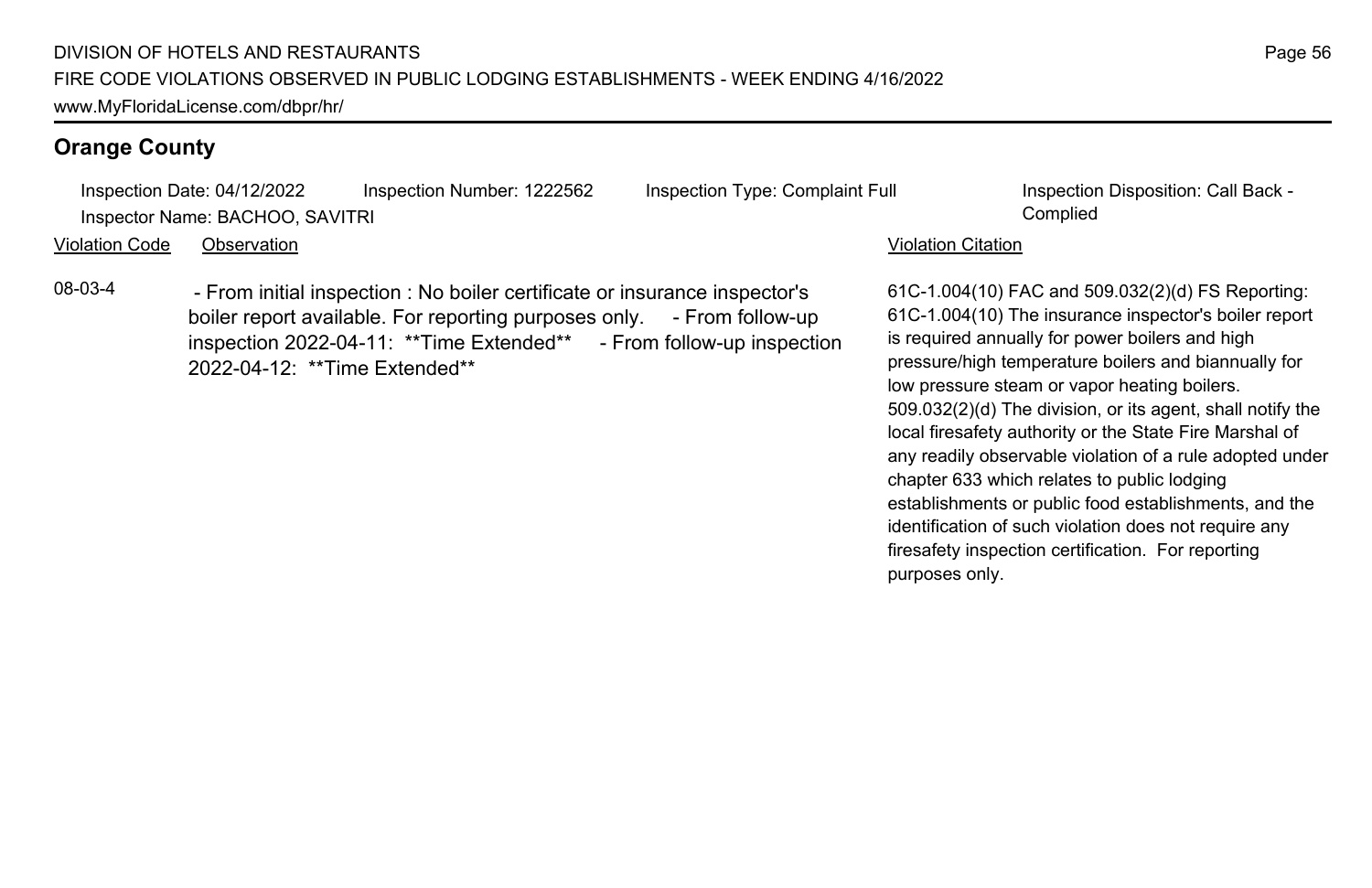08-03-4 - From initial inspection : No boiler certificate or insurance inspector's boiler report available. For reporting purposes only. - From follow-up inspection 2022-04-11: \*\*Time Extended\*\*

61C-1.004(10) FAC and 509.032(2)(d) FS Reporting: 61C-1.004(10) The insurance inspector's boiler report is required annually for power boilers and high pressure/high temperature boilers and biannually for low pressure steam or vapor heating boilers. 509.032(2)(d) The division, or its agent, shall notify the local firesafety authority or the State Fire Marshal of any readily observable violation of a rule adopted under chapter 633 which relates to public lodging establishments or public food establishments, and the identification of such violation does not require any firesafety inspection certification. For reporting purposes only.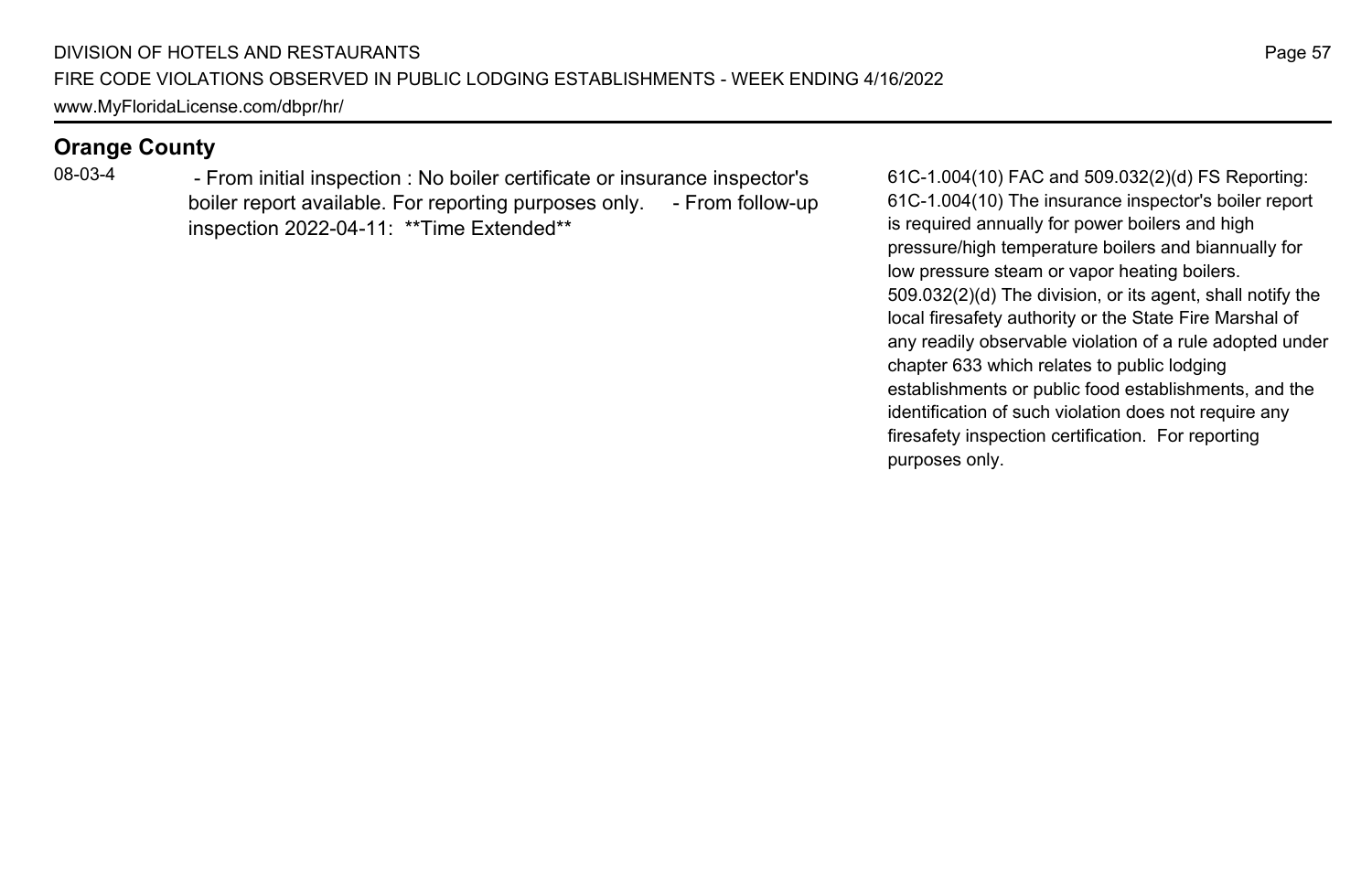# License Number: 5803629

License Type: Hotel

## HYATT REGENCY GRAND CYPRESS 1 GRAND CYPRESS BLVD, ORLANDO 32836

Inspection Date: 04/11/2022 Inspection Number: 1164380 Inspection Type: Complaint Full Inspection Disposition: Call Back -Inspector Name: BACHOO, SAVITRI Complied

Violation Code Observation **Violation Code** Observation **Violation** Violation Citation Citation Citation Citation

08-03-4 - From initial inspection : No boiler certificate or insurance inspector's boiler report available. For reporting purposes only. - From follow-up inspection 2022-04-11: \*\*Time Extended\*\*

61C-1.004(10) FAC and 509.032(2)(d) FS Reporting: 61C-1.004(10) The insurance inspector's boiler report is required annually for power boilers and high pressure/high temperature boilers and biannually for low pressure steam or vapor heating boilers. 509.032(2)(d) The division, or its agent, shall notify the local firesafety authority or the State Fire Marshal of any readily observable violation of a rule adopted under chapter 633 which relates to public lodging establishments or public food establishments, and the identification of such violation does not require any firesafety inspection certification. For reporting purposes only.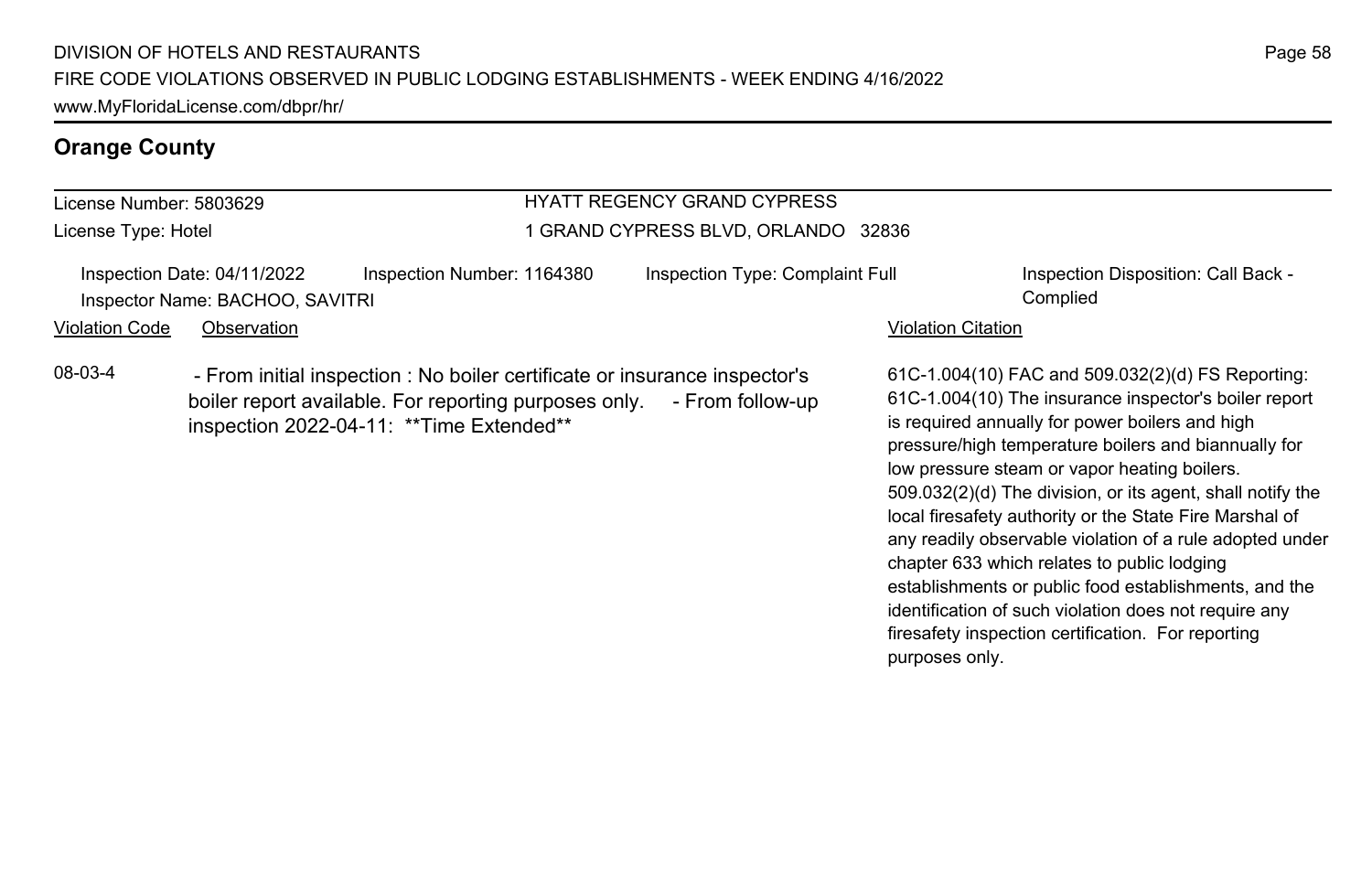#### License Number: 5811118 License Type: Hotel HILTON GARDEN INN 11400 MARBELLA PALM CT, ORLANDO 32836 Inspection Date: 04/11/2022 Inspection Number: 1162550 Inspection Type: Routine - Lodging Inspection Disposition: Inspection Inspector Name: MANTI, KATHRYN Completed - No Further Action Violation Code Observation **Violation Code Observation** Violation Citation Citation Citation Citation Citation Citation Citation Citation Citation Citation Citation Citation Citation Citation Citation Citation Citation Cit 509.032(2)(d) FS Reporting: The division, or its agent, shall notify the local firesafety authority or the State Fire Marshal of any readily observable violation of a rule adopted under chapter 633 which relates to public 05-02-5 Hearing-impaired smoke detector is not functioning when tested. For reporting purposes only. Strobe light doesn't flash in room 709

lodging establishments or public food establishments, and the identification of such violation does not require any firesafety inspection certification. For reporting

purposes only.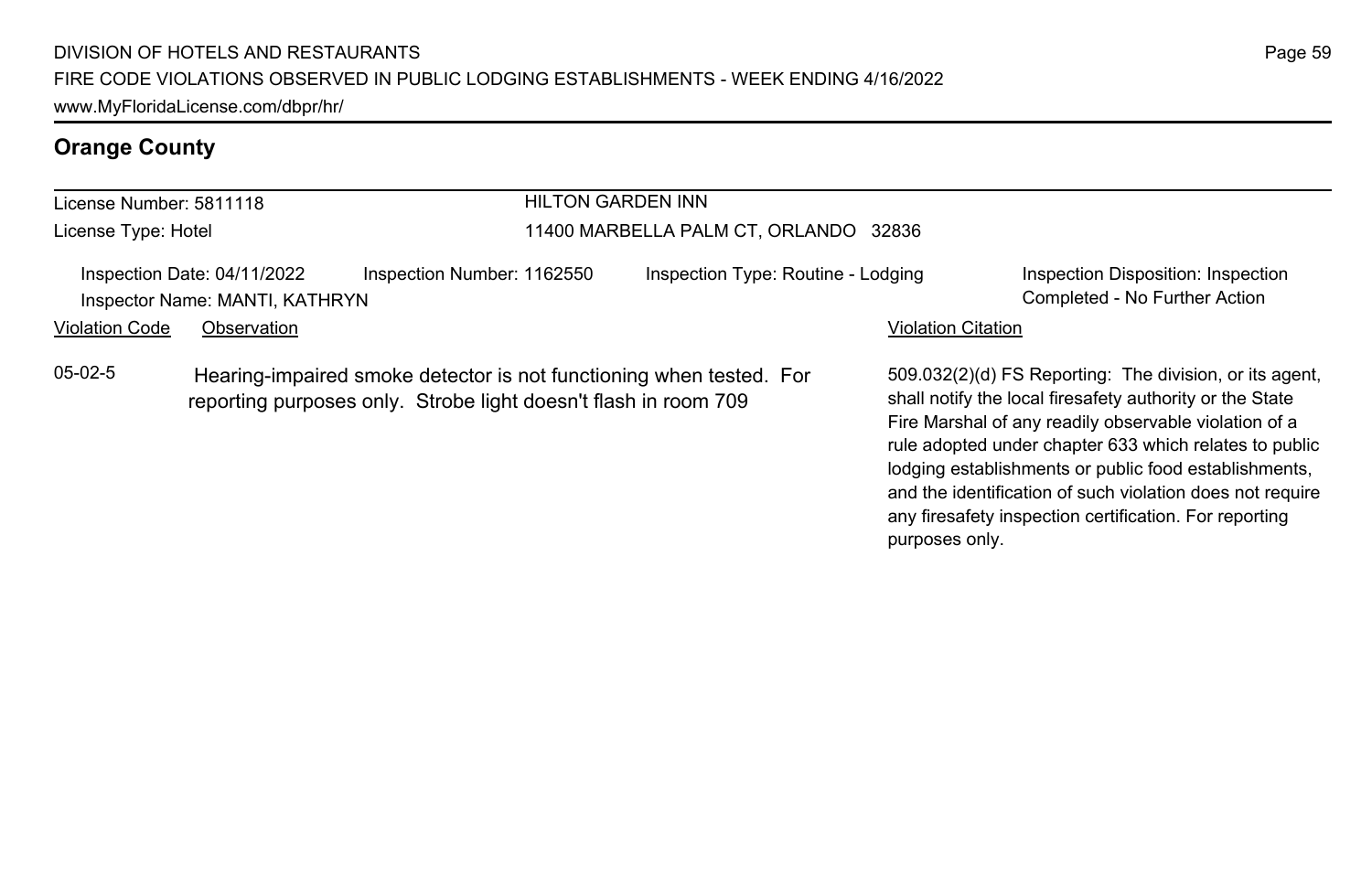#### License Number: 5805932 License Type: Hotel

#### INTOWN SUITES ORLANDO SOUTH LLC 1951 CENTRAL FLORIDA PKWY, ORLANDO 32837

|                | Inspection Date: 04/14/2022  | Inspection Number: 1163853 | Inspection Type: Routine - Lodging | Inspection Disposition: Call Back - |
|----------------|------------------------------|----------------------------|------------------------------------|-------------------------------------|
|                | Inspector Name: ALVIS, DAVID |                            |                                    | Complied                            |
| Violation Code | Observation                  |                            | <b>Violation Citation</b>          |                                     |

04-01-4 - From initial inspection : Trouble/alarm light illuminated on the fire alarm control panel. For reporting purposes only. \*\*Repeat Violation\*\* - From follow-up inspection 2022-04-14: Time extended until next unannounced inspection \*\*Time Extended\*\*

509.032(2)(d) FS Reporting: The division, or its agent, shall notify the local firesafety authority or the State Fire Marshal of any readily observable violation of a rule adopted under chapter 633 which relates to public lodging establishments or public food establishments, and the identification of such violation does not require any firesafety inspection certification. For reporting purposes only.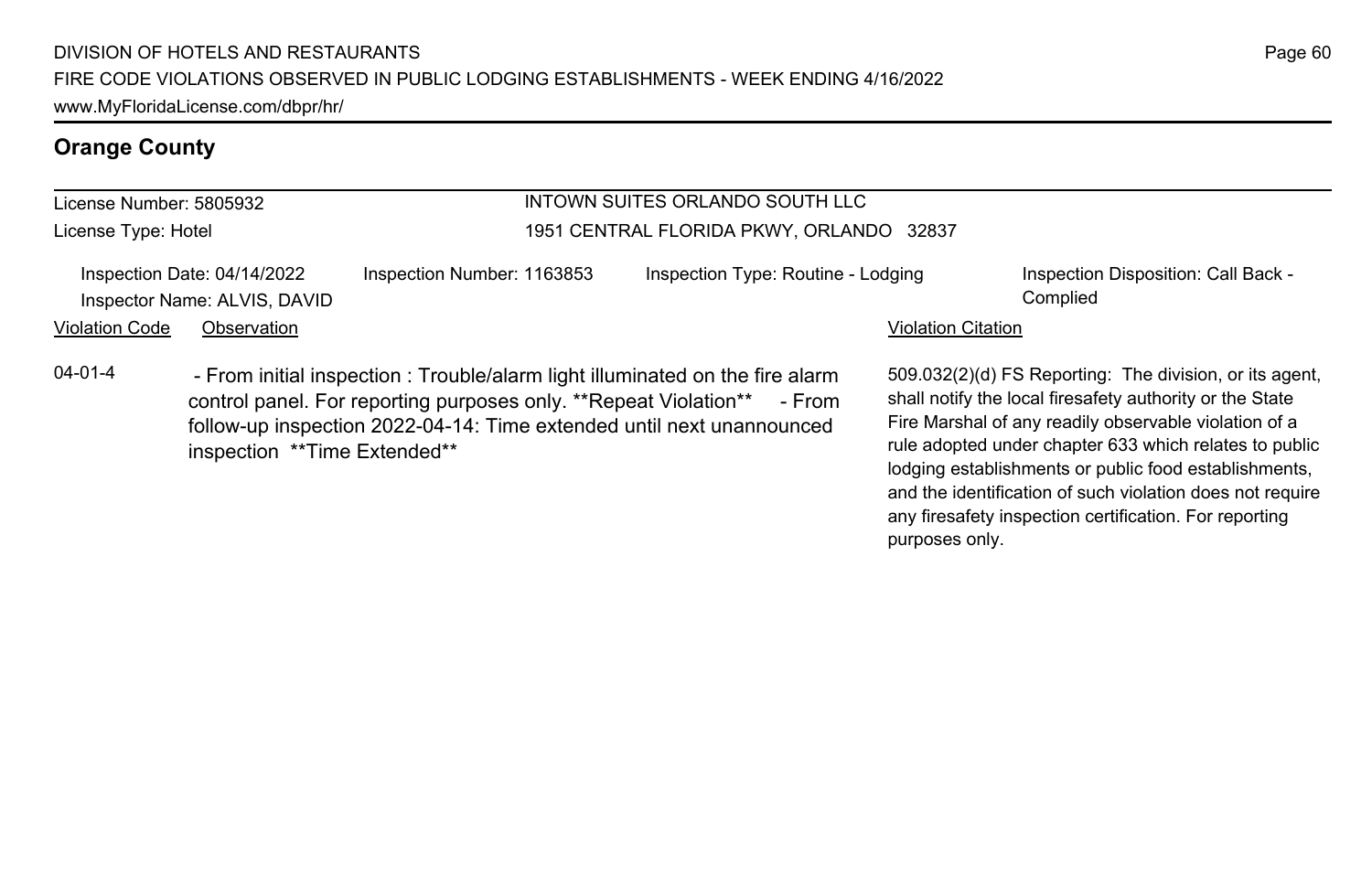#### License Number: 5912054 License Type: Hotel OMNI CHAMPIONSGATE RESORT HOTEL LP 1500 MASTERS BLVD, CHAMPIONS GATE 33896 Inspection Date: 04/12/2022 Inspection Number: 1161729 Inspection Type: Routine - Lodging Inspection Disposition: Call Back -Inspector Name: IRVEN, RYAN Complied Violation Code Observation **Violation Code Observation** Violation Citation Citation Citation Citation Citation Citation Citation Citation Citation Citation Citation Citation Citation Citation Citation Citation Citation Cit 509.032(2)(d) FS Reporting: The division, or its agent, shall notify the local firesafety authority or the State Fire Marshal of any readily observable violation of a rule adopted under chapter 633 which relates to public lodging establishments or public food establishments, and the identification of such violation does not require 04-01-4 - From initial inspection : Trouble/alarm light illuminated on the fire alarm control panel. For reporting purposes only. - From follow-up inspection 2022-04-12: \*\*Time Extended\*\*

Page 61

any firesafety inspection certification. For reporting

purposes only.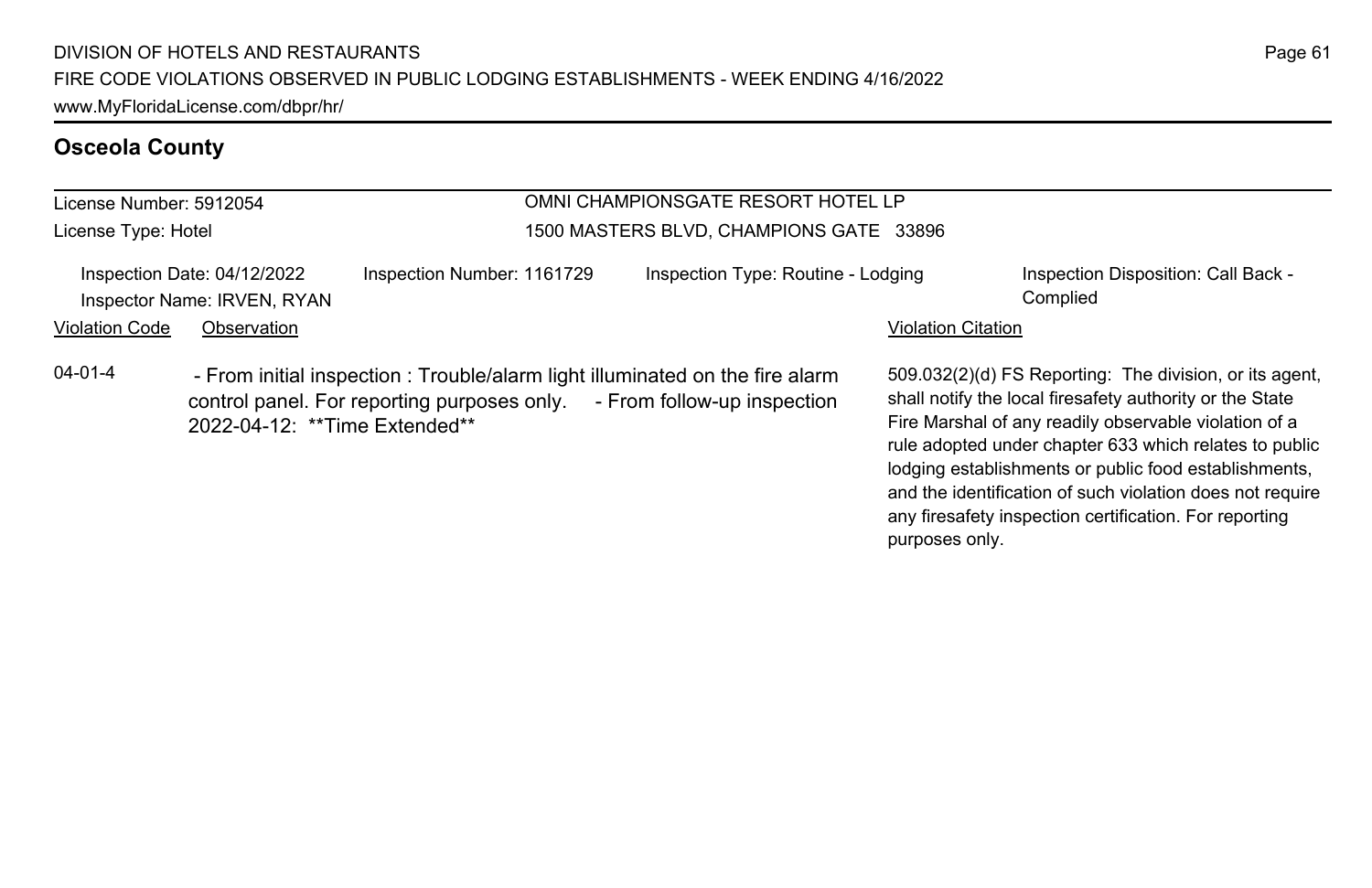License Number: 5900233 License Type: Hotel

MAINGATE LAKESIDE RESORT 7769 W. IRLO BRONSON MEMORIAL HWY., KISSIMMEE 34747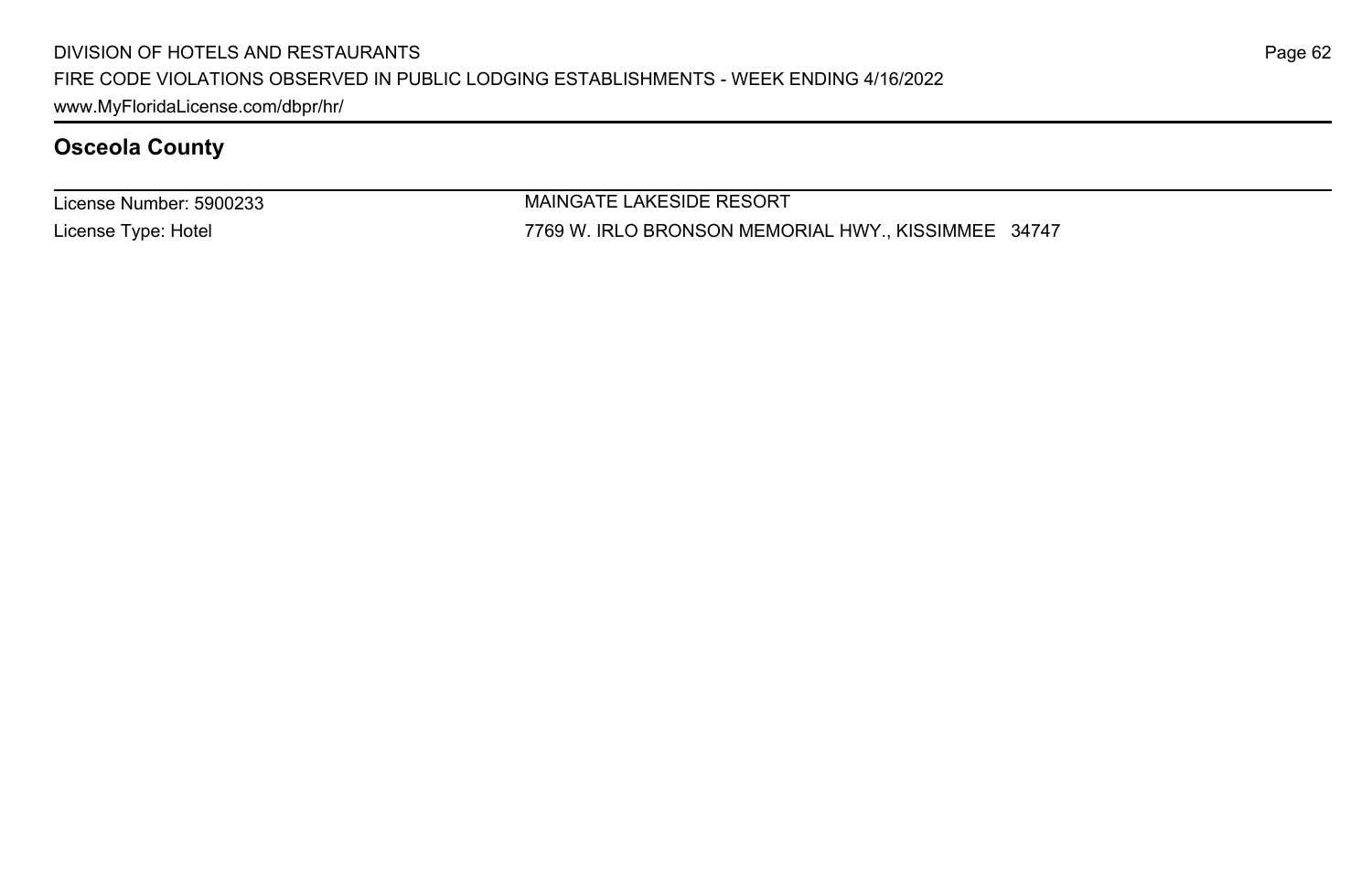| Inspection Date: 04/12/2022<br>Inspector Name: IRVEN, RYAN |                         | Inspection Number: 1164399                                                                                                                                | Inspection Type: Complaint Full | <b>Inspection Disposition: Administrative</b><br>complaint recommended                                                                                                                                                                                                                                                                                                                                                                       |
|------------------------------------------------------------|-------------------------|-----------------------------------------------------------------------------------------------------------------------------------------------------------|---------------------------------|----------------------------------------------------------------------------------------------------------------------------------------------------------------------------------------------------------------------------------------------------------------------------------------------------------------------------------------------------------------------------------------------------------------------------------------------|
| <b>Violation Code</b>                                      | Observation             |                                                                                                                                                           |                                 | Violation Citation                                                                                                                                                                                                                                                                                                                                                                                                                           |
| $01 - 06 - 4$                                              | 449, 500, 510, 543, 349 | Portable fire extinguisher locked in a box with no means of access to the<br>fire extinguisher. For reporting purposes only. Striker missing by room 349, |                                 | 509.032(2)(d) FS Reporting: (d) The division, or its<br>agent, shall notify the local firesafety authority or the<br>State Fire Marshal of any readily observable violation of<br>a rule adopted under chapter 633 which relates to<br>public lodging establishments or public food<br>establishments, and the identification of such violation<br>does not require any firesafety inspection certification.<br>For reporting purposes only. |
| 04-01-4                                                    |                         | Trouble/alarm light illuminated on the fire alarm control panel. For<br>reporting purposes only. **Repeat Violation**                                     |                                 | 509.032(2)(d) FS Reporting: The division, or its agent,<br>shall notify the local firesafety authority or the State<br>Fire Marshal of any readily observable violation of a<br>rule adopted under chapter 633 which relates to public<br>lodging establishments or public food establishments,<br>and the identification of such violation does not require<br>any firesafety inspection certification. For reporting<br>purposes only.     |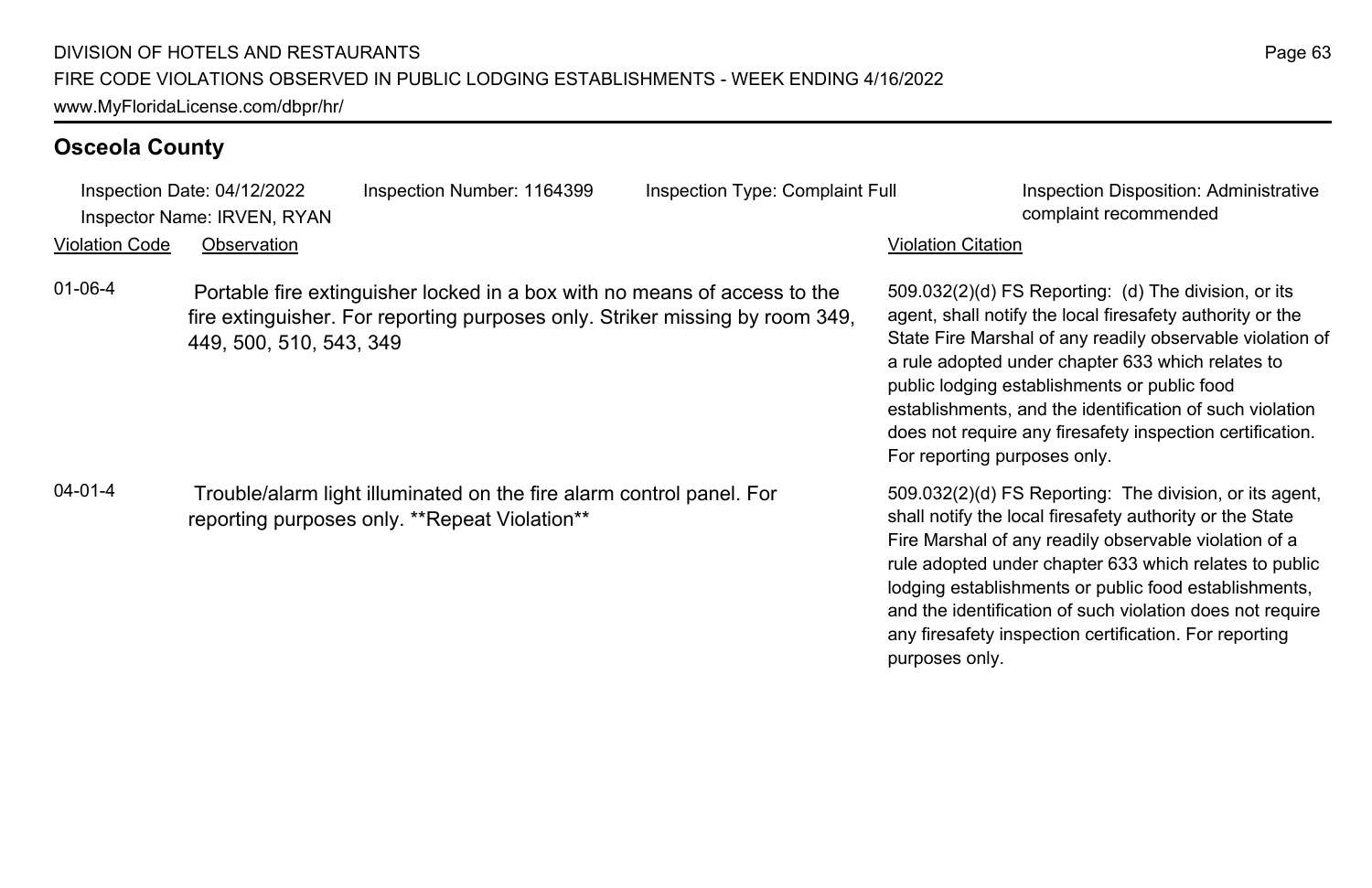08-01-4 Boiler certificate or insurance inspector's boiler report expired. For reporting purposes only. \*\*Repeat Violation\*\*

61C-1.004(10) FAC and 509.032(2)(d) FS Reporting: 61C-1.004(10) The insurance inspector's boiler report is required annually for power boilers and high pressure/high temperature boilers and biannually for low pressure steam or vapor heating boilers. 509.032(2)(d) The division, or its agent, shall notify the local firesafety authority or the State Fire Marshal of any readily observable violation of a rule adopted under chapter 633 which relates to public lodging establishments or public food establishments, and the identification of such violation does not require any firesafety inspection certification. For reporting purposes only.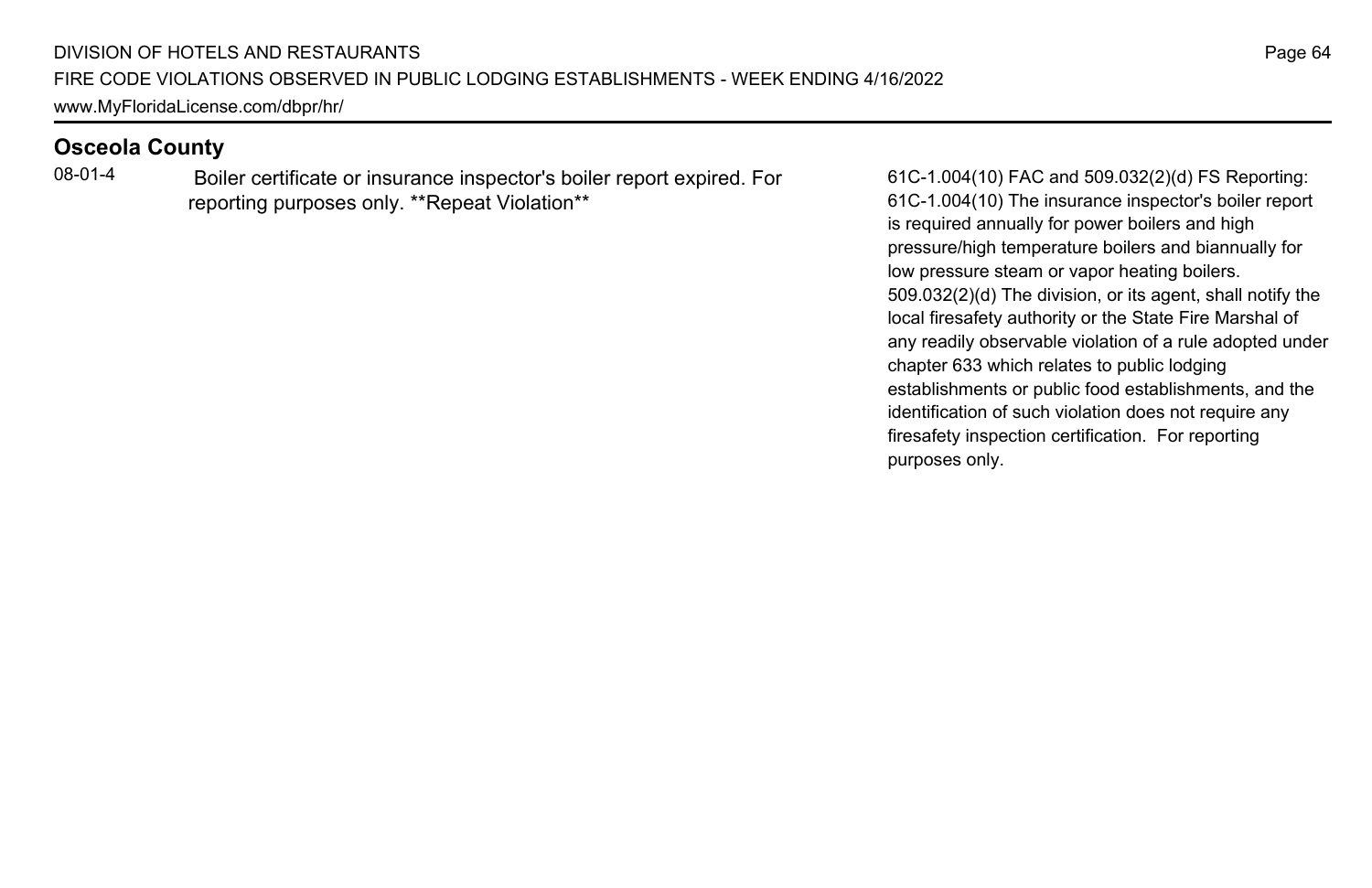## **Palm Beach County**

License Number: 6014433 License Type: Apartment

#### OVERSEA FLAGLER BANYAN SQUARE 290 N OLIVE AVE, WEST PALM BEACH 33401

Inspection Date: 04/12/2022 Inspection Number: 1520210 Inspection Type: Routine - Lodging Inspection Disposition: Call Back -Inspector Name: MONTILLA, NATHALIE Complied

Violation Code Observation **Violation Code Observation** Violation Citation Citation Citation Citation Citation Citation Citation Citation Citation Citation Citation Citation Citation Citation Citation Citation Citation Cit

01-01-4 - From initial inspection : Portable fire extinguisher pressure gauge indicates the extinguisher is overcharged. For reporting purposes only. On 3rd floor next to women restaurant. - From follow-up inspection 2022-04-12: \*\*Time Extended\*\*

509.032(2)(d) FS Reporting: (d) The division, or its agent, shall notify the local firesafety authority or the State Fire Marshal of any readily observable violation of a rule adopted under chapter 633 which relates to public lodging establishments or public food establishments, and the identification of such violation does not require any firesafety inspection certification. For reporting purposes only.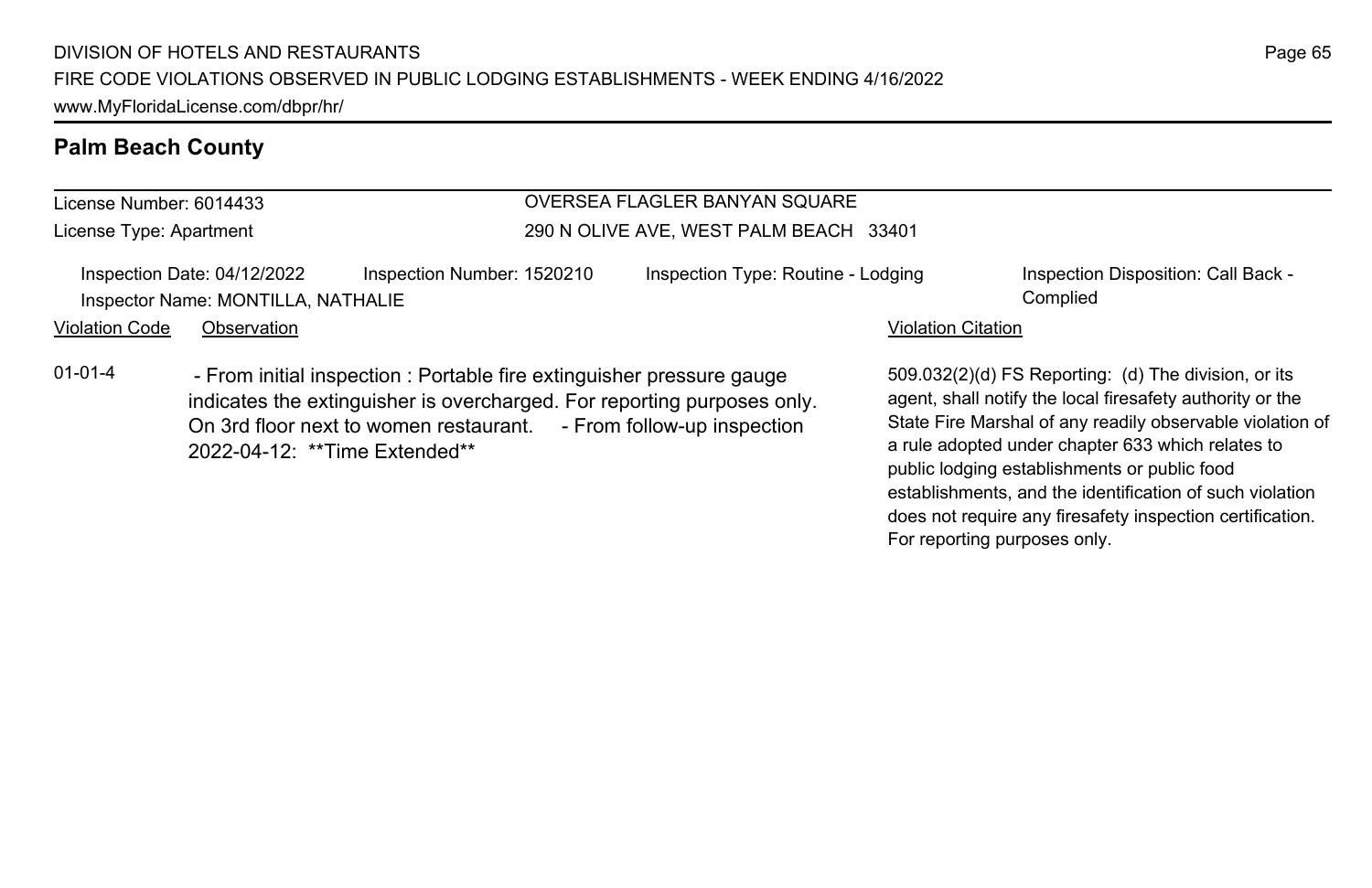# **Pasco County**

|                                                                 |                                                                                                                                                                                                                  | LA VISTA INN               |                                          |                           |                                                                                                                                                                                                                                                                                                                                                                                                                        |
|-----------------------------------------------------------------|------------------------------------------------------------------------------------------------------------------------------------------------------------------------------------------------------------------|----------------------------|------------------------------------------|---------------------------|------------------------------------------------------------------------------------------------------------------------------------------------------------------------------------------------------------------------------------------------------------------------------------------------------------------------------------------------------------------------------------------------------------------------|
| License Number: 6100353                                         |                                                                                                                                                                                                                  |                            |                                          |                           |                                                                                                                                                                                                                                                                                                                                                                                                                        |
| License Type: Motel                                             |                                                                                                                                                                                                                  |                            | 11736 US HIGHWAY 19 N, PORT RICHEY 34668 |                           |                                                                                                                                                                                                                                                                                                                                                                                                                        |
| Inspection Date: 04/16/2022<br>Inspector Name: MEAKINS, ALLISON |                                                                                                                                                                                                                  | Inspection Number: 1222612 | Inspection Type: Complaint Full          |                           | Inspection Disposition: Inspection<br>Completed - No Further Action                                                                                                                                                                                                                                                                                                                                                    |
| <b>Violation Code</b>                                           | Observation                                                                                                                                                                                                      |                            |                                          | <b>Violation Citation</b> |                                                                                                                                                                                                                                                                                                                                                                                                                        |
| $05-02-5$                                                       | Hearing-impaired smoke detector is not functioning when tested. For<br>reporting purposes only.<br>Light doesn't blink<br>Operator ordered new detector and has a fully functioning one. **Repeat<br>Violation** |                            |                                          | purposes only.            | 509.032(2)(d) FS Reporting: The division, or its agent,<br>shall notify the local firesafety authority or the State<br>Fire Marshal of any readily observable violation of a<br>rule adopted under chapter 633 which relates to public<br>lodging establishments or public food establishments,<br>and the identification of such violation does not require<br>any firesafety inspection certification. For reporting |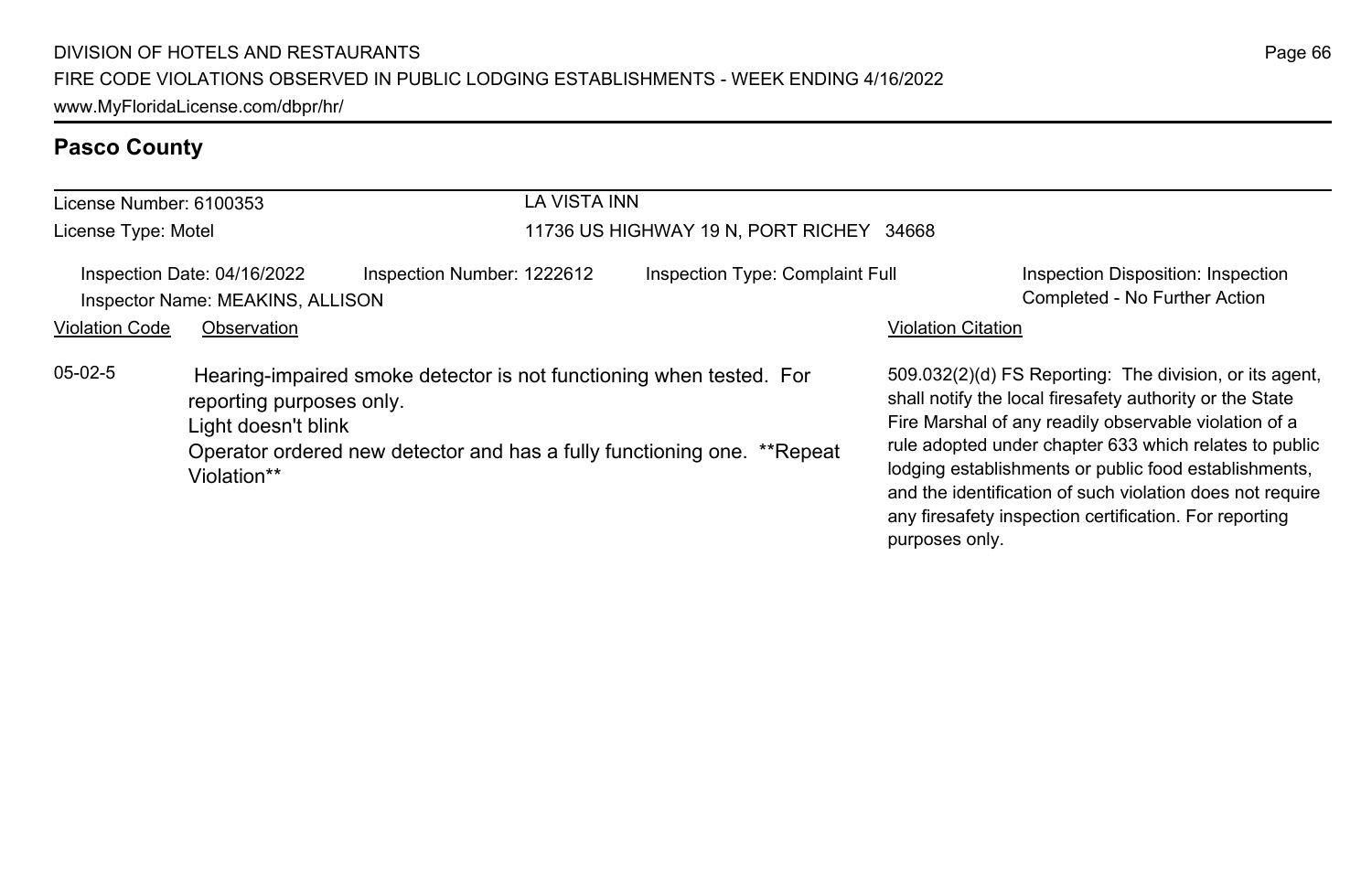#### **Pinellas County**

#### License Number: 6203085 License Type: Motel THE BEACH HOUSE OF TREASURE ISLAND 12100 GULF BLVD, TREASURE ISLAND 33706 Inspection Date: 04/13/2022 Inspection Number: 1222625 Inspection Type: Lodging-Licensing Inspection Inspection Disposition: Inspection Inspector Name: DAY-WALKER, LISA Completed - No Further Action Completed - No Further Action Violation Code Observation **Violation Code Observation** Violation Citation Citation Citation Citation Citation Citation Citation Citation Citation Citation Citation Citation Citation Citation Citation Citation Citation Cit 509.032(2)(d) FS Reporting: The division, or its agent, shall notify the local firesafety authority or the State Fire Marshal of any readily observable violation of a rule adopted under chapter 633 which relates to public lodging establishments or public food establishments, and the identification of such violation does not require any firesafety inspection certification. For reporting purposes only. 06-03-4 Marked exit is inaccessible. Bicycles stored in walkway on 2nd floor. For reporting purposes only.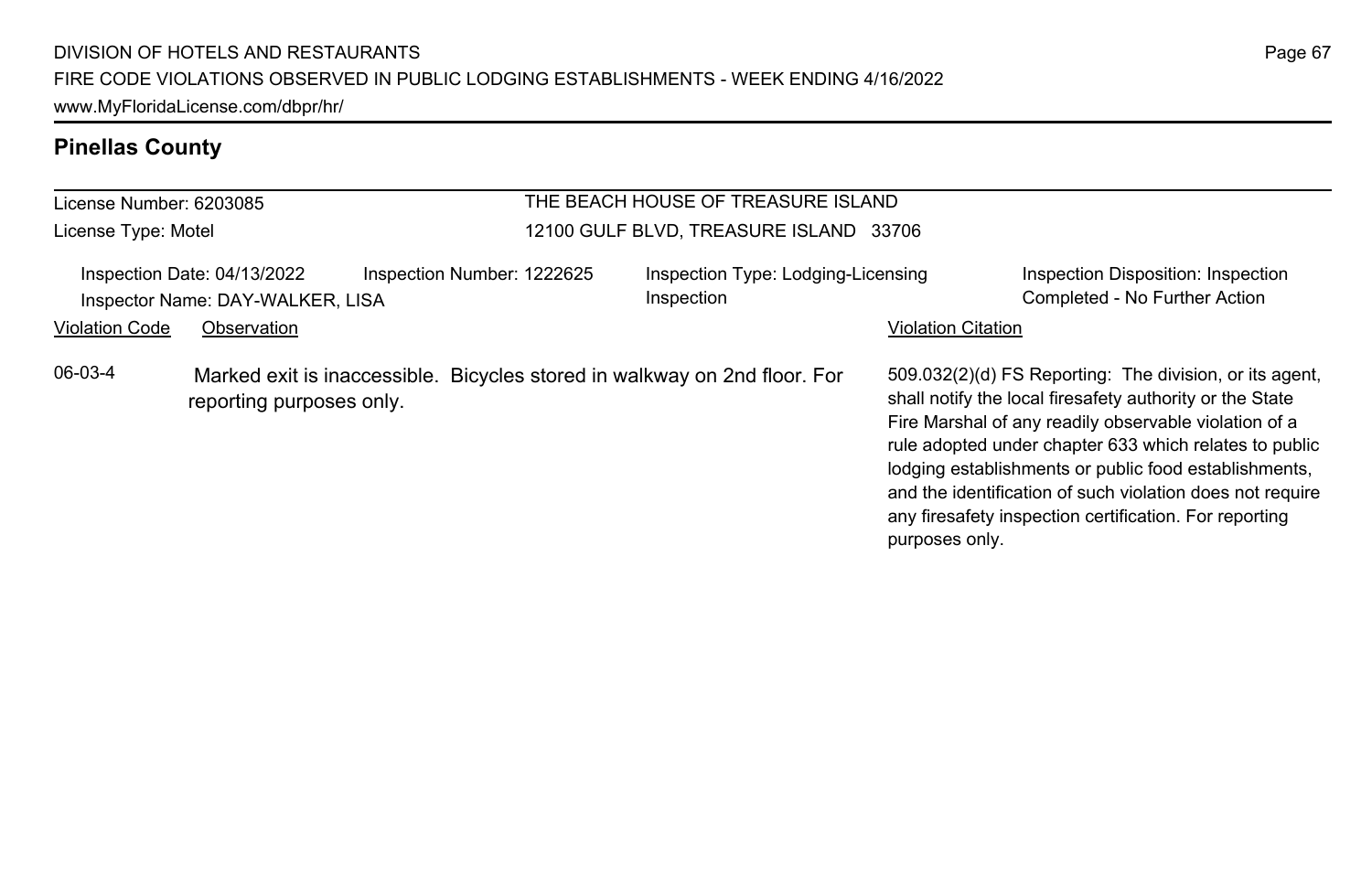# **Pinellas County**

| License Number: 6202724                                         |                                                                                                                             |                            | <b>GULF TOWERS</b>                                                                                                                                                                                                                                                                                                                                                                                                                       |                                    |                           |                                           |
|-----------------------------------------------------------------|-----------------------------------------------------------------------------------------------------------------------------|----------------------------|------------------------------------------------------------------------------------------------------------------------------------------------------------------------------------------------------------------------------------------------------------------------------------------------------------------------------------------------------------------------------------------------------------------------------------------|------------------------------------|---------------------------|-------------------------------------------|
| License Type: Motel                                             |                                                                                                                             |                            | 404 GULF BLVD, INDIAN ROCKS BEACH 33785                                                                                                                                                                                                                                                                                                                                                                                                  |                                    |                           |                                           |
| Inspection Date: 04/15/2022<br>Inspector Name: KOUSTIS, TIMOTHY |                                                                                                                             | Inspection Number: 1220634 |                                                                                                                                                                                                                                                                                                                                                                                                                                          | Inspection Type: Routine - Lodging |                           | Inspection Disposition: Warning<br>Issued |
| <b>Violation Code</b>                                           | Observation                                                                                                                 |                            |                                                                                                                                                                                                                                                                                                                                                                                                                                          |                                    | <b>Violation Citation</b> |                                           |
| $04 - 03 - 4$                                                   | Smoke detector/alarm in guest room/unit damaged as to appear to be<br>inoperable. For reporting purposes only.<br>Room 454. |                            | 509.032(2)(d) FS Reporting: The division, or its agent,<br>shall notify the local firesafety authority or the State<br>Fire Marshal of any readily observable violation of a<br>rule adopted under chapter 633 which relates to public<br>lodging establishments or public food establishments,<br>and the identification of such violation does not require<br>any firesafety inspection certification. For reporting<br>purposes only. |                                    |                           |                                           |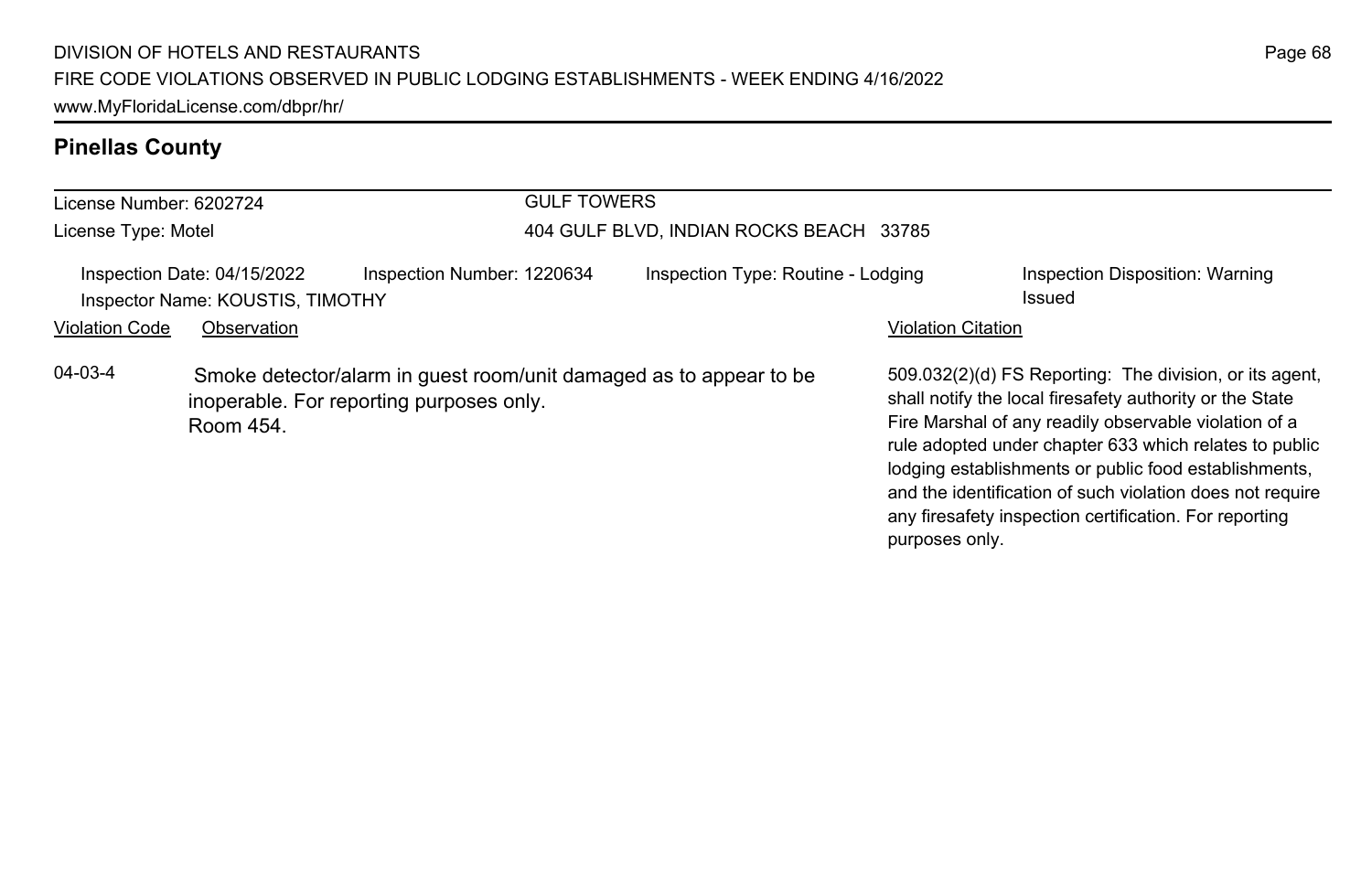### **Sarasota County**

| License Number: 6800737 |  |
|-------------------------|--|
| License Type: Motel     |  |

### SIESTA KEY BEACHSIDE RESORT & SPA 5311 OCEAN BLVD, SARASOTA 34242

Inspection Date: 04/15/2022 Inspection Number: 1222283 Inspection Type: Routine - Lodging Inspection Disposition: Inspection Inspector Name: CATTLEY, RAYMOND Completed - No Further Action

Violation Code Observation **Violation Code** Observation **Violation** Violation Citation Citation Citation Citation

07-04-4 Electrical outlet damaged to indicate a malfunction. For reporting purposes only. Observed uncovered electrical box between units 207 and 208, exterior.

509.032(2)(d) FS Reporting: (d) The division, or its agent, shall notify the local firesafety authority or the State Fire Marshal of any readily observable violation of a rule adopted under chapter 633 which relates to public lodging establishments or public food establishments, and the identification of such violation does not require any firesafety inspection certification. For reporting purposes only.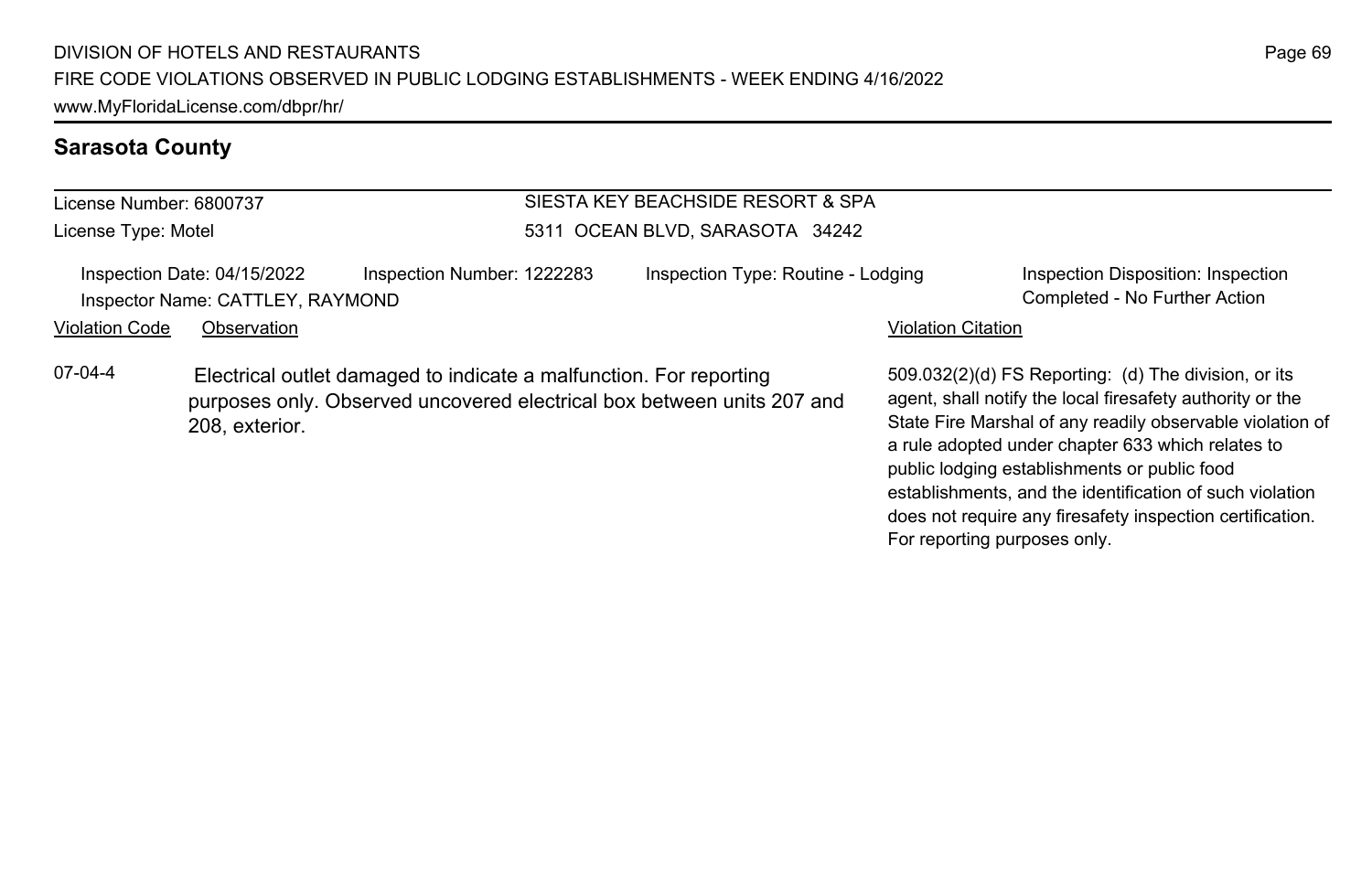# **Seminole County**

| License Number: 6903746<br>License Type: Apartment<br>Inspection Date: 04/15/2022<br>Inspector Name: ANGEL, TERRY |             |                                                                                                                                                          | LAKE'S EDGE APARTMENTS                   |                           |                                                                                                                                                                                                                                                                                                                                                              |
|-------------------------------------------------------------------------------------------------------------------|-------------|----------------------------------------------------------------------------------------------------------------------------------------------------------|------------------------------------------|---------------------------|--------------------------------------------------------------------------------------------------------------------------------------------------------------------------------------------------------------------------------------------------------------------------------------------------------------------------------------------------------------|
|                                                                                                                   |             |                                                                                                                                                          | 1000 PLANTATION LAKES CIR, SANFORD 32771 |                           |                                                                                                                                                                                                                                                                                                                                                              |
|                                                                                                                   |             | Inspection Number: 1516412                                                                                                                               | Inspection Type: Routine - Lodging       |                           | Inspection Disposition: Call Back -<br>Complied                                                                                                                                                                                                                                                                                                              |
| <b>Violation Code</b>                                                                                             | Observation |                                                                                                                                                          |                                          | <b>Violation Citation</b> |                                                                                                                                                                                                                                                                                                                                                              |
| $04 - 01 - 4$                                                                                                     | 2022-04-15: | - From initial inspection : Trouble/alarm light illuminated on the fire alarm<br>control panel. For reporting purposes only. - From follow-up inspection |                                          |                           | 509.032(2)(d) FS Reporting: The division, or its agent,<br>shall notify the local firesafety authority or the State<br>Fire Marshal of any readily observable violation of a<br>rule adopted under chapter 633 which relates to public<br>lodging establishments or public food establishments,<br>and the identification of such violation does not require |

any firesafety inspection certification. For reporting

purposes only.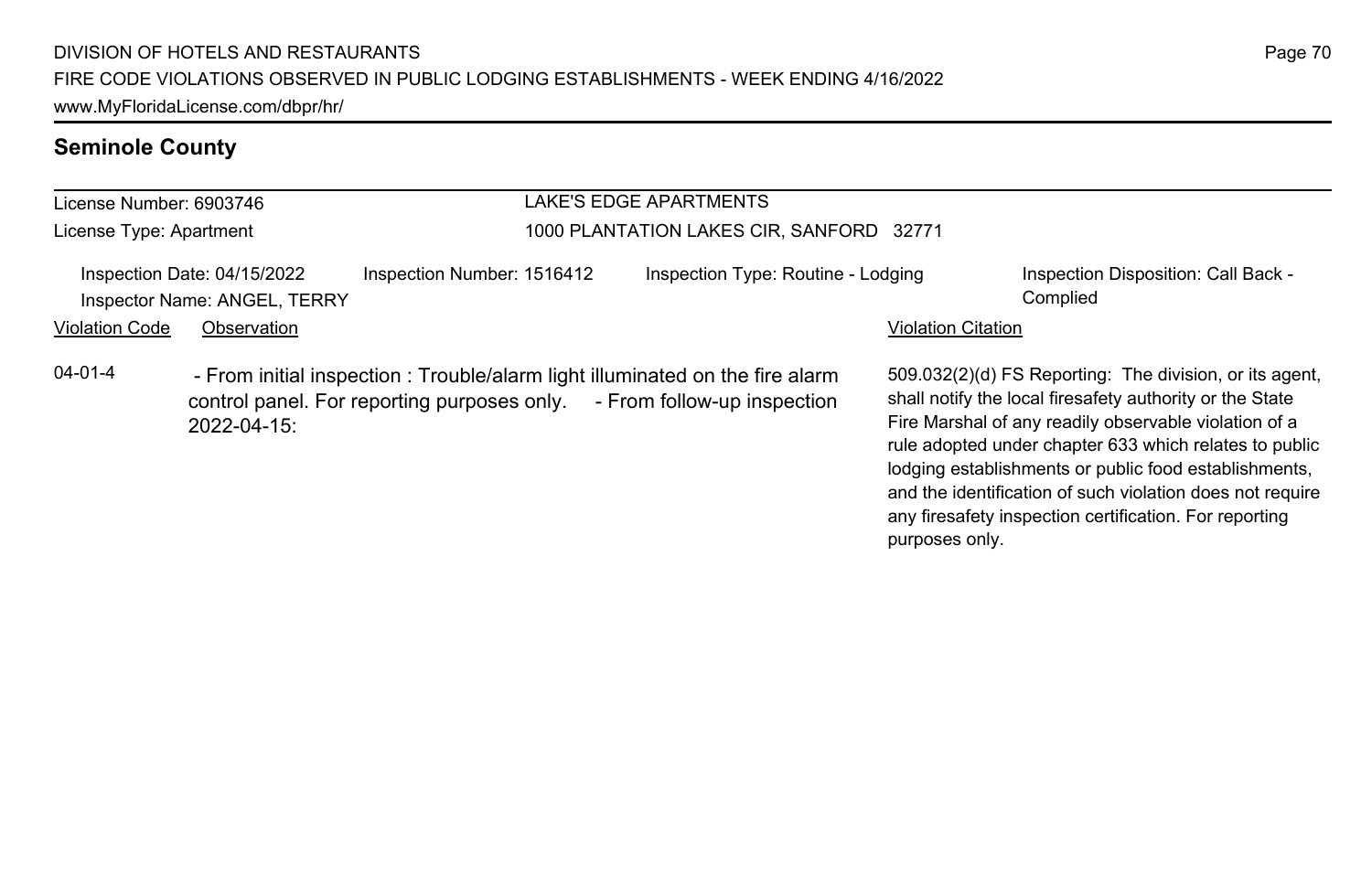## **St. Lucie County**

#### License Number: 6600789 License Type: Motel ROYAL INN BEACH HOTEL 222 HERNANDO ST, FORT PIERCE 34949-3239 Inspection Date: 04/15/2022 Inspection Number: 1221475 Inspection Type: Routine - Lodging Inspection Disposition: Inspection Inspector Name: HYNES, MONICA Completed - No Further Action Violation Code Observation **Violation Code** Observation **Violation** Violation Citation Citation Citation Citation 509.032(2)(d) FS Reporting: The division, or its agent, shall notify the local firesafety authority or the State Fire Marshal of any readily observable violation of a rule adopted under chapter 633 which relates to public 04-03-4 Smoke detector/alarm in guest room/unit damaged as to appear to be inoperable. For reporting purposes only. There is no power light on smoke detector in room 306

lodging establishments or public food establishments, and the identification of such violation does not require any firesafety inspection certification. For reporting

purposes only.